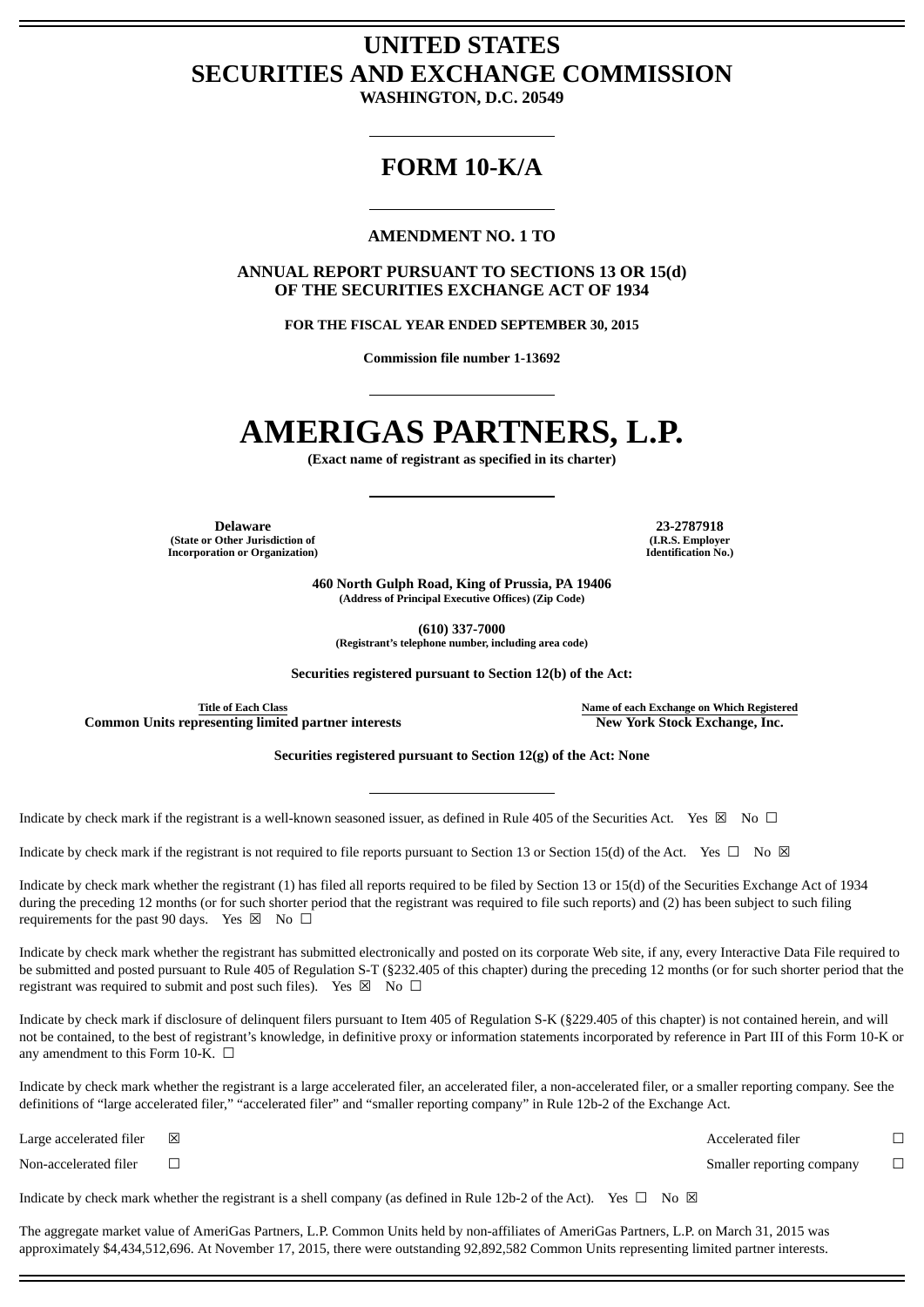#### **EXPLANATORY NOTE**

This amendment No. 1 on Form 10-K/A (this "Amendment") amends the AmeriGas Partners, L.P. Annual Report on Form 10-K for the fiscal year ended September 30, 2015, originally filed with the U.S. Securities and Exchange Commission on November 25, 2015 (the "Initial Filing"). We are filing this Amendment to correct and re-file Part III, Item 11, Executive Compensation, to correct the following: (i) the identities of certain of the entities comprising the Alerian MLP Index and the Adjusted Russell MidCap Utilities Index as of January 1, 2015; (ii) the amounts of compensation reported as stock awards and a corresponding change to total compensation of three Named Executive Officers in the Summary Compensation Table; (iii) the grant date fair value of a stock award for three of our Named Executive Officers and to delete one duplicative grant in the Grants of Plan-Based Awards Table; (iv) footnote references in three footnotes to the Outstanding Equity Awards at Year-End Table; and (v) the aggregate amount previously reported for one Named Executive Officer in footnote (2) to the Nonqualified Deferred Compensation Table.

Except as described above, no other changes have been made to the Initial Filing. The Initial Filing continues to speak as of the date filed.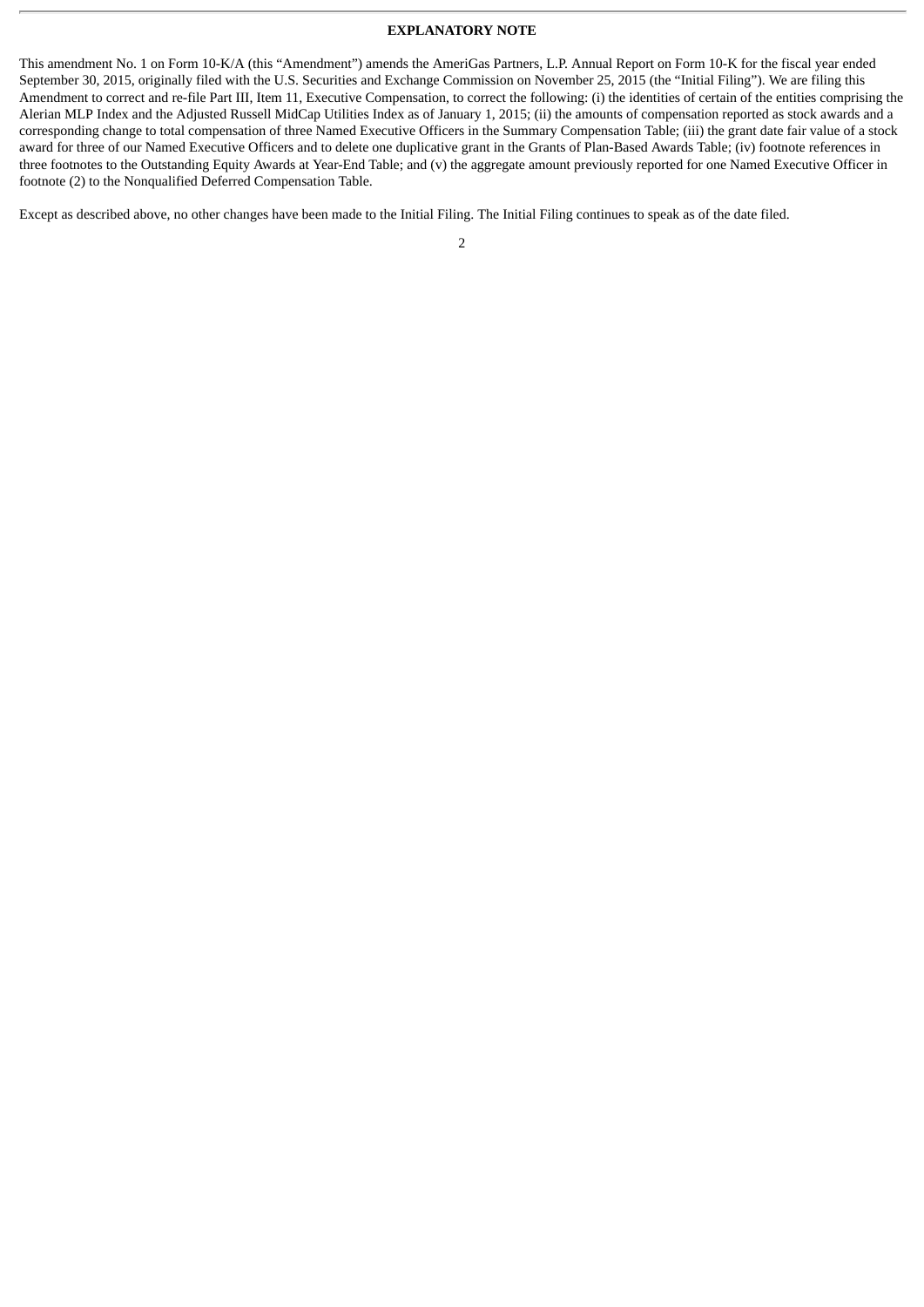# **ITEM 11. EXECUTIVE COMPENSATION**

# *COMPENSATION COMMITTEE INTERLOCKS AND INSIDER PARTICIPATION*

The members of the Compensation/Pension Committee of the General Partner are Messrs. Schlanger (Chair) and Marrazzo and Mrs. Pol. None of the members is a former or current officer or employee of the General Partner or any of its subsidiaries. None of the members has any relationship required to be disclosed under this caption under the rules of the Securities and Exchange Commission.

# *REPORT OF THE COMPENSATION/PENSION COMMITTEE*

The Compensation/Pension Committee has reviewed and discussed with management the *Compensation Discussion and Analysis.* Based on this review and discussion, the Committee recommended to the General Partner's Board of Directors, and the Board of Directors approved, the inclusion of the *Compensation Discussion and Analysis* in the Partnership's Annual Report on Form 10-K for the year ended September 30, 2015.

> *Compensation/Pension Committee* Marvin O. Schlanger, Chairman William J. Marrazzo Anne Pol

#### *COMPENSATION DISCUSSION AND ANALYSIS*

#### **Introduction**

In this Compensation Discussion and Analysis, we address the compensation paid or awarded to the following executive officers: Jerry E. Sheridan, our President and Chief Executive Officer; Hugh J. Gallagher, our Vice President - Finance and Chief Financial Officer; John L. Walsh, our Vice Chairman; Anthony D. Rosback, our Vice President and Chief Operating Officer, since March; and Monica M. Gaudiosi, our Vice President, General Counsel and Secretary. We refer to these executive officers as our "named executive officers" for Fiscal 2015.

Compensation decisions for Messrs. Sheridan, Gallagher and Rosback (collectively, the "AmeriGas NEOs") were made by the independent members of the Board of Directors of the General Partner after receiving the recommendation of its Compensation/Pension Committee. Compensation decisions for Mr. Walsh and Ms. Gaudiosi were made by the independent members of the Board of Directors of UGI Corporation after receiving the recommendations of its Compensation and Management Development Committee. For ease of understanding, we will use the term "we" to refer to AmeriGas Propane, Inc. and/or UGI Corporation and the term "Committee" or "Committees" to refer to the AmeriGas Propane, Inc. Compensation/Pension Committee and/or the UGI Corporation Compensation and Management Development Committee as appropriate in the relevant compensation discussions, unless the context indicates otherwise. We will use the term "Company" or "General Partner" to refer to AmeriGas Propane, Inc.

#### **Executive Summary**

#### *Objectives of Our Compensation Program*

Our compensation program for named executive officers is designed to provide a competitive level of total compensation; motivate and encourage our executives to contribute to our financial success; retain talented and experienced executives; and reward our executives for leadership excellence and performance that promotes sustainable growth in unitholder value.

# *Fiscal 2015 Components*

The following chart summarizes the principal elements of our Fiscal 2015 executive compensation program. We describe these elements, as well as retirement, severance and other benefits, in more detail later in this Compensation Discussion and Analysis.

| Component           | <b>Principal Objectives</b>                                                                                               | <b>Fiscal 2015 Compensation Actions</b>                                                                                                                                                                      |
|---------------------|---------------------------------------------------------------------------------------------------------------------------|--------------------------------------------------------------------------------------------------------------------------------------------------------------------------------------------------------------|
|                     | <b>Base Components</b>                                                                                                    |                                                                                                                                                                                                              |
| Salary              | Compensate executives as appropriate for his or her<br>position, experience and responsibilities based on market<br>data. | Merit salary increases ranged from 3.5% to 5.0%.                                                                                                                                                             |
| Annual Bonus Awards | Motivate executives to focus on achievement of our annual<br>business objectives.                                         | Target incentives ranged from 50% to 125% of salary.<br>Actual bonus payouts to our named executive officers<br>ranged from 83.6% to 118.9% of target, primarily based on<br>achievement of financial goals. |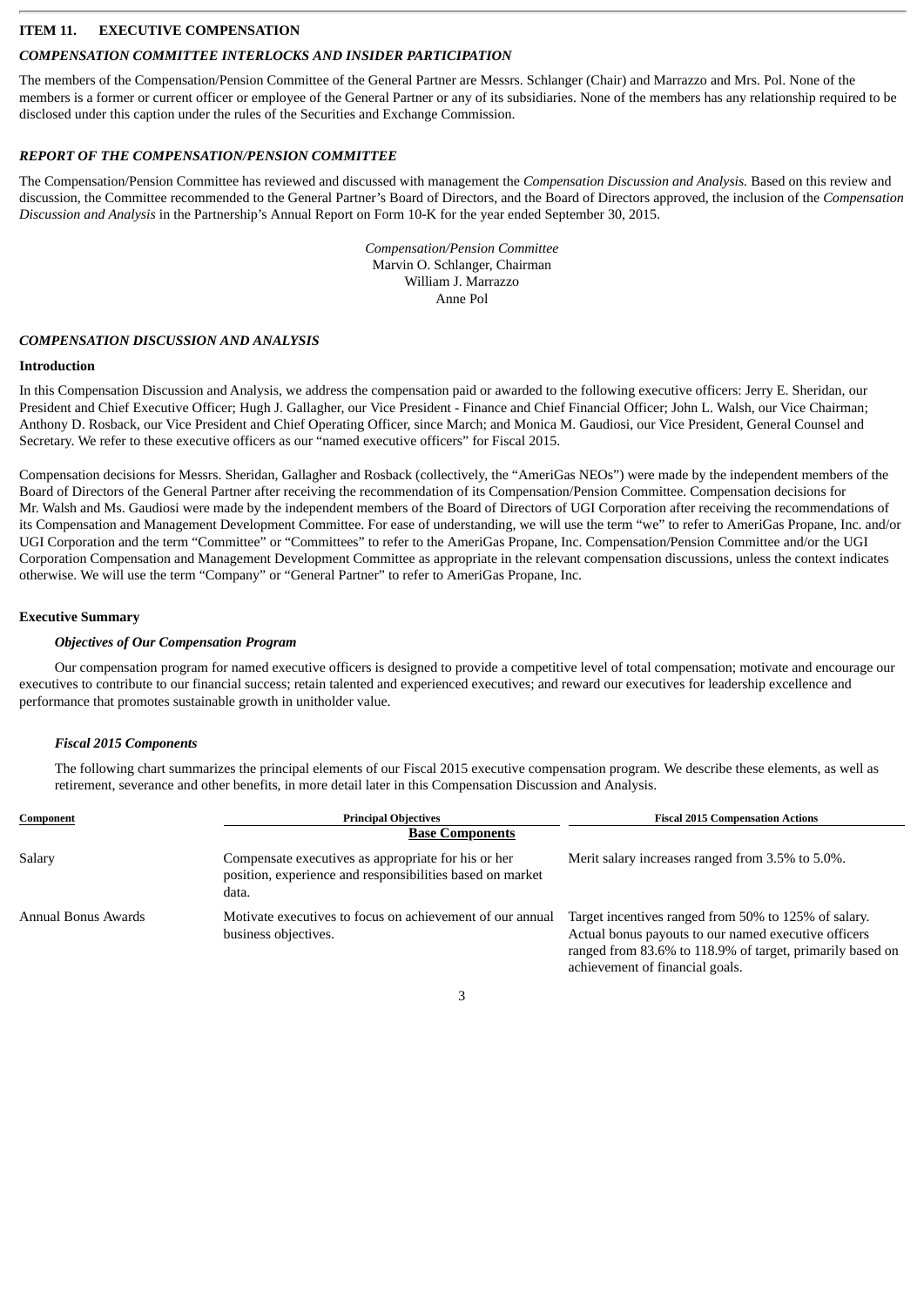#### **Long-Term Incentive Awards**

Performance Units Align executive interests with unitholder and shareholder interests; create a strong financial incentive for achieving long-term performance goals by encouraging total AmeriGas common unitholder return that compares favorably to other energy master limited partnerships and its two propane peer companies (or total UGI shareholder return that compares favorably to other utility-based companies); further align long-term compensation with strategic goals and objectives related to customer gain/loss performance.

The number of performance units awarded in Fiscal 2015 ranged from 4,200 to 45,000. A portion of the AmeriGas NEOs' performance units (payable in AmeriGas Partners common units, other than for Mr. Walsh and Ms. Gaudiosi) will be earned based on total unitholder return ("TUR") relative to master limited partnerships in the Alerian MLP Index, modified by AmeriGas Partners' TUR performance as compared to the other two propane distribution companies in the Alerian MLP Index, over a three-year period. The remaining portion of performance units awarded in Fiscal 2015 to the AmeriGas NEOs will be payable in AmeriGas Partners common units provided a customer gain/loss metric is met. For Mr. Walsh and Ms. Gaudiosi, performance units will be payable in UGI Corporation common stock based on total shareholder return of Company stock relative to entities in an industry index over a three-year period.

strong financial incentive for achieving or exceeding longterm performance goals, as the value of stock options is a function of the price of UGI stock.

UGI Stock Options Align executive interests with shareholder interests; create a The number of shares underlying option awards ranged from 15,000 shares to 306,000 shares.

#### **Compensation and Corporate Governance Practices**

The Committee seeks to implement and maintain sound compensation and corporate governance practices, which include the following:

- The Committee is composed entirely of directors who are independent, as defined in the corporate governance listing standards of the New York Stock Exchange.
- The Committee utilizes the services of Pay Governance LLC ("Pay Governance"), an independent outside compensation consultant.
- AmeriGas Partners allocates a substantial portion of compensation to performance-based compensation. In Fiscal 2015, 76 percent of the principal compensation components, in the case of Mr. Sheridan, and 59 percent to 82 percent of the principal compensation components, in the case of all other named executive officers were variable and tied to financial performance or total shareholder return.
- AmeriGas Partners awards a substantial portion of compensation in the form of long-term awards, namely stock options and performance units, so that executive officers' interests are aligned with unitholders and our long-term performance.
- Annual bonus opportunities for the named executive officers are based primarily on key financial metrics. Similarly, long-term incentives for the AmeriGas NEOs were based on the relative performance of AmeriGas Partners Common Units and customer gain/loss performance. In the case of Mr. Walsh and Ms. Gaudiosi, long-term incentives were based on UGI Corporation common stock values and relative stock price performance.
- We require termination of employment for payment under our change in control agreements (referred to as a "double trigger"). We also have not entered into change in control agreements providing for tax gross-up payments under Section 280G of the Internal Revenue Code since 2010. See "Potential Payments Upon Termination of Employment or Change in Control - Change in Control Agreements."
- We have meaningful equity ownership guidelines. See "Equity Ownership Guidelines" in this Compensation Discussion and Analysis for information on equity ownership.
- We have a recoupment policy for incentive-based compensation paid or awarded to current and former executive officers in the event of a restatement due to material non-compliance with financial reporting requirements.

 $\overline{A}$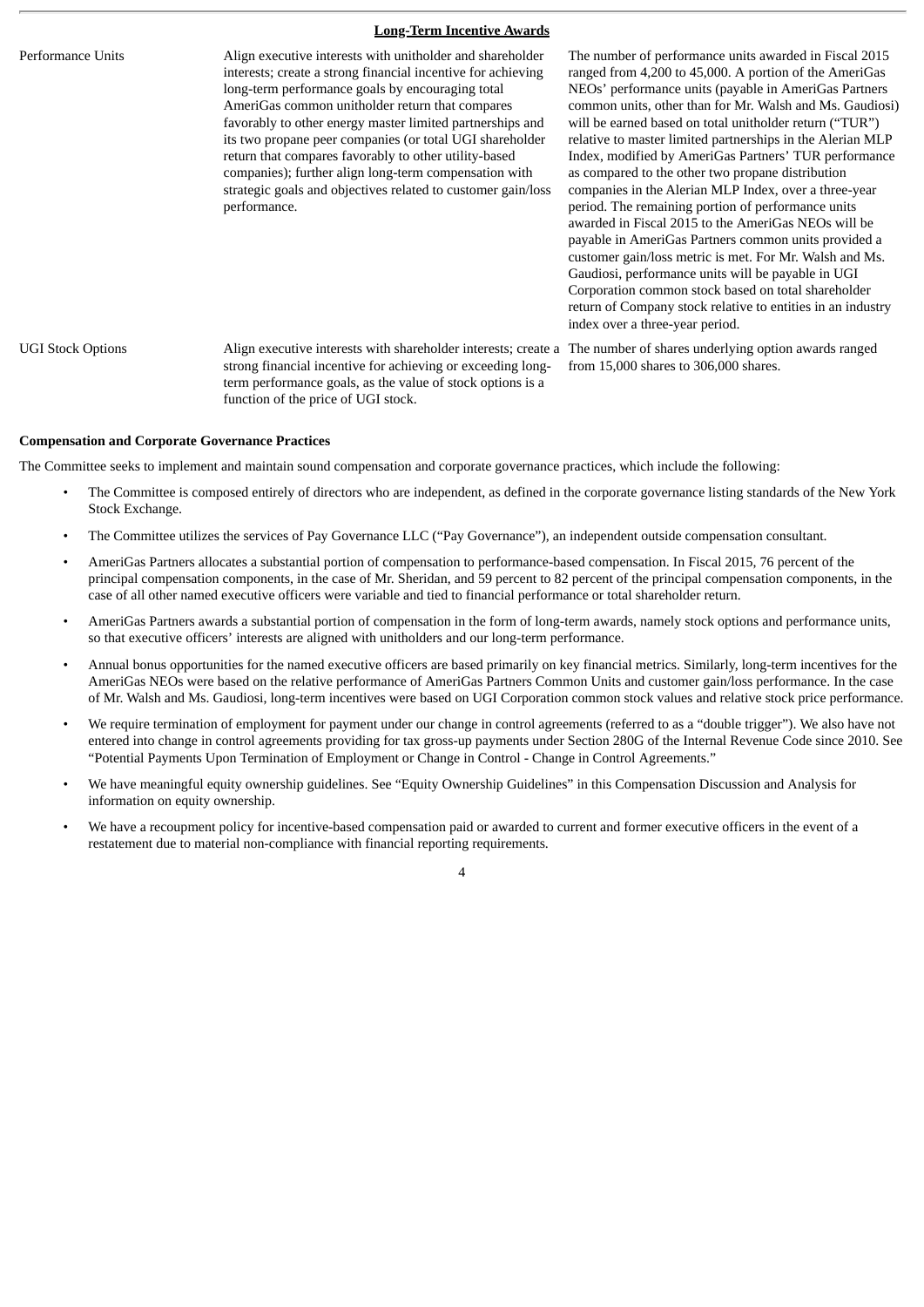- We have a policy prohibiting directors and executive officers from (i) hedging the securities of AmeriGas Partners and UGI Corporation, (ii) holding AmeriGas Partners and UGI Corporation securities in margin accounts as collateral for a margin loan, and (iii) pledging the securities of AmeriGas Partners and UGI Corporation.
- In Fiscal 2015, the Company's Board of Directors adopted an annual limit of \$400,000 with respect to individual Director equity awards. In establishing this limit, the Board of Directors considered competitive pay levels as well as the need to retain its current Directors and attract new directors with the relevant skills and attributes desired in director candidates.

The Compensation Committee believes that, during Fiscal 2015, there was no conflict of interest between Pay Governance and the Compensation Committee. Additionally, the Compensation Committee believes that Pay Governance was independent. In reaching the foregoing conclusions, the Compensation Committee considered the factors set forth by the New York Stock Exchange regarding compensation committee advisor independence.

#### **Compensation Philosophy and Objectives**

Our compensation program for our named executive officers is designed to provide a competitive level of total compensation necessary to attract and retain talented and experienced executives. Additionally, our compensation program is intended to motivate and encourage our executives to contribute to our success and reward our executives for leadership excellence and performance that promotes sustainable growth in unitholder and shareholder value.

In Fiscal 2014, the components of our compensation program included salary, annual bonus awards, long-term incentive compensation (performance unit awards and UGI Corporation stock option grants), perquisites, retirement benefits and other benefits, all as described in greater detail in this Compensation Discussion and Analysis. We believe that the elements of our compensation program are essential components of a balanced and competitive compensation program to support our annual and long-term goals.

#### **Determination of Competitive Compensation**

In determining Fiscal 2015 compensation, the Committees engaged Pay Governance as their compensation consultant. The primary duties of Pay Governance were to:

- Provide the Committees with independent and objective market data;
- Conduct compensation analysis;
- Review and advise on pay programs and salary, target bonus and long-term incentive levels applicable to our executives;
- Review components of our compensation program as requested from time to time by the Committees and recommend plan design changes as appropriate; and
- Provide general consulting services related to the fulfillment of the Committees' charters.

Pay Governance has not provided actuarial or other services relating to pension and post-retirement plans or services related to other benefits to us or our affiliates, and generally all of its services are those that it provides to the Committees. Pay Governance has provided market data for positions below the senior executive level as requested by management as well as market data for director compensation, but its fees for this work historically are modest relative to its overall fees.

In assessing competitive compensation, we referenced market data provided to us in Fiscal 2014 by Pay Governance. Pay Governance provided us with two reports: the "2014 Executive Cash Compensation Review" and the "2014 Executive Long-Term Incentive Review." We do not benchmark against specific companies in the databases utilized by Pay Governance in preparing its reports. Our Committees do benchmark, however, by using Pay Governance's analysis of compensation databases that include numerous companies as a reference point to provide a framework for compensation decisions. Our Committees exercise discretion and also review other factors, such as internal equity (both within and among our business units) and sustained individual and company performance, when setting our executives' compensation.

For the AmeriGas NEOs, the executive compensation analysis is based on general industry data in Towers Watson's 2014 General Industry Executive Compensation Database ("General Industry Database"). For Mr. Walsh and Ms. Gaudiosi, the analysis was based on the General Industry Database and Towers Watson's 2014 Energy Services Executive Compensation Database ("Energy Services Database"). Pay Governance weighted the General Industry Database survey data 75 percent and the Energy Services Database survey data 25 percent and added the two. For example, if the relevant market rate for a particular executive position derived from information in the General Industry Database was \$100,000 and the relevant market rate derived from information in the Energy Services Database was \$90,000, Pay Governance would provide us with a market rate of \$97,500 for that position ((\$100,000  $\times$  75 percent = \$75,000) plus (\$90,000  $\times$  25 percent = \$22,500)).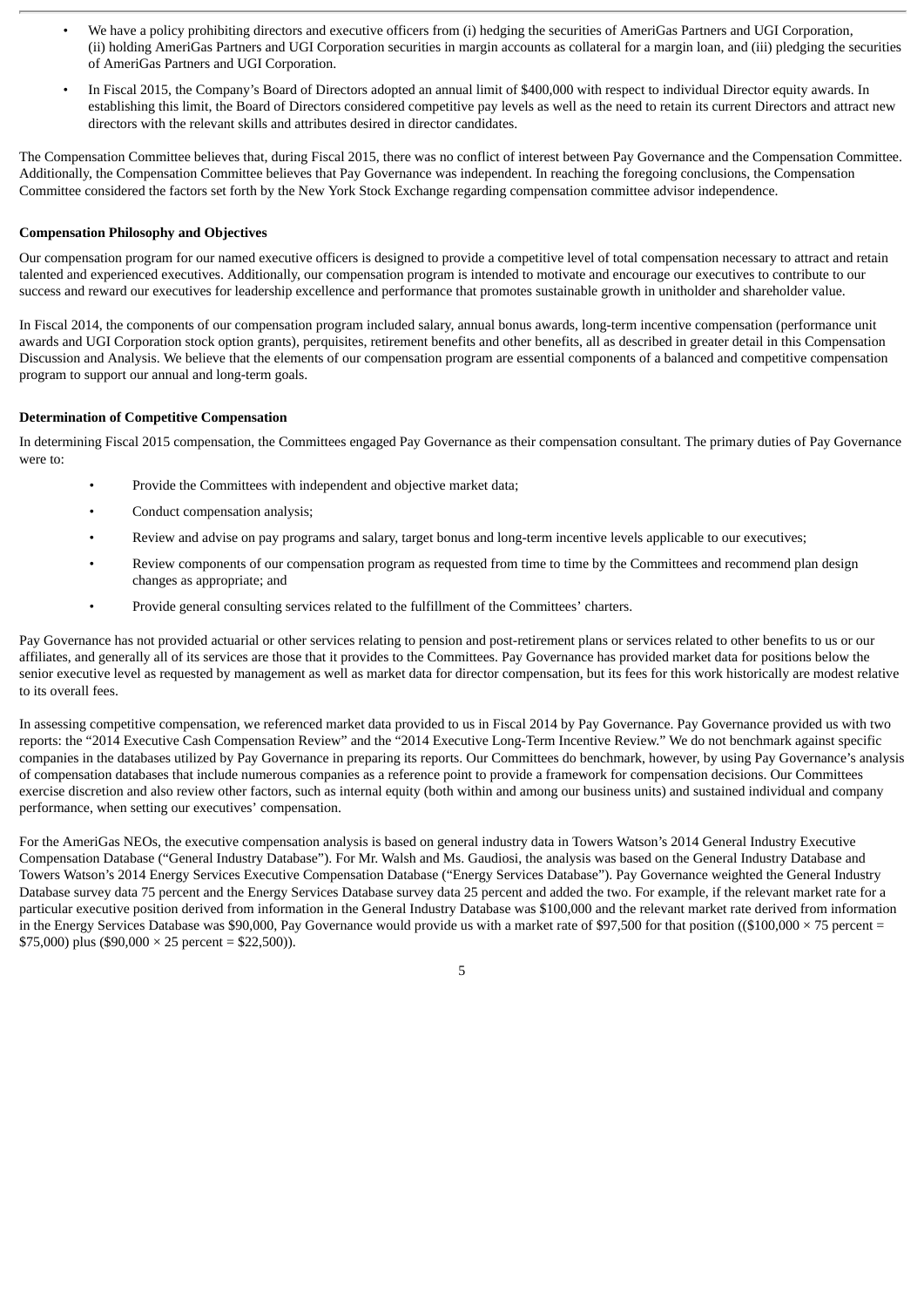The impact of weighting information derived from the two databases is to obtain a market rate designed to approximate the relative sizes of our nonutility and utility businesses. Towers Watson's General Industry Database is comprised of approximately 445 companies from a broad range of industries, including oil and gas, aerospace, automotive and transportation, chemicals, computer, consumer products, electronics, food and beverages, metals and mining, pharmaceutical and telecommunications. The Towers Watson Energy Services Database is comprised of approximately 110 companies, primarily utilities.

We generally seek to position a named executive officer's salary grade so that the midpoint of the salary range for his or her salary grade approximates the 50 th percentile of the "going rate" for comparable executives included in the executive compensation database material referenced by Pay Governance. By comparable executive, we mean an executive having a similar range of responsibilities and the experience to fully perform these responsibilities. Pay Governance size-adjusted the survey data to account for the relative revenues of the survey companies in relation to ours. In other words, the adjustment reflects the expectation that a larger company would be more likely to pay a higher amount of compensation for the same position than a smaller company. Using this adjustment, Pay Governance developed going rates for positions comparable to those of our executives, as if the companies included in the respective databases had revenues similar to ours. We believe that Pay Governance's application of size adjustments to applicable positions in these databases is an appropriate method for establishing market rates. After consultation with Pay Governance, we considered salary grade midpoints that were within 15 percent of the median going rate developed by Pay Governance to be competitive.

#### **Elements of Compensation**

#### *Salary*

Salary is designed to compensate executives for their level of responsibility and sustained individual performance. We pay our executive officers a salary that is competitive with that of other executive officers providing comparable services, taking into account the size and nature of the business of AmeriGas Partners and UGI Corporation, as the case may be.

As noted above, we seek to establish the midpoint of the salary grade for the positions held by our named executive officers at approximately the 50 th percentile of the going rate for executives in comparable positions. Based on the data provided by Pay Governance in July 2014, we increased the range of salary in each salary grade for Fiscal 2015 for each named executive officer, other than Mr. Walsh, by 2 percent. The Committee established Mr. Walsh's Fiscal 2015 salary grade midpoint at the market median of comparable executives as identified by Pay Governance based on its analysis of the executive compensation databases. For Mr. Walsh, this resulted in an increase of the range of salary in his salary grade from the prior year of 3.6 percent.

For Fiscal 2015, the merit increases were targeted at 3 percent, but individual increases varied based on performance evaluations and the individual's position within the salary range. Performance evaluations were based on qualitative and subjective assessments of each individual's contribution to the achievement of our business strategies, including the development of growth opportunities and leadership in carrying out our talent development program. Messrs. Sheridan and Walsh, in their capacities as chief executive officers of the General Partner and UGI Corporation, respectively, had additional goals and objectives for Fiscal 2015, as established during the first quarter of Fiscal 2015. Mr. Sheridan's annual goals and objectives for Fiscal 2015 included achievement of annual financial goals, leadership development objectives, and implementation of the General Partner's growth strategies, including with respect to customer growth and retention and customer service initiatives. Mr. Walsh's annual goals and objectives included the development of the Company's senior management team, the recruitment of experienced individuals to fill key roles within the organization, achievement of annual financial and strategic goals, and leadership in identifying investment opportunities for the Company and its subsidiaries. All named executive officers received a salary in Fiscal 2015 that was within 91 percent to 110 percent of the midpoint for his or her salary range.

The following table sets forth each named executive officer's Fiscal 2015 salary.

| Name               | Salary       | <b>Percentage Increase</b><br>over Fiscal 2014 Salary |
|--------------------|--------------|-------------------------------------------------------|
| Jerry E. Sheridan  | \$527,020    | 4.0%                                                  |
| Hugh J. Gallagher  | \$296,400    | 4.0%                                                  |
| John L. Walsh      | \$1,079,728  | $5.0\%$                                               |
| Anthony D. Rosback | \$360,000(1) | N/A                                                   |
| Monica M. Gaudiosi | \$435,006    | 3.5%                                                  |

(1) Mr. Rosback's salary was prorated in Fiscal 2015 based on his commencement of employment with the General Partner. As a result, Mr. Rosback's actual salary received in Fiscal 2015 (based an employment commencement date of March 23, 2015) was \$180,003.

#### *Annual Bonus Awards*

Our annual bonus plans provide our named executive officers with the opportunity to earn an annual cash incentive, provided that certain performance goals are satisfied. Our annual cash incentive is intended to motivate our executives to focus on the achievement of our annual business objectives by providing competitive incentive opportunities to those executives who have the ability to significantly impact our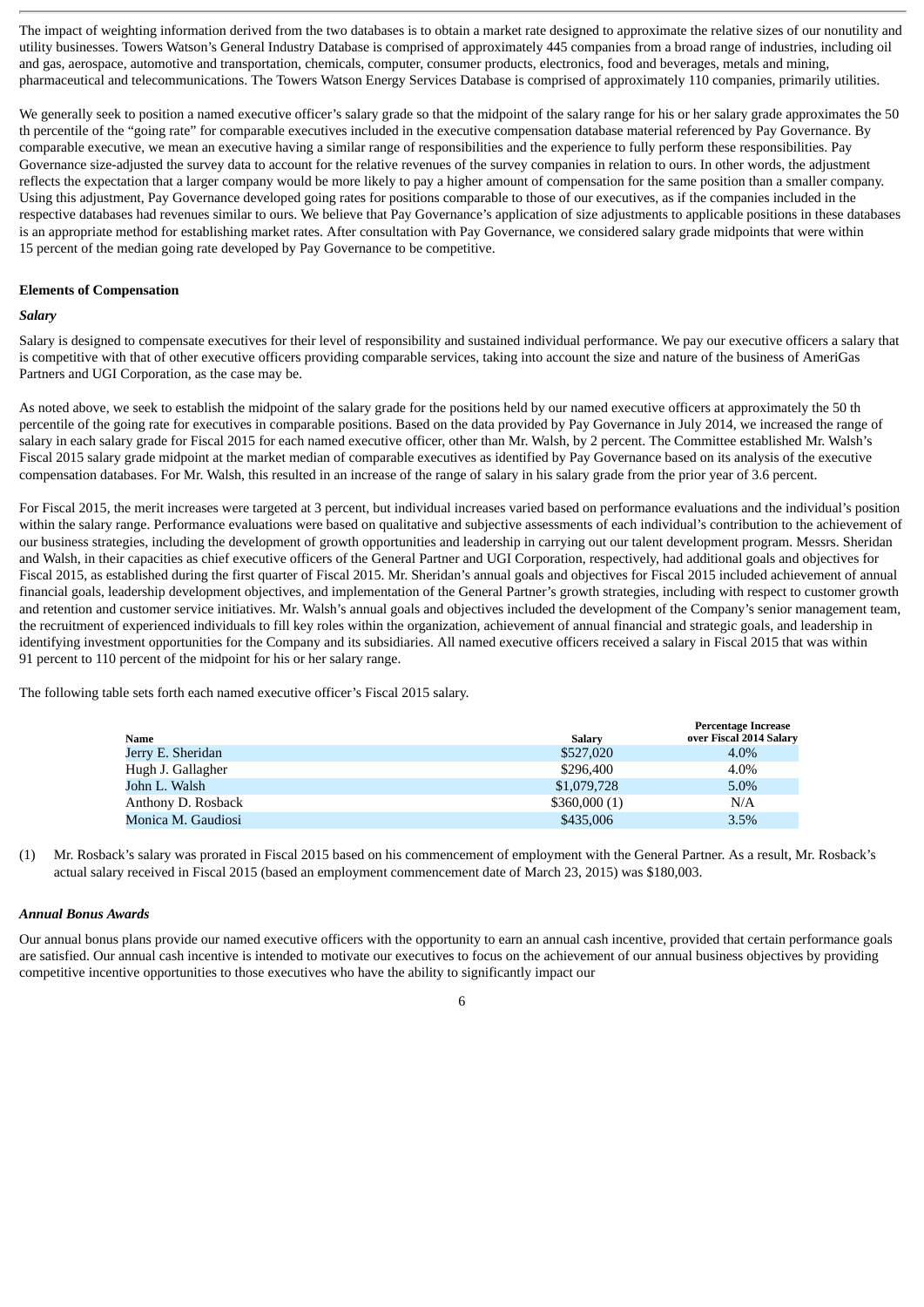financial performance. We believe that basing a meaningful portion of an executive's compensation on financial performance emphasizes our pay for performance philosophy and will result in the enhancement of unitholder or shareholder value. We also believe that annual bonus payments to our most senior executives should reflect our overall financial results for the fiscal year and that the Partnership's earnings before interest, taxes, depreciation ("EBITDA"), as adjusted, and amortization and UGI's earnings per share ("EPS"), as adjusted, provide straightforward, "bottom line" measures of performance.

The Partnership's Fiscal 2015 EBITDA is adjusted to exclude the mark-to-market loss in unsettled commodity hedging instruments ("Adjusted EBITDA") and UGI Corporation's Fiscal 2015 EPS is adjusted to exclude (i) the net loss on commodity derivative instruments not associated with Fiscal 2015 transactions in its Midstream & Marketing and AmeriGas Propane businesses (\$.30 per diluted share), (ii) acquisition and transition expenses associated with a Fiscal 2015 acquisition by its subsidiary in France (\$.08 per diluted share), and (iii) a loss on extinguishment of debt at its Antargaz business (\$.03 per diluted share) ("Adjusted EPS").

In determining each executive position's target award level under our annual bonus plans, we considered database information derived by Pay Governance regarding the percentage of salary payable upon achievement of target goals for executives in similar positions at other companies as described above. In establishing the target award level, we positioned the amount at approximately the 50 th percentile for comparable positions.

The AmeriGas NEOs participate in the AmeriGas Propane, Inc. Executive Annual Bonus Plan (the "AmeriGas Bonus Plan"). For the AmeriGas NEOs, 90 percent of the target award opportunity was based on AmeriGas Partners' Adjusted EBITDA, subject to modification based on achievement of a safety performance goal, as described below. The other 10 percent was based on achievement of customer service goals, but contingent on a payout under the financial component of the award. We believe that customer service for AmeriGas Partners is an important component of the bonus calculation because we foresee no or minimal growth in total demand for propane in the next several years, and, therefore, customer service is an important factor in our ability to improve the long-term financial performance of AmeriGas Partners. We also believe that achievement of superior safety performance is an important short-term and long-term strategic initiative and is therefore included as a component of the AmeriGas Propane bonus calculation.

Mr. Walsh and Ms. Gaudiosi participate in the UGI Corporation Executive Annual Bonus Plan (the "UGI Bonus Plan"). For reasons similar to those underlying our use of Adjusted EBITDA as a goal for the AmeriGas NEOs, the entire target award opportunity for Mr. Walsh and Ms. Gaudiosi was based on UGI's Adjusted EPS. We also believe that Adjusted EPS is an appropriate measure for Mr. Walsh and Ms. Gaudiosi because their duties encompass UGI and its affiliated businesses, including the General Partner and AmeriGas Partners. Adjusted EPS is not subject to adjustment based on customer growth or similar metrics.

Each Committee has discretion under our executive annual bonus plans to (i) adjust Adjusted EBITDA and Adjusted EPS for extraordinary items or other events as the Committee deems appropriate, (ii) increase or decrease the amount of an award determined to be payable under the bonus plan by up to 50 percent, and (iii) review quantitative factors (such as performance) and qualitative factors (such as individual performance and overall contributions to the General Partner and UGI) when determining the annual bonus to be paid to an executive who terminates employment during the fiscal year on account of retirement, death or disability. The AmeriGas Bonus Plan and the UGI Bonus Plan each provides that, unless the Committee determines otherwise, all executive officers who have not fulfilled their respective equity ownership requirements receive as part of their ongoing compliance up to 10 percent of their gross annual bonus in fully vested AmeriGas Partners common units or UGI Corporation stock, as applicable.

As noted above, the 90 percent component of the bonus award opportunity for each of the AmeriGas NEOs was based on Adjusted EBITDA of AmeriGas Partners, subject to modification based on customer growth and structured so that no amount would be paid unless AmeriGas Partners Adjusted EBITDA was at least 90 percent of the target amount, while 200 percent of the target bonus could be payable if Adjusted EBITDA equaled or exceeded 110 percent of the target amount. The percentage of target bonus payable based on the level of achievement of Adjusted EBITDA is referred to as the "Adjusted EBITDA Leverage Factor." The Adjusted EBITDA Leverage Factor is then modified to reflect the degree of achievement of a predetermined safety performance objective tied to AmeriGas Propane's Fiscal 2015 Occupational Safety and Health Administration ("OSHA") recordables ("Safety Leverage Factor"). For Fiscal 2015, the percentage representing the Safety Leverage Factor ranged from 80 percent if the performance target was not achieved, to a maximum of 120 percent if performance exceeded the target. We believe the Safety Leverage Factor for Fiscal 2015 represented an achievable but challenging performance target. Once the Adjusted EBITDA Leverage Factor and Safety Leverage Factor are determined, the Adjusted EBITDA Leverage Factor is multiplied by the Safety Leverage Factor to obtain a total adjusted leverage factor (the "Total Adjusted Leverage Factor"). The Total Adjusted Leverage Factor is then multiplied by the target bonus opportunity to arrive at the 90 percent portion of the bonus award payable for the fiscal year. The actual Adjusted EBITDA achieved for Fiscal 2015 was \$619.19 million. The applicable range for targeted Adjusted EBITDA for bonus purposes for Fiscal 2015 was \$670 million to \$700 million. The remaining 10 percent component of the bonus award opportunity was based on customer service goals. For Fiscal 2015, AmeriGas Propane engaged a third party company to conduct surveys of the Partnership's customers in order to better understand customer satisfaction with services provided by the Partnership. Each individual survey is given an overall satisfaction score and the scores are then aggregated by the third party company to calculate a total score known as a net promoter score. The award opportunity for the customer service component for each of the AmeriGas NEOs was structured so that no amount would be paid unless the net promoter score was at least 85 percent of the net promoter score target, with the target bonus award being paid out if the net promoter score was 100 percent of the targeted goal. The maximum award, equal to 150 percent of the targeted award, would be payable if the net promoter score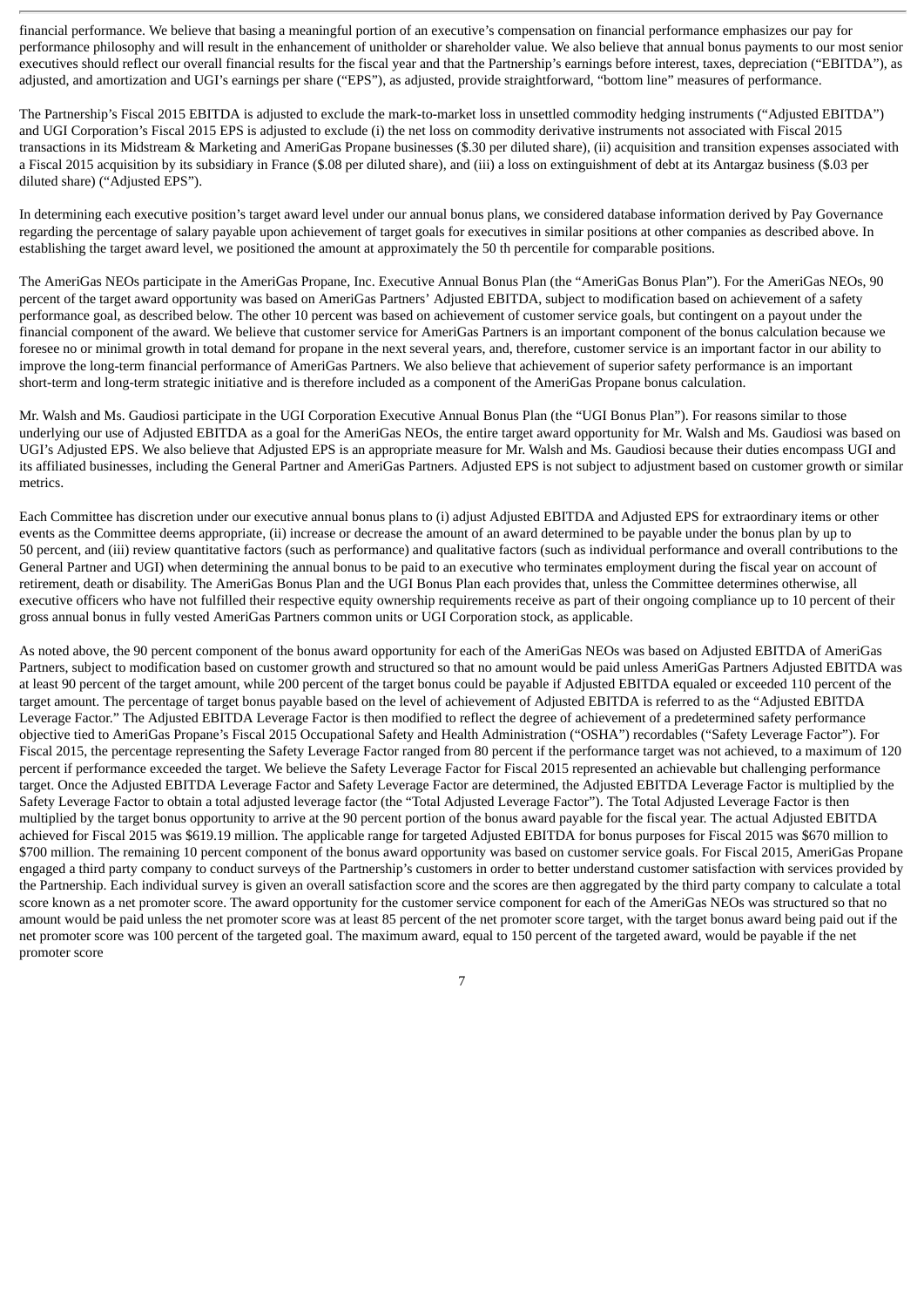exceeded the net promoter score target. The AmeriGas NEOs each received a bonus payout of 47 percent for the 10 percent customer service component of their respective bonus award opportunities. As a result of the calculation described above, Messrs. Sheridan, Gallagher, and Rosback each received a bonus payout equal to 83.6 percent of his target for Fiscal 2015.

The bonus award opportunity for Mr. Walsh and Ms. Gaudiosi was structured so that no amounts would be paid unless UGI's Adjusted EPS was at least 80 percent of the target amount, with the target bonus award being paid out if UGI's Adjusted EPS was 100 percent of the targeted Adjusted EPS. The maximum award, equal to 200 percent of the target award, would be payable if Adjusted EPS equaled or exceeded 120 percent of the Adjusted EPS target. The targeted Adjusted EPS for bonus purposes for Fiscal 2015 was established to be in the range of \$1.88 to \$1.98 per UGI common share, and Adjusted EPS achieved for Fiscal 2015 was \$2.01. For Fiscal 2015, the Committee exercised its discretion and adjusted the actual Adjusted EPS for annual bonus purposes to exclude the Fiscal 2015 operating loss associated with a May 29, 2015 acquisition in France. As a result, Adjusted EPS, as adjusted for purposes of the bonus calculation, was \$2.02 and Mr. Walsh and Ms. Gaudiosi each received a bonus payout equal to 118.9 percent of his or her target award for Fiscal 2015.

The following annual bonus payments were made for Fiscal 2015:

| Name                        | <b>Percent of Target Bonus Paid</b> | Payout      |
|-----------------------------|-------------------------------------|-------------|
| Jerry E. Sheridan           | 83.6%                               | \$352,471   |
| Hugh J. Gallagher (1)       | 83.6%                               | \$123,895   |
| John L. Walsh               | 118.9%                              | \$1,604,745 |
| Monica M. Gaudiosi          | 118.9%                              | \$336,194   |
| Anthony D. Rosback $(1)(2)$ | 83.6%                               | \$96,558    |

- (1) Messrs. Gallagher and Rosback each received 10 percent of their annual bonus payment in AmeriGas Partners common units in accordance with the General Partner's equity ownership policy. Ms. Gaudiosi received 7.4 percent of her annual bonus payment in UGI common stock in accordance with UGI's stock ownership policy.
- (2) Mr. Rosback's bonus payment was prorated based on the date his employment commenced with the General Partner.

#### *Long-Term Compensation - Fiscal 2015 Equity Awards*

#### *Background and Determination of Grants - Stock Options, Performance Units and Restricted Units*

Our long-term incentive compensation is intended to create a strong financial incentive for achieving or exceeding long-term performance goals and to encourage executives to hold a significant equity stake in our Company in order to align the executives' interests with shareholder interests. Additionally, we believe our long-term incentives provide us the ability to attract and retain talented executives in a competitive market.

Our long-term compensation for Fiscal 2015 included UGI Corporation stock option grants and either AmeriGas Partners or UGI Corporation performance unit awards. AmeriGas Partners performance units and restricted units were awarded under the 2010 AmeriGas Propane, Inc. Long-Term Incentive Plan on behalf of AmeriGas Partners, L.P. (the "AmeriGas 2010 Plan"). UGI Corporation stock options and performance units were awarded under the UGI Corporation 2013 Omnibus Incentive Compensation Plan (the "2013 UGI Plan"). UGI Corporation stock options generally have a term of ten years and become exercisable in three equal annual installments beginning on the first anniversary of the grant date. As more particularly set forth below, the Compensation Committee approved a change to the long-term incentive plan design for performance units granted to the AmeriGas NEOs during Fiscal 2015 to (i) tie a portion of the performance unit award to a customer gain/loss metric, and (ii) apply a modifier to that portion of the performance unit award subject to a relative TUR metric based on the Alerian MLP Index. Mr. Walsh and Ms. Gaudiosi were awarded UGI Corporation performance units tied to the three-year total shareholder return performance of UGI common stock relative to that of the companies in the Adjusted Russell MidCap Utilities Index. Each performance unit represents the right of the recipient to receive a common unit or share of common stock if specified performance goals and other conditions are met.

As is the case with cash compensation and annual bonus awards, we referenced Pay Governance's analysis of executive compensation database information in establishing equity compensation for the named executive officers. In determining the total dollar value of the long-term compensation opportunity to be provided in Fiscal 2015, we initially referenced (i) median salary information, and (ii) competitive market-based long-term incentive compensation information, both as calculated by Pay Governance.

For the AmeriGas NEOs, we initially applied approximately 30 percent of the amount of the long-term incentive opportunity to UGI Corporation stock options and approximately 70 percent to AmeriGas performance units (of which 30 percent is applied to AmeriGas Partners performance compared to the Alerian MLP Index, as modified by AmeriGas Partners' TUR performance compared to the other two retail propane distribution companies, Ferrellgas Partners, L.P. and Suburban Propane Partners, L.P., included in the Alerian MLP Index (the "Propane MLP Group"), and 40 percent is tied to a customer gain/loss performance metric). For Mr. Walsh and Ms. Gaudiosi, we initially applied approximately 50 percent of the amount of the long-term incentive opportunity to stock options and approximately 50 percent to performance units. We believe this bifurcation provides a good balance between two important goals. Because the value of stock options is a function of the appreciation or depreciation of stock price, stock options are designed to align the executive's interests with shareholder interests. As explained in more detail below, the performance units are designed to encourage increased total unitholder or shareholder return over a period of time.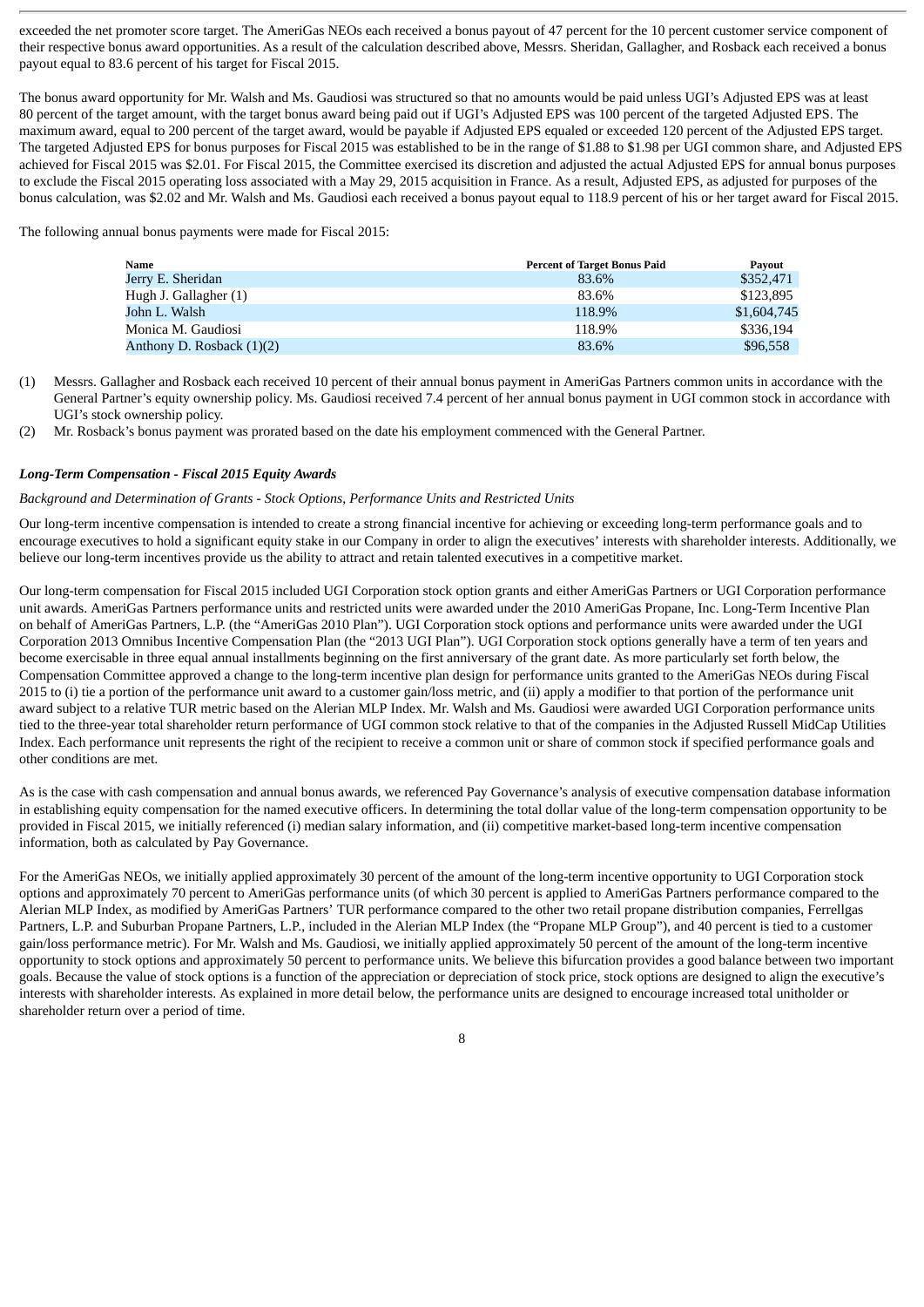For Fiscal 2015 equity awards, Pay Governance provided the competitive market incentive levels based on its assessment of accounting values. Pay Governance then provided data for our long-term incentive values by utilizing accounting values. Accounting values are reported directly by companies to the survey databases and are determined in accordance with GAAP.

While management used the Pay Governance calculations as a starting point, in accordance with past practice, management recommended adjustments to the aggregate number of UGI Corporation stock options and AmeriGas Partners and UGI performance units calculated by Pay Governance. The adjustments were designed to address historic grant practices, internal pay equity and the policy of UGI that the three-year average of the annual number of equity awards made under the 2013 UGI Plan and UGI Corporation 2004 Omnibus Equity Compensation Plan Amended and Restated as of December 5, 2006 (the "2004 Plan"), as applicable, for the fiscal years 2013 through 2015, expressed as a percentage of common shares outstanding at fiscal year-end, will not exceed 2 percent. For purposes of calculating the annual number of equity awards used in this calculation: (i) each stock option granted is deemed to equal one share, and (ii) each performance unit earned and paid in shares of stock and each stock unit granted and expected to be paid in shares of stock is deemed to equal 4.67 shares. The adjustments generally resulted in a decrease in both the number of shares underlying options and the number of performance units awarded to each named executive officer, in each case as compared to amounts calculated by Pay Governance using accounting values.

As a result of the Committee's acceptance of management's recommendations, the named executive officers, excluding Mr. Rosback who joined the General Partner during Fiscal 2015, received between approximately 77 percent and 112 percent of the total dollar value of long-term compensation opportunity recommended by Pay Governance using accounting values. The actual grant amounts based on the foregoing analysis are as follows:

|                    |                                                            | <b>Performance Units</b><br>Alerian MLP Index (as |                                                                 |
|--------------------|------------------------------------------------------------|---------------------------------------------------|-----------------------------------------------------------------|
| Name               | <b>Shares Underlying Stock</b><br><b>Options # Granted</b> | modified)<br># Granted                            | <b>Performance Units</b><br><b>Customer Gain/Loss # Granted</b> |
| Jerry E. Sheridan  | 60,000                                                     | 6,950                                             | 13,300                                                          |
| Hugh J. Gallagher  | 15,000                                                     | 1,600                                             | 2,600                                                           |
| John L. Walsh      | 306,000                                                    | $\left( 1\right)$                                 | $\left( 1\right)$                                               |
| Monica M. Gaudiosi | 63,000                                                     | $\left( 1\right)$                                 | $\left(1\right)$                                                |
| Anthony D. Rosback | 21,000                                                     | 2,000                                             | 3,750                                                           |

(1) Mr. Walsh and Ms. Gaudiosi were awarded 45,000 and 9,450 UGI performance units, respectively, during Fiscal 2015.

#### *Peer Groups and Performance Metrics*

As previously discussed, the Compensation Committee approved a change to the long-term incentive plan design for performance units granted to the AmeriGas NEOs during Fiscal 2015 to (i) tie a portion of the performance unit awards to a customer gain/loss metric, and (ii) apply a modifier to that portion of the performance unit awards subject to a relative TUR metric based on the Alerian MLP Index. The Committee determined that a metric directly tied to customer gains and losses would strengthen the link between pay and performance and advance AmeriGas Propane's long-term strategic goals and objectives. As a result of the foregoing, the AmeriGas NEOs were awarded performance unit awards for the period from January 1, 2015 to December 31, 2017 tied to two different metrics: (i) the three-year TUR performance of AmeriGas Partners common units relative to that of the entities in the Alerian MLP Index, as modified based on the three-year TUR performance of AmeriGas Partners common units relative to that of the other companies in the Propane MLP Group, and (ii) a customer gain/loss metric. The performance units awarded to Messrs. Sheridan and Gallagher during Fiscal 2014 included a separate performance metric tied directly to AmeriGas Partners' TUR performance compared to the TUR performance of the companies in the Propane MLP Group. For the Fiscal 2015 grants, the Committee believes that a combined metric is more appropriate than stand-alone metrics, given the similarities of the performance metrics, including the fact that the companies in the Propane MLP Group are already included in the Alerian MLP Index.

With respect to AmeriGas Partners performance units tied to the Alerian MLP Index, we will compare the TUR of AmeriGas Partners' common units relative to the TUR performance of those entities comprising the Alerian MLP Index as of the beginning of the performance period using the comparative returns methodology used by Bloomberg L.P. or its successor at the time of calculation. The result is then modified based on AmeriGas Partners' TUR performance compared to the Propane MLP Group. If AmeriGas Partners' Alerian TUR performance qualifies for a payout at the conclusion of the three-year period ending December 31, 2017, then that payout would be modified as follows: (i) if AmeriGas Partners' TUR during the three-year period ranks first compared to the other companies in the Propane MLP Group, then the performance unit payout would be leveraged at 130 percent; (ii) if AmeriGas Partners' TUR during the three-year period ranks second compared to the other companies in the Propane MLP Group, then the performance unit payout would be leveraged at 100 percent; and (iii) if AmeriGas Partners' TUR during the three-year period ranks third compared to the other Propane MLP Group companies, then the performance unit payout would be leveraged at 70 percent. The overall payout is capped at 200 percent of the target number of performance units awarded. In calculating the TUR for purposes of the modification, we will compare the TUR of AmeriGas Partners' common units relative to the TUR

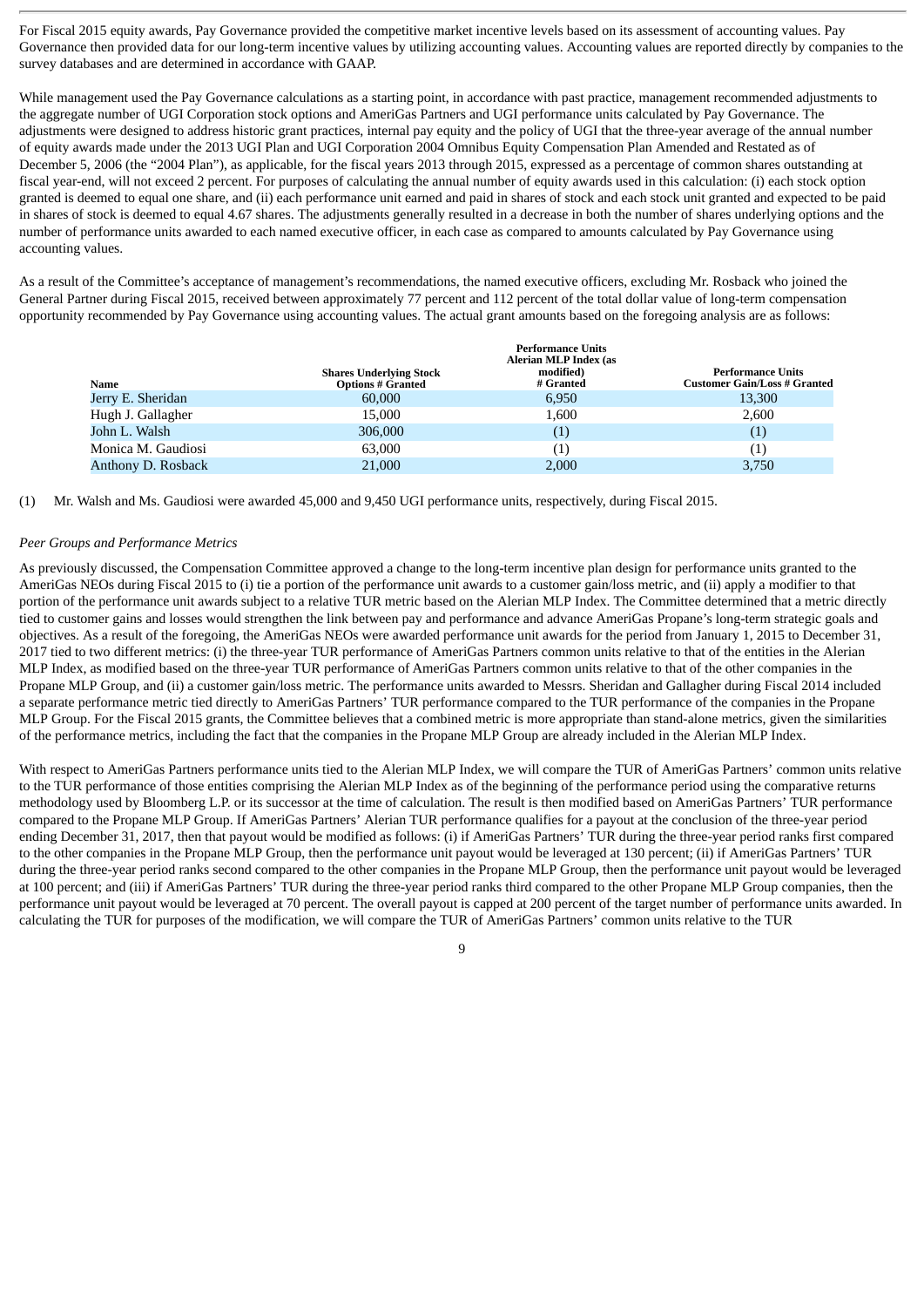performance of those entities comprising the Propane MLP Group using the comparative returns methodology used by Bloomberg L.P. or its successor at the time of calculation. In computing TUR, we will use the average price for the calendar quarter prior to January 1 of the beginning and end of a given threeyear performance period. In addition, TUR gives effect to all distributions throughout the three-year performance period as if they had been reinvested. If one of the other two companies in the Propane MLP Group ceases to exist as a publicly traded company or declares bankruptcy ("Adjustment Event") during the first year of the performance period, then the performance units tied to the Propane MLP Group will become payable at the end of the three-year performance period based on AmeriGas Partners TUR performance compared to the Alerian MLP Index and no modification will be made. If an Adjustment Event occurs during the second vear of the performance period, then one-half of the modifier would be applied to the payout calculated under the Alerian MLP Index. If an Adjustment Event occurs during the third year of the performance period, then the full Propane MLP Group modifier would be calculated using the TUR as of the day immediately preceding the first public announcement of the Adjustment Event. The entities comprising the Alerian MLP Index as of January 1, 2015 were as follows:

- Access Midstream Partners, L.P. Exterran Partners, L.P. NuStar Energy L.P. Alliance Resource Partners, L.P. The Communication of Ferrellgas Partners, L.P. The Communication of Communication of Ferrellgas Partners, L.P. The Communication of Partners, L.P. AmeriGas Partners, L.P.<br>
Atlas Pipeline Partners, L.P.<br>
Atlas Pipeline Partners, L.P.<br>
Plains All American Pipeline, L.P.<br>
Golar LNG Partners, L.P.<br>
Golar LNG Partners, L.P.<br>
Regency Energy Partners LP Atlas Pipeline Partners, L.P. Golar LNG Partners, L.P. Regency Energy Partners LP Boardwalk Pipeline Partners, L.P. The Partners, L.P. The Holly Energy Partners, L.P. Spectra Energy Partners, L.P Breitburn Energy Partners, L.P. **L.C. Legacy Reserves LP** Suburban Propane Partners, L.P. Buckeye Partners, L.P. **L.P.** Linn Energy, LLC Sunoco Logistics Partners L.P. Calumet Specialty Products Partners, L.P. Magellan Midstream Partners, L.P. TC PipeLines, LP Crestwood Midstream Partners, LP<br>Crosstex Energy, L.P. Crosstex Energy, L.P. Targa Resources Partners L.P. Targa Resources Partners L.P. DCP Midstream Partners, LP Memorial Production Partners, L.P. Teekay Offshore Partners L.P. Enbridge Energy Partners, L.P. MPLX, L.P. Tesora Logistics, L.P. Energy Transfer Partners, L.P. Natural Resource Partners L.P. Vanguard Natural Resources LLC Enterprise Products Partners L.P. Navios Maritime Partners L.P. Western Gas Partners, LP EQT Midstream Partners, L.P. NGL Energy Partners, L.P. Williams Partners L.P. EV Energy Partners, L.P.
	- Martin Midstream Partners L.P.
- 

The Fiscal 2015 performance units awarded to the AmeriGas NEOs and tied to customer gain and loss performance will be paid at the conclusion of the three-year performance period ending September 30, 2017 (assuming continued employment through December 31, 2017), but measured based on individual year targets, subject to adjustment based on the achievement of cumulative three-year performance goals. Achievement of each year's goal is weighted equally at one-third. The adjustment based on the cumulative three-year performance goals can adjust the payout for year one and year two performance by thirty percent, up or down. The overall payout is capped at 200 percent of the target number of performance units awarded. The Committee believes that challenging goals and targets have been established with respect to the customer gain/loss metric for the described performance units. For illustrative purposes, there would have been no payout during at least the last five fiscal years had this metric been in place.

With respect to UGI performance units, we will compare the TSR of UGI's common stock relative to the TSR performance of those companies comprising the Adjusted Russell MidCap Utilities Index as of the beginning of the performance period using the comparative returns methodology used by Bloomberg L.P. or its successor at the time of calculation. In computing TSR, the Company uses the average of the daily closing prices for its common stock and the common stock of each company in the Adjusted Russell MidCap Utilities Index for the calendar quarter prior to January 1 of the beginning and end of a given three-year performance period. In addition, TSR gives effect to all dividends throughout the three-year performance period as if they had been reinvested. If a company is added to the Adjusted Russell MidCap Utilities Index during a three-year performance period, we do not include that company in our TSR analysis. We will only remove a company that was included in the Adjusted Russell MidCap Utilities Index at the beginning of a performance period if such company ceases to exist during the applicable performance period. Those companies in the Adjusted Russell MidCap Utilities Index as of January 1, 2015 were as follows:

AGL Resources Inc. **FirstEnergy Corp.** FirstEnergy Corp. **Pinnacle West Capital Corp.** Pinnacle West Capital Corp. Alliant Energy Corporation Great Plains Energy Inc. PPL Corporation Ameren Corporation Hawaiian Electric Industries, Inc. Public Service Enterprise Group American Water Works Company, Inc. **Integrys Energy Group, Inc. Questar Corporation** Aqua America, Inc. **ITC Holdings Corp.** ITC Holdings Corp. **SCANA Corporation** Atmos Energy Corporation **MDU Resources Group, Inc.** Sempra Energy Calpine Corporation National Fuel Gas Company TECO Energy, Inc. Centerpoint Energy, Inc. The AES Corporation NiSource Inc. The AES Corporation CMS Energy Corporation and the corporation of the Northeast Utilities and the UGI Corporation CMS Energy Corporation Consolidated Edison, Inc. NRG Energy, Inc. Vectren Corporation DTE Energy Company OGE Energy Corp. Westar Energy, Inc. Edison International **CONEOCK, Inc. CONEOCK, Inc.** Wisconsin Energy Corporation Energen Corporation Pepco Holdings, Inc. Xcel Energy Inc. Entergy Corporation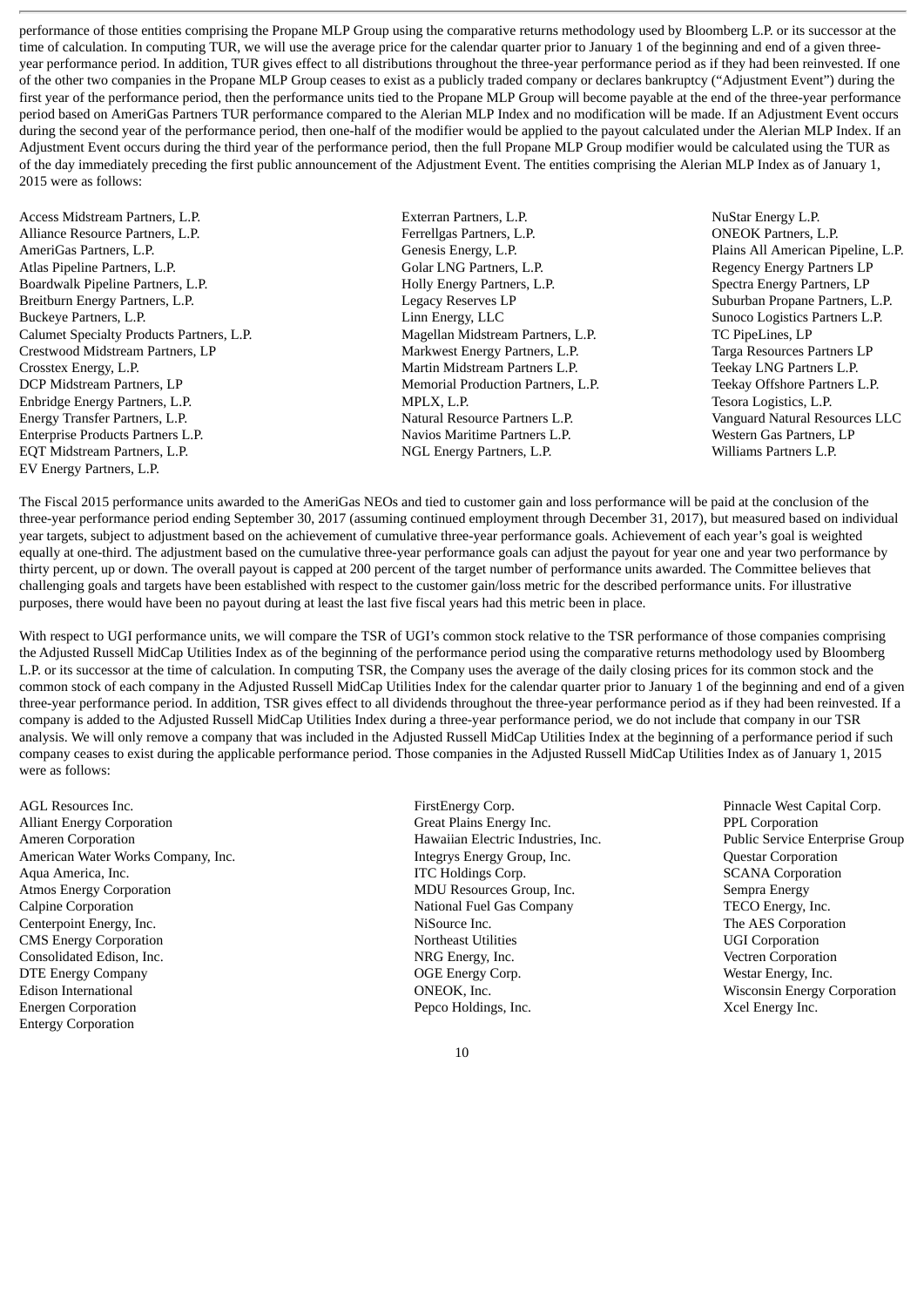The Committee determined that the Adjusted Russell MidCap Utilities Index is an appropriate peer group because the companies included in the Russell MidCap Utilities Index generally are comparable to the Company in terms of market capitalization and the Company is included in the Russell MidCap Utilities Index. The Company, with approval of the Committee, excluded telecommunications companies from the peer group because the nature of the telecommunications business is markedly different from that of other companies in the utilities industry. The minimum award, equivalent to 25 percent of the number of performance units, will be payable if the Company's TSR rank is at the 25 th percentile of the Adjusted Russell MidCap Utilities Index. The target award, equivalent to 100 percent of the number of performance units, will be payable if the TSR rank is at the 50 th percentile. The maximum award, equivalent to 200 percent of the number of performance units, will be payable if the Company's TSR rank is at the 90 th percentile of the Adjusted Russell MidCap Utilities Index.

Each award payable to the named executive officers provides a number of AmeriGas Partners common units or UGI shares equal to the number of performance units earned. After the Committee has determined that the conditions for payment have been satisfied, the General Partner or UGI, as the case may be, has the authority to provide for a cash payment to the named executives in lieu of a limited number of the shares or common units payable. The cash payment is based on the value of the securities at the end of the performance period and is designed to meet minimum statutory tax withholding requirements. In the event that UGI executives earn shares in excess of the target award, the value of the shares earned in excess of target is paid entirely in cash.

All performance units have distribution or dividend equivalent rights, as applicable. A distribution equivalent is an amount determined by multiplying the number of performance units credited to a recipient's account by the per-unit cash distribution or the per-unit fair market value of any non-cash distribution paid during the performance period on AmeriGas Partners common units on a distribution payment date. A dividend equivalent relates to UGI common stock and is determined in a similar manner. Accrued distribution and dividend equivalents are payable in cash based on the number of common units or UGI common shares, if any, paid out at the end of the performance period.

#### *Long-Term Compensation - Payout of Performance Units for 2012-2014 Period*

During Fiscal 2015, we paid out awards to those executives who received UGI performance units covering the period from January 1, 2012 to December 31, 2014. For that period, UGI's TSR ranked 2 nd relative to the other companies in the S&P Utilities Index, placing UGI at the 97 th percentile ranking, resulting in a 193.4 percent payout of the target award. AmeriGas Partners' TUR ranked 27 th relative to its peer group, placing AmeriGas Partners below the threshold for a payout. Because the payout exceeded 100 percent, the 2004 Plan provides that cash will be paid in lieu of units for any amount in excess of the 100 percent target. As a result, Mr. Walsh received a performance unit payout of 23,272 shares of UGI common stock with a payout value of \$1,481,220 and a cash payout of \$2,152,644. Ms. Gaudiosi received a performance unit payout of 10,071 shares of UGI common stock with a payout value of \$569,700 and a cash payout of \$780,366.

#### *Perquisites and Other Compensation*

We provide limited perquisite opportunities to our named executive officers. We provide reimbursement for tax preparation services (discontinued in Fiscal 2011 for newly hired executives) and limited spousal travel. Our named executive officers may also occasionally use UGI's tickets for sporting events for personal rather than business purposes. The aggregate cost of perquisites for all named executive officers in Fiscal 2015 was less than \$10,000. In connection with the commencement of Mr. Rosback's employment, he received reimbursement for relocation expenses in accordance with the General Partner's relocation policy in the amount of \$10,000.

#### *Other Benefits*

Our named executive officers participate in various retirement, pension, deferred compensation and severance plans, which are described in greater detail in the Ongoing Plans and Post-Employment Agreements section of this Compensation Discussion and Analysis. We also provide employees, including the named executive officers, with a variety of other benefits, including medical and dental benefits, disability benefits, life insurance, and paid time off for holidays and vacations. These benefits generally are available to all of our full-time employees, although the General Partner provided certain enhanced disability and life insurance benefits to its senior executives, which for the AmeriGas NEOs had a total aggregate cost in Fiscal 2015 of less than \$20,000.

#### *Ongoing Plans and Post-Employment Agreements*

We have several plans and agreements (described below) that enable our named executive officers to accrue retirement benefits as the executives continue to work for us, provide severance benefits upon certain types of termination of employment events or provide other forms of deferred compensation.

#### **AmeriGas Propane, Inc. Savings Plan (the "AmeriGas Savings Plan")**

This plan is a tax-qualified defined contribution plan for employees of the General Partner. Subject to Code limits, which are the same as described below with respect to the UGI Savings Plan, an employee may contribute, on a pre-tax basis, up to 50 percent of his or her eligible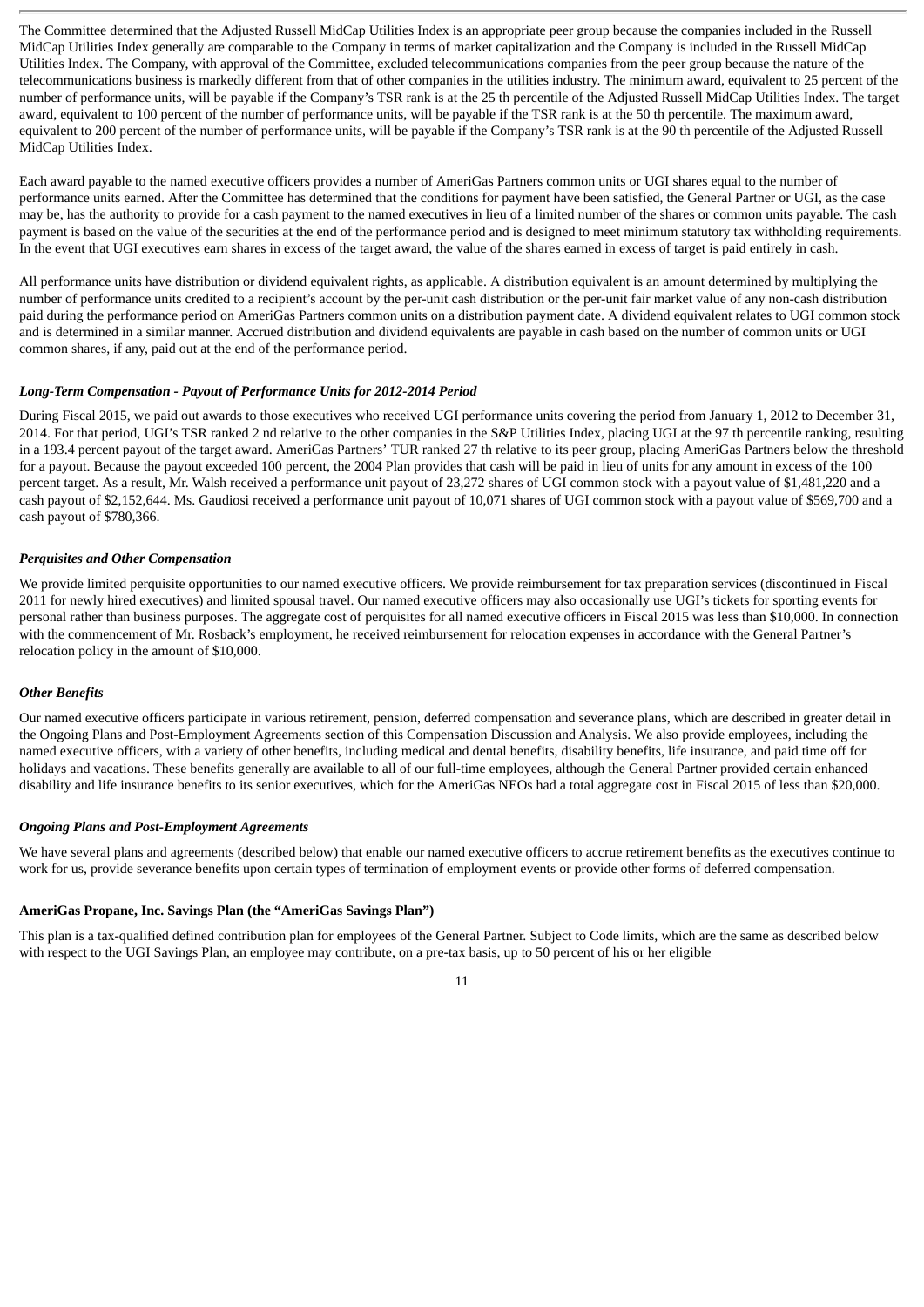compensation, and the General Partner provides a matching contribution equal to 100 percent of the first 5 percent of eligible compensation contributed in any pay period. Participants in the AmeriGas Savings Plan may invest amounts credited to their account among a number of funds, including the UGI stock fund. Each of the AmeriGas NEOs is eligible to participate in the AmeriGas Savings Plan.

# **UGI Utilities, Inc. Savings Plan (the "UGI Savings Plan")**

This plan is a tax-qualified defined contribution plan available to, among others, employees of UGI. Under the plan, an employee may contribute, subject to Internal Revenue Code (the "Code") limitations (which, among other things, limited annual contributions in 2015 to \$18,000), up to a maximum of 50 percent of his or her eligible compensation on a pre-tax basis and up to 20 percent of his or her eligible compensation on an after-tax basis. The combined maximum of pre-tax and after-tax contributions is 50 percent of his or her eligible compensation. UGI provides matching contributions targeted at 50 percent of the first 3 percent of eligible compensation contributed by the employee in any pay period, and 25 percent of the next 3 percent. For participants entering the UGI Savings Plan on or after January 1, 2009 who are not eligible to participate in the UGI Pension Plan, UGI provides matching contributions targeted at 100 percent of the first 5 percent of eligible compensation contributed by the employee in any pay period. Amounts credited to an employee's account in the plan may be invested among a number of funds, including the Company's stock fund. Mr. Walsh and Ms. Gaudiosi are eligible to participate in the UGI Savings Plan.

# **Retirement Income Plan for Employees of UGI Utilities, Inc. (the "UGI Pension Plan")**

This plan is a tax-qualified defined benefit plan available to, among others, employees of UGI and certain of its subsidiaries. The UGI Pension Plan was closed to new participants as of January 1, 2009. The UGI Pension Plan provides an annual retirement benefit based on an employee's earnings and years of service, subject to maximum benefit limitations. Mr. Walsh participates in the UGI Pension Plan. See Compensation of Executive Officers - Pension Benefits Table - Fiscal 2015 and accompanying narrative for additional information.

# **UGI Corporation Supplemental Executive Retirement Plan and Supplemental Savings Plan**

# *UGI Corporation Supplemental Executive Retirement Plan*

This plan is a nonqualified defined benefit plan that provides retirement benefits that would otherwise be provided under the UGI Pension Plan to employees hired prior to January 1, 2009, but are prohibited from being paid from the UGI Pension Plan by Code limits. The plan also provides additional benefits in the event of certain terminations of employment covered by a change in control agreement. Mr. Walsh participates in the UGI Corporation Supplemental Executive Retirement Plan. See Compensation of Executive Officers - Pension Benefits Table - Fiscal 2015 and accompanying narrative for additional information.

# *UGI Corporation Supplemental Savings Plan*

This plan is a nonqualified deferred compensation plan that provides benefits that would be provided under the qualified UGI Savings Plan to employees hired prior to January 1, 2009 in the absence of Code limitations. The Supplemental Savings Plan is intended to pay an amount substantially equal to the difference between the Company matching contribution to the qualified UGI Savings Plan and the matching contribution that would have been made under the qualified UGI Savings Plan if the Code limitations were not in effect. At the end of each plan year, a participant's account is credited with earnings equal to the weighted average return on two indices: 60 percent on the total return of the Standard and Poor's 500 Index and 40 percent on the total return of the Barclays Capital U.S. Aggregate Bond Index. The plan also provides additional benefits in the event of certain terminations of employment covered by a change in control agreement. Mr. Walsh is eligible to participate in the UGI Corporation Supplemental Savings Plan. See Compensation of Executive Officers - Nonqualified Deferred Compensation Table - Fiscal 2015 and accompanying narrative for additional information.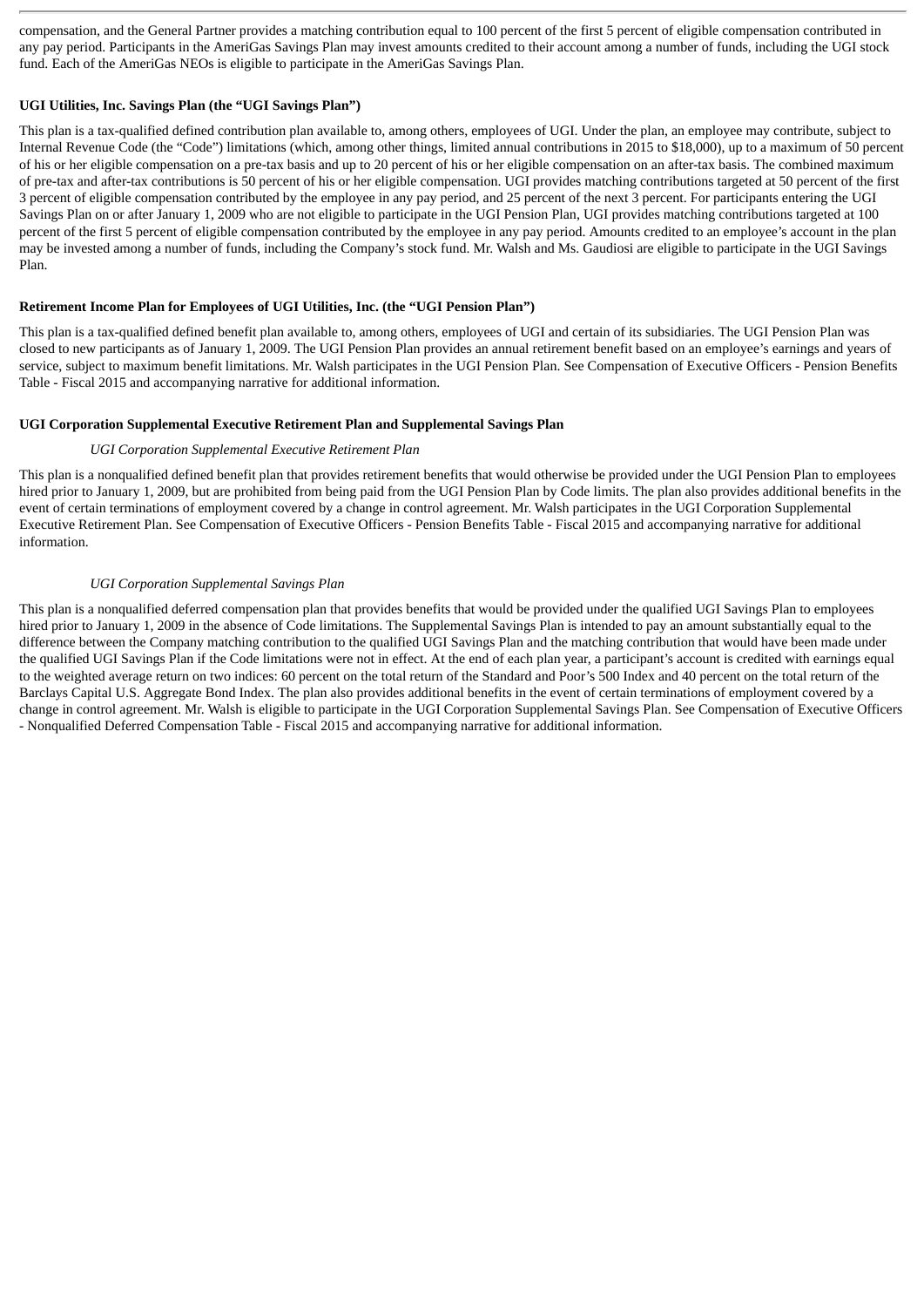#### **2009 UGI Corporation Supplemental Executive Retirement Plan for New Employees**

The 2009 UGI Corporation Supplemental Executive Retirement Plan for New Employees (the "2009 UGI SERP") is a nonqualified deferred compensation plan that is intended to provide retirement benefits to executive officers who are not eligible to participate in the UGI Pension Plan, having commenced employment with UGI on or after January 1, 2009. Under the 2009 UGI SERP, the Company credits to each participant's account annually an amount equal to 5 percent of the participant's compensation (salary and annual bonus) up to the Code compensation limit (\$265,000 in 2015) and 10 percent of compensation in excess of such limit. In addition, if any portion of the Company's matching contribution under the UGI Savings Plan is forfeited due to nondiscrimination requirements under the Code, the forfeited amount, adjusted for earnings and losses on the amount, will be credited to a participant's account. Participants direct the investment of their account balances among a number of mutual funds, which are generally the same funds available to participants in the UGI Savings Plan, other than the UGI stock fund. Ms. Gaudiosi is eligible to participate in the 2009 UGI SERP. See Compensation of Executive Officers - Nonqualified Deferred Compensation Table - Fiscal 2015 and accompanying narrative for additional information.

#### **AmeriGas Propane, Inc. Supplemental Executive Retirement Plan**

The General Partner maintains a supplemental executive retirement plan, which is a nonqualified deferred compensation plan for highly compensated employees of the General Partner. Under the plan, the General Partner credits to each participant's account annually an amount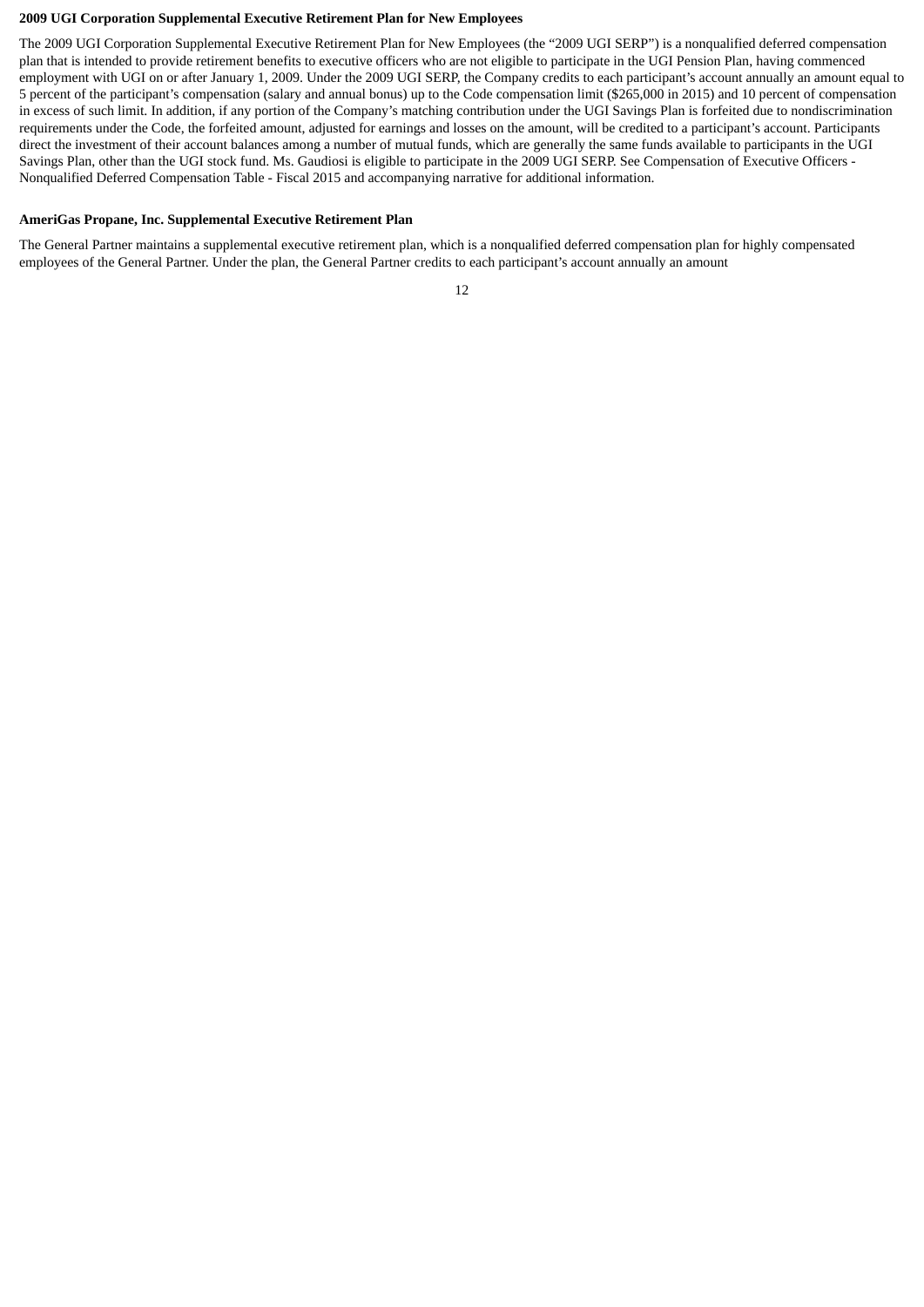equal to 5 percent of the participant's compensation up to the Code compensation limits and 10 percent of compensation in excess of such limit. In addition, if any portion of the General Partner's matching contribution under the AmeriGas Savings Plan is forfeited due to nondiscrimination requirements under the Code, the forfeited amount, adjusted for earnings and losses on the amount, will be credited to a participant's account. Participants direct the investment of the amounts in their accounts among a number of mutual funds. The AmeriGas NEOs participate in the AmeriGas Propane, Inc. Supplemental Executive Retirement Plan. See Compensation of Executive Officers - Nonqualified Deferred Compensation Table - Fiscal 2015 and accompanying narrative for additional information.

#### **AmeriGas Propane, Inc. Nonqualified Deferred Compensation Plan**

The General Partner maintains a nonqualified deferred compensation plan under which participants may defer up to \$10,000 of their annual compensation. Deferral elections are made annually by eligible participants in respect of compensation to be earned for the following year. Participants may direct the investment of deferred amounts into a number of mutual funds. Payment of amounts accrued for the account of a participant generally is made following the participant's termination of employment. The AmeriGas NEOs are eligible to participate in the AmeriGas Propane, Inc. Nonqualified Deferred Compensation Plan. See Compensation of Executive Officers - Nonqualified Deferred Compensation Table - Fiscal 2015 and accompanying narrative for additional information.

#### **UGI Corporation 2009 Deferral Plan, As Amended and Restated Effective June 1, 2010**

This plan provides deferral options that comply with the requirements of Section 409A of the Code related to (i) all phantom units and stock units granted to the General Partner's and UGI's non-employee Directors, (ii) benefits payable under the AmeriGas Propane, Inc. Supplemental Executive Retirement Plan, (iii) benefits payable under the UGI Corporation Supplemental Executive Retirement Plan, and (iv) the 2009 UGI Corporation SERP. If an eligible participant elects to defer payment under the plan, the participant may receive future benefits after separation from service as (x) a lump sum payment, (y) annual installment payments over a period between two and ten years, or (z) one to five retirement distribution amounts to be paid in a lump sum in the year specified by the individual. Deferred benefits, other than stock units and phantom units, will be deemed to be invested in investment funds selected by the participant from among a list of available funds. The plan also provides newly eligible participants with a deferral election that must be acted upon promptly.

#### **Severance Pay Plans for Senior Executive Employees**

The General Partner and UGI each maintain a severance pay plan that provides severance compensation to certain senior level employees. The plans are designed to alleviate the financial hardships that may be experienced by executive employee participants whose employment is terminated without just cause, other than in the event of death or disability. The General Partner's plan covers the AmeriGas NEOs and the UGI plan covers Mr. Walsh and Ms. Gaudiosi. See Compensation of Executive Officers - Potential Payments Upon Termination or Change in Control for further information regarding the severance plans.

#### **Change in Control Agreements**

The General Partner has change in control agreements with each of the AmeriGas NEOs and UGI has change in control agreements with Mr. Walsh and Ms. Gaudiosi. The change in control agreements are designed to reinforce and encourage the continued attention and dedication of the executives without distraction in the face of potentially disturbing circumstances arising from the possibility of the change in control and to serve as an incentive to their continued employment with us. The agreements provide for payments and other benefits if we terminate an executive's employment without cause or if the executive terminates employment for good reason within two years following a change in control of UGI (and, in the case of the AmeriGas NEOs, the General Partner or AmeriGas Partners). See Compensation of Executive Officers - Potential Payments Upon Termination or Change in Control for further information regarding the change in control agreements.

# *Equity Ownership Guidelines*

We seek to align executives' interests with unitholder and shareholder interests through our equity ownership guidelines. We believe that by encouraging our executives to maintain a meaningful equity interest in AmeriGas Partners, or, if applicable, UGI, we will enhance the link between our executives and unitholders or stockholders. Under our guidelines, an executive must meet 10 percent of the ownership requirement within one year from the date of employment or promotion. The AmeriGas Bonus Plan and the UGI Bonus Plan each provides that, unless the Committee determines otherwise, all executive officers who have not fulfilled their equity ownership requirement receive up to 10 percent of their gross annual bonus in fully vested AmeriGas Partners common units or UGI Corporation stock. In addition, the guidelines require that 50 percent of the net proceeds from a "cashless exercise" of UGI stock options be used to purchase equity until the ownership requirement is met. The guidelines also require that, until the equity ownership requirement is met, the executive retain all common units or UGI shares received in connection with the payout of performance units. Up to 20 percent of the ownership requirement may be satisfied through holdings of UGI common stock in the executive's account in the relevant savings plan.

As of September 30, 2015, the equity ownership requirements for the named executive officers were as follows: (1) Mr. Sheridan - 40,000 common units; (2) Mr. Gallagher - 12,000 common units; (3) Mr. Walsh - 225,000 UGI Corporation common shares; (4) Ms. Gaudiosi - 30,000 UGI Corporation common shares; and (5) Mr. Rosback - 20,000 common units. Messrs. Sheridan, Gallagher, and Rosback are permitted to satisfy their requirements through ownership of AmeriGas Partners common units, UGI common stock, or a combination of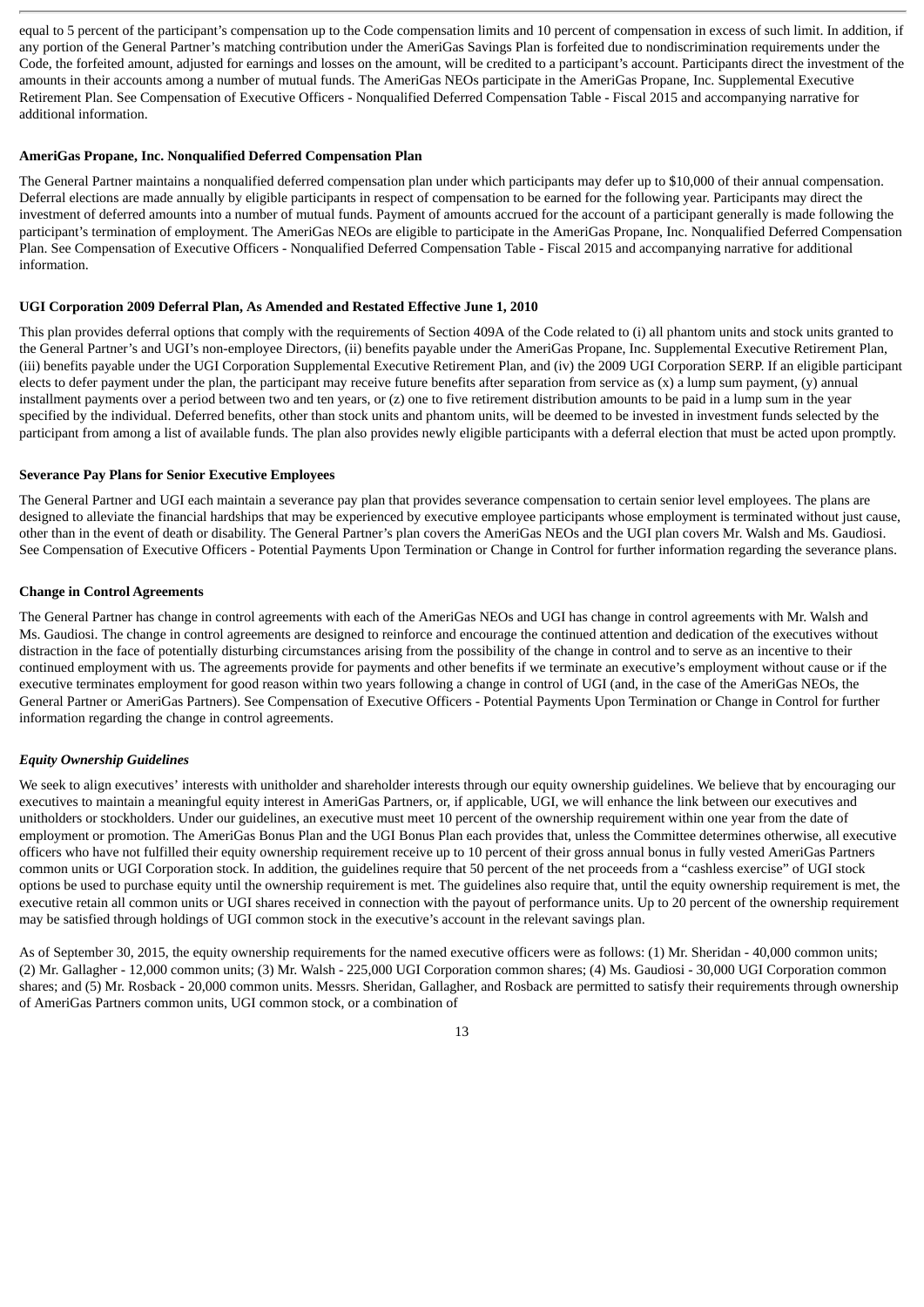AmeriGas Partners common units and UGI common stock, with each AmeriGas Partners common unit equivalent to 1.5 shares of UGI common stock. Although not all named executive officers have met their respective ownership requirements due to the amount of time they have served in their current positions, all named executive officers are in compliance with the guidelines requiring the accumulation of units or common shares over time.

# *Stock Option Grant Practices*

The Committees approve annual stock option grants to named executive officers in the last calendar quarter of each year, to be effective the following January 1. The exercise price per share of the options is equal to or greater than the closing share price of UGI's common stock on the last trading day of December. A grant to a new employee is generally effective on the later of the date the employee commences employment with us or the date the Committee authorizes the grant. In either case, the exercise price is equal to or greater than the closing price per share of UGI's common stock on the effective date of grant. From time to time, management recommends stock option grants for non-executive employees, and the grants, if approved by the Committee, are effective on or after the date of Committee action and have an exercise price equal to or greater than the closing price per share of UGI's common stock on the effective date of grant. We believe that our stock option grant practices are appropriate and effectively eliminate any question regarding "timing" of grants in anticipation of material events.

### *Role of Executive Officers in Determining Executive Compensation*

In connection with Fiscal 2015 compensation, Mr. Walsh, aided by our corporate human resources department, provided statistical data and recommendations to the appropriate Committee to assist it in determining compensation levels. Mr. Walsh did not make recommendations as to his own compensation and was excused from the Committee meeting when his compensation was discussed by the Committee. While the Committees utilized information provided by Mr. Walsh, and valued Mr. Walsh's observations with regard to other executive officers, the ultimate decisions regarding executive compensation were made by the Committee for all named executive officers, except Messrs. Sheridan and Walsh, for whom executive compensation decisions were made by the independent members of the appropriate Board of Directors following Committee recommendations.

#### *Tax Considerations*

In Fiscal 2015, we paid salary and annual bonus compensation to named executive officers that were not fully deductible under U.S. federal tax law because it did not meet the statutory performance criteria. Section 162(m) of the Code precludes us from deducting certain forms of compensation in excess of \$1,000,000 paid to the named executive officers in any one year. Our policy generally is to preserve the federal income tax deductibility of equity compensation paid to our executives by making it performance-based. We will continue to consider and evaluate all of our compensation programs in light of federal tax law and regulations. Nevertheless, we believe that, in some circumstances, factors other than tax deductibility take precedence in determining the forms and amount of compensation, and we retain the flexibility to authorize compensation that may not be deductible if we believe it is in the best interests of our Company.

### *RISKS RELATED TO COMPENSATION POLICIES AND PRACTICES*

Management conducted a risk assessment of our compensation policies and practices for Fiscal 2015. Based on its evaluation, management does not believe that any such policies or practices create risks that are reasonably likely to have a material adverse effect on the Partnership.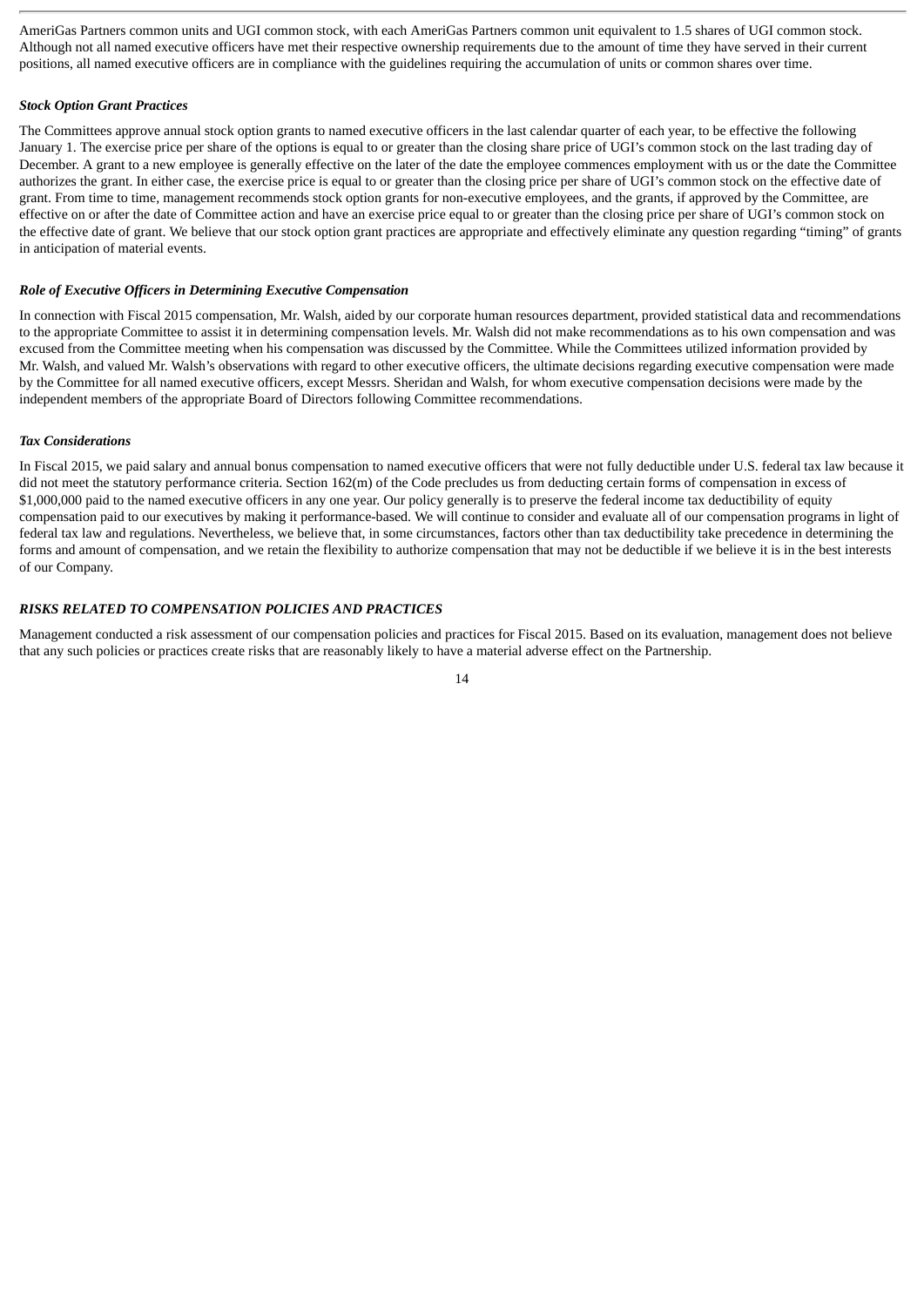# *SUMMARY COMPENSATION TABLE*

The following tables, narrative and footnotes provide information regarding the compensation of our Chief Executive Officer, Chief Financial Officer and our 3 other most highly compensated executive officers in Fiscal 2015.

#### **Summary Compensation Table — Fiscal 2015**

| <b>Name</b> and<br>Principal<br><b>Position</b><br>(a)                | <b>Fiscal</b><br>Year<br>(b) | <b>Salary</b><br>$($)$<br>(1)(c) | <b>Bonus</b><br>$($ \$)<br>(d) | <b>Stock</b><br>Awards<br>$($)$<br>(2)(e) | Option<br>Awards<br>(\$)<br>(2)<br>(f) | <b>Non-Equity</b><br>Incentive<br>Plan<br>Compensation<br>(S)<br>(3)<br>(g) | Change in<br><b>Pension</b><br><b>Value and</b><br>Nonqualified<br><b>Deferred</b><br>Compensation<br>Earnings<br>(S)<br>(4)<br>(h) | <b>All Other</b><br>Compensation<br>(S)<br>(5) | <b>Total</b><br>$(6)$<br>$(6)$ |
|-----------------------------------------------------------------------|------------------------------|----------------------------------|--------------------------------|-------------------------------------------|----------------------------------------|-----------------------------------------------------------------------------|-------------------------------------------------------------------------------------------------------------------------------------|------------------------------------------------|--------------------------------|
| J. E. Sheridan                                                        | 2015                         | 526,474                          | $\theta$                       | 1,300,299                                 | 319,920                                | 352,471                                                                     | $\mathbf{0}$                                                                                                                        | 88,145                                         | 2,587,309                      |
| President and                                                         | 2014                         | 506,018                          | $\bf{0}$                       | 877,682                                   | 420,546                                | 302,834                                                                     | $\mathbf{0}$                                                                                                                        | 110,391                                        | 2,217,471                      |
| <b>Chief Executive Officer</b>                                        | 2013                         | 474,539                          | $\mathbf{0}$                   | 678,156                                   | 338,366                                | 255,371                                                                     | $\mathbf{0}$                                                                                                                        | 76,241                                         | 1,822,673                      |
| H. J. Gallagher                                                       | 2015                         | 296,093                          | $\overline{0}$                 | 275,078                                   | 79,980                                 | 123,895                                                                     | 21,058                                                                                                                              | 42,437                                         | 838,541                        |
| Vice President - Finance                                              | 2014                         | 284,538                          | $\mathbf{0}$                   | 173,552                                   | 99,603                                 | 106,448                                                                     | 48,868                                                                                                                              | 42,431                                         | 755,440                        |
| Chief Financial Officer                                               | 2013                         | 91,731                           | $\mathbf{0}$                   | 59,103                                    | 9,441                                  | 37,100                                                                      | 6,696                                                                                                                               | 10,519                                         | 214,590                        |
| J. L. Walsh                                                           | 2015                         | 1,078,342                        | $\mathbf{0}$                   | 1,741,050                                 | 1,705,338                              | 1,604,746                                                                   | 1,920,003                                                                                                                           | 67,810                                         | 8,117,289                      |
| Vice Chairman                                                         | 2014                         | 1,027,169                        | $\overline{0}$                 | 2,053,380                                 | 1,992,060                              | 1,974,336                                                                   | 1,009,878                                                                                                                           | 41,037                                         | 8,097,860                      |
|                                                                       | 2013                         | 856,377                          | $\theta$                       | 1,877,710                                 | 1,060,319                              | 902,454                                                                     | 481,670                                                                                                                             | 26,618                                         | 5,205,148                      |
| M. M. Gaudiosi<br>Vice President, General                             | 2015                         | 434,611                          | $\overline{0}$                 | 365,621                                   | 351,099                                | 336,194                                                                     | 0                                                                                                                                   | 72,447                                         | 1,559,972                      |
| <b>Counsel and Secretary</b>                                          |                              |                                  |                                |                                           |                                        |                                                                             |                                                                                                                                     |                                                |                                |
| A. D. Rosback<br>Vice President and<br><b>Chief Operating Officer</b> | 2015                         | 180,003                          | $\mathbf{0}$                   | 324,725                                   | 97,293                                 | 96,558                                                                      | $\mathbf{0}$                                                                                                                        | 24,656                                         | 723,235                        |

- (1) The amounts shown in column (c) represent salary payments actually received during the fiscal year shown based on the number of pay periods within such fiscal year. Mr. Gallagher received a prorated salary in Fiscal 2013 based on his employment date of May 20, 2013 with the General Partner. Mr. Walsh's Fiscal 2013 salary reflects the portion of Fiscal 2013 that he served as President and Chief Operating Officer (until April 1, 2013) as well as his promotion to President and Chief Executive Officer (effective April 1, 2013). Mr. Rosback's Fiscal 2015 salary was prorated based on his employment date of March 23, 2015 with the General Partner.
- (2) The amounts shown in columns (e) and (f) above represent the fair value of awards of performance units, restricted units and stock options, as the case may be, on the date of grant. The assumptions used in the calculation of the amounts shown are included in Note 2 and Note 11 to our Consolidated Financial Statements for Fiscal 2015 and in Exhibit No. 99 to this Report.
- (3) The amounts shown in this column represent payments made under the applicable performance-based annual bonus plan. Messrs. Gallagher and Rosback received 10% of their respective payouts in AmeriGas Partners Common Units in compliance with the Company's ongoing equity ownership compliance requirements. Ms. Gaudiosi received 7.4% of her payout in UGI Corporation common stock in compliance with UGI's ongoing stock ownership compliance requirements.
- (4) The amounts shown in column (h) of the Summary Compensation Table Fiscal 2015 reflect (i) for Messrs. Walsh and Gallagher, the change in the actuarial present value from September 30, 2014 to September 30, 2015 of the named executive officer's accumulated benefit under UGI's defined benefit pension plans, including the UGI Corporation Supplemental Executive Retirement Plan, and (ii) the above-market portion of earnings, if any, on nonqualified deferred compensation accounts. The change in pension value from year to year as reported in this column is subject to market volatility and may not represent the value that a named executive officer will actually accrue under the UGI pension plans during any given year. Mr. Gallagher has a vested annual benefit under the Retirement Income Plan for Employees of UGI Utilities, Inc. based on prior credited service of approximately \$37,100. Mr. Gallagher is not currently earning benefits under that plan. Messrs. Sheridan and Rosback and Ms. Gaudiosi are not eligible to participate in the UGI pension plan. The material terms of the pension plans and deferred compensation plans are described in the Pension Benefits Table - Fiscal 2015 and the Nonqualified Deferred Compensation Table - Fiscal 2015, and the related narratives to each. Earnings on deferred compensation are considered above-market to the extent that the rate of interest exceeds 120 percent of the applicable federal long-term rate.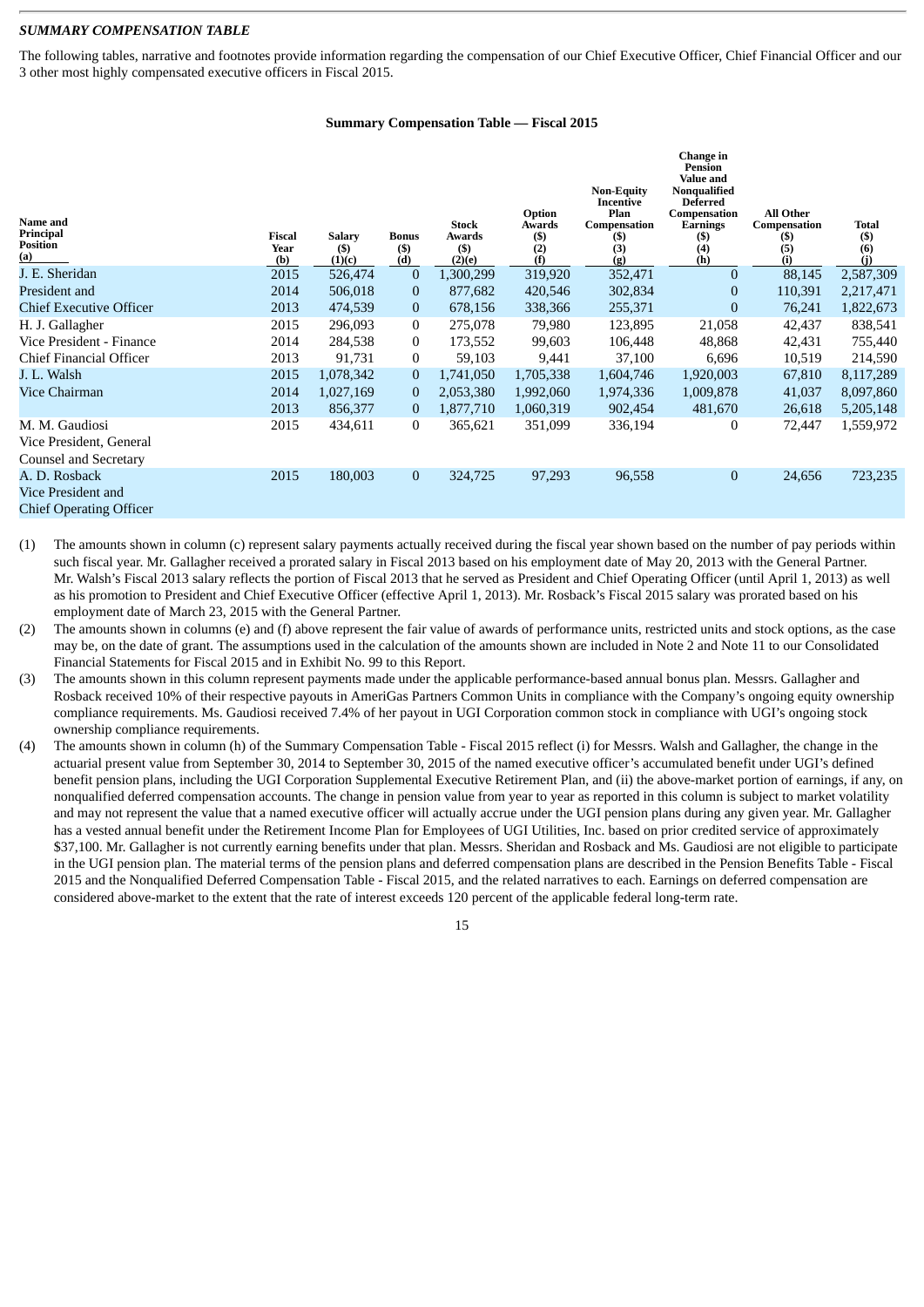For purposes of the Summary Compensation Table - Fiscal 2015, the market rate on deferred compensation most analogous to the rate at the time the interest rate is set under the UGI plan for Fiscal 2015 was 3.29 percent, which is 120 percent of the federal long-term rate for December 2014. Earnings on deferred compensation are market-based, calculated by reference to externally managed mutual funds. The amounts included in column (h) of the Summary Compensation Table - Fiscal 2015 are itemized below.

| Name<br>J. E. Sheridan |    | Change in<br><b>Pension Value(a)</b> |   | <b>Above-Market</b><br><b>Earnings</b> on<br><b>Deferred</b><br>Compensation |
|------------------------|----|--------------------------------------|---|------------------------------------------------------------------------------|
|                        |    | 0                                    |   | $\bf{0}$                                                                     |
| H. J. Gallagher        | \$ | 21.058                               |   | $\bf{0}$                                                                     |
| J. L. Walsh            | S  | 1,893,089                            | D | 26,914                                                                       |
| M. M. Gaudiosi         |    | 0                                    |   | $\bf{0}$                                                                     |
| A. D. Rosback          |    | $\Omega$                             |   | $\mathbf{0}$                                                                 |

(5) The table below shows the components of the amounts included for each named executive officer under the "All Other Compensation" column in the Summary Compensation Table - Fiscal 2015. None of the named executive officers received perquisites with an aggregate value of \$10,000 or more during Fiscal 2015.

|                   |    | Employer<br><b>Contribution to</b><br>401(k) | Employer<br><b>Contribution</b><br>to AmeriGas<br>Supplemental<br><b>Executive</b><br><b>Retirement</b><br>Plan/UGI<br>Supplemental<br><b>Savings Plan</b> |    | <b>Relocation Expense</b> |            |
|-------------------|----|----------------------------------------------|------------------------------------------------------------------------------------------------------------------------------------------------------------|----|---------------------------|------------|
| Name              |    | Savings Plan (\$)                            |                                                                                                                                                            |    | Reimbursement (\$)        | Total (\$) |
| J. E. Sheridan    | Φ  | 13,250                                       | \$<br>74,895                                                                                                                                               | D  | U                         | \$88,145   |
| H. J. Gallagher   | \$ | 13,438                                       | \$<br>28,999                                                                                                                                               | \$ |                           | \$42,437   |
| J. L. Walsh       | \$ | 5,865                                        | \$<br>61,945                                                                                                                                               | \$ | $\Omega$                  | \$67,810   |
| M. M. Gaudiosi    | \$ | 8,366                                        | \$<br>64,081                                                                                                                                               | \$ |                           | \$72,447   |
| A. D. Rosback (a) | \$ | 0                                            | \$<br>14,656                                                                                                                                               |    | 10,000                    | \$24,656   |

(a) In connection with the commencement of Mr. Rosback's employment, he received reimbursement for relocation expenses in accordance with the General Partner's relocation policy in the amount of \$10,000.

(6) The compensation reported for Mr. Walsh and Ms. Gaudiosi is paid by UGI. For Fiscal 2015, UGI charged the Partnership 49 percent of the total compensation expense, other than the change in pension value, for Mr. Walsh and Ms. Gaudiosi.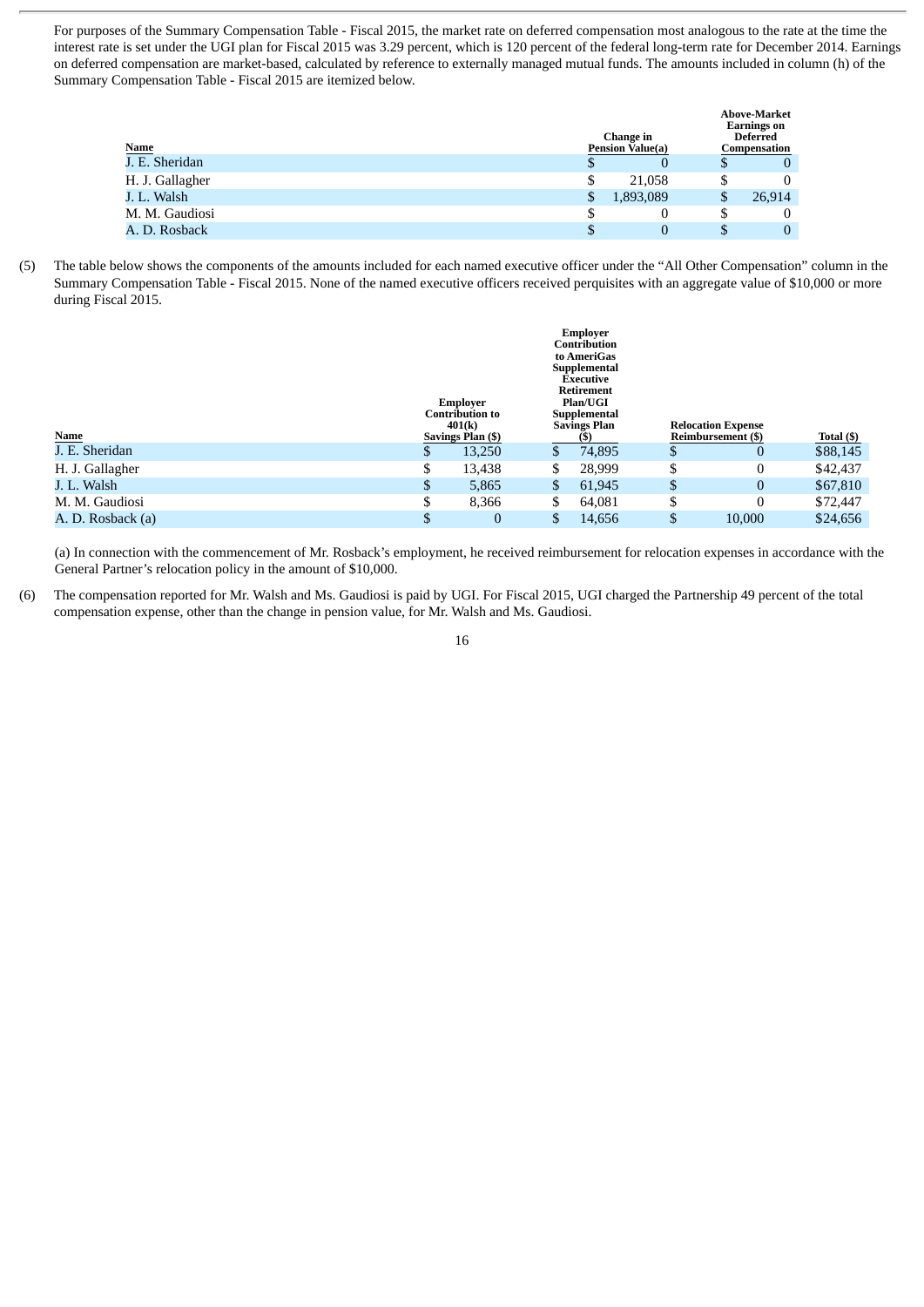## *Grants of Plan-Based Awards In Fiscal 2015*

The following table and footnotes provide information regarding equity and non-equity plan grants to the named executive officers in Fiscal 2015.

# **Grants of Plan-Based Awards Table — Fiscal 2015**

|                    |                        |                                                     |                                  | <b>Estimated Possible Payouts</b><br>Under<br><b>Non-Equity Incentive Plan</b><br>Awards (1) |                                 |                                      | <b>Estimated Future</b><br><b>Payouts Under</b><br><b>Equity Incentive Plan</b><br>Awards (2) |                               | All<br>Other<br><b>Stock</b><br>Awards:<br>Number<br>of<br><b>Shares</b><br>of | <b>All Other</b><br>Option<br>Awards:<br><b>Number of</b>                                         | <b>Exercise</b><br>or Base                                | <b>Grant</b><br><b>Date Fair</b><br><b>Value</b>         |
|--------------------|------------------------|-----------------------------------------------------|----------------------------------|----------------------------------------------------------------------------------------------|---------------------------------|--------------------------------------|-----------------------------------------------------------------------------------------------|-------------------------------|--------------------------------------------------------------------------------|---------------------------------------------------------------------------------------------------|-----------------------------------------------------------|----------------------------------------------------------|
| <b>Name</b><br>(a) | Grant<br>Date<br>(a)   | <b>Board</b><br><b>Action</b><br><b>Date</b><br>(a) | <b>Threshold</b><br>$($)$<br>(d) | <b>Target</b><br>$($)$<br>(e)                                                                | <b>Maximum</b><br>$($ \$<br>(f) | <b>Threshold</b><br>$($ # $)$<br>(g) | <b>Target</b><br>(# )<br>(h)                                                                  | <b>Maximum</b><br>(# )<br>(i) | <b>Stock</b><br>or<br><b>Units</b><br>$($ # $)$<br>(i)                         | <b>Securities</b><br><b>Underlying</b><br><b>Options</b> (#)<br>(3)<br>$\left( \mathbf{k}\right)$ | <b>Price of</b><br>Option<br>Awards<br>(S/Sh)<br>$\bf{I}$ | of<br><b>Stock and</b><br>Option<br><b>Awards</b><br>(m) |
| J. E. Sheridan     | 10/1/2014              | 11/20/2014                                          | 182,138                          | 421,616                                                                                      | 843,232                         |                                      |                                                                                               |                               |                                                                                |                                                                                                   |                                                           |                                                          |
|                    | 1/21/2015<br>1/21/2015 | 1/21/2015<br>1/21/2015                              |                                  |                                                                                              |                                 | 1,737                                | 6,950                                                                                         | 13,900                        |                                                                                | 60,000                                                                                            | 38.05                                                     | 319,920<br>601,384                                       |
|                    | 1/21/2015              | 1/21/2015                                           |                                  |                                                                                              |                                 | 3,325                                | 13,300                                                                                        | 26,600                        |                                                                                |                                                                                                   |                                                           | 698,915                                                  |
| H. J. Gallagher    |                        | 10/1/2014 11/20/2014                                | 64,022                           | 148,200                                                                                      | 296,400                         |                                      |                                                                                               |                               |                                                                                |                                                                                                   |                                                           |                                                          |
|                    |                        | 1/21/2015 1/21/2015                                 |                                  |                                                                                              |                                 |                                      |                                                                                               |                               |                                                                                | 15,000                                                                                            | 38.05                                                     | 79,980                                                   |
|                    | 1/21/2015              | 1/21/2015                                           |                                  |                                                                                              |                                 | 400                                  | 1,600                                                                                         | 3,200                         |                                                                                |                                                                                                   |                                                           | 138,448                                                  |
|                    |                        | 1/21/2015 1/21/2015                                 |                                  |                                                                                              |                                 | 650                                  | 2,600                                                                                         | 5,200                         |                                                                                |                                                                                                   |                                                           | 136,630                                                  |
| J. L. Walsh        |                        | 10/1/2014 11/19/2014                                | 809.796                          | 1,349,660                                                                                    | 2,699,320                       |                                      |                                                                                               |                               |                                                                                |                                                                                                   |                                                           |                                                          |
|                    | 1/1/2015<br>1/1/2015   | 11/19/2014<br>11/19/2014                            |                                  |                                                                                              |                                 | 11,250                               | 45,000                                                                                        | 90,000                        |                                                                                | 306,000                                                                                           | 37.98                                                     | 1,705,338<br>1,741,050                                   |
| M. M. Gaudiosi     |                        | 10/1/2014 11/19/2014                                | 169.652                          | 282,754                                                                                      | 565,508                         |                                      |                                                                                               |                               |                                                                                |                                                                                                   |                                                           |                                                          |
|                    | 1/1/2015               | 11/19/2014                                          |                                  |                                                                                              |                                 |                                      |                                                                                               |                               |                                                                                | 63,000                                                                                            | 37.98                                                     | 351,099                                                  |
|                    | 1/1/2015               | 11/19/2014                                          |                                  |                                                                                              |                                 | 2,362                                | 9,450                                                                                         | 18,900                        |                                                                                |                                                                                                   |                                                           | 365,621                                                  |
| A. D. Rosback      | 3/23/2015              | 3/2/2015                                            | 49.896                           | 115,500                                                                                      | 231,000                         |                                      |                                                                                               |                               |                                                                                |                                                                                                   |                                                           |                                                          |
|                    | 3/23/2015              | 3/2/2015                                            |                                  |                                                                                              |                                 |                                      |                                                                                               |                               |                                                                                | 21,000                                                                                            | 33.48                                                     | 97,293                                                   |
|                    | 3/23/2015              | 3/2/2015                                            |                                  |                                                                                              |                                 | 500                                  | 2,000                                                                                         | 4,000                         |                                                                                |                                                                                                   |                                                           | 146,900                                                  |
|                    | 3/23/2015              | 3/2/2015                                            |                                  |                                                                                              |                                 | 937                                  | 3,750                                                                                         | 7,500                         |                                                                                |                                                                                                   |                                                           | 177,825                                                  |

(1) The amounts shown under this heading relate to bonus opportunities under the relevant company's annual bonus plan for Fiscal 2015. See "Compensation Discussion and Analysis" for a description of the annual bonus plans. Payments for these awards have already been determined and are included in the Non-Equity Incentive Plan Compensation column (column (g)) of the Summary Compensation Table - Fiscal 2015. The threshold amount shown for Messrs. Sheridan, Gallagher, and Rosback is based on achievement of (i) 90 percent of the financial goal with the resulting amount reduced to the maximum extent provided for below-target achievement of the safety goal, and (ii) 90 percent of the customer service goal. The threshold amount shown for Mr. Walsh and Ms. Gaudiosi is based on achievement of 80 percent of the UGI financial goal.

(2) The awards shown for Messrs. Sheridan, Gallagher, and Rosback are performance units under the 2010 AmeriGas Long-Term Incentive Plan, as described in "Compensation Discussion and Analysis." Performance units are forfeitable until the end of the performance period in the event of termination of employment, with pro-rated forfeitures in the case of termination of employment due to retirement, death or disability. In the case of a change in control, outstanding performance units and distribution equivalents will be paid in cash in an amount equal to the greater of (i) the target award, or (ii) the award amount that would be payable if the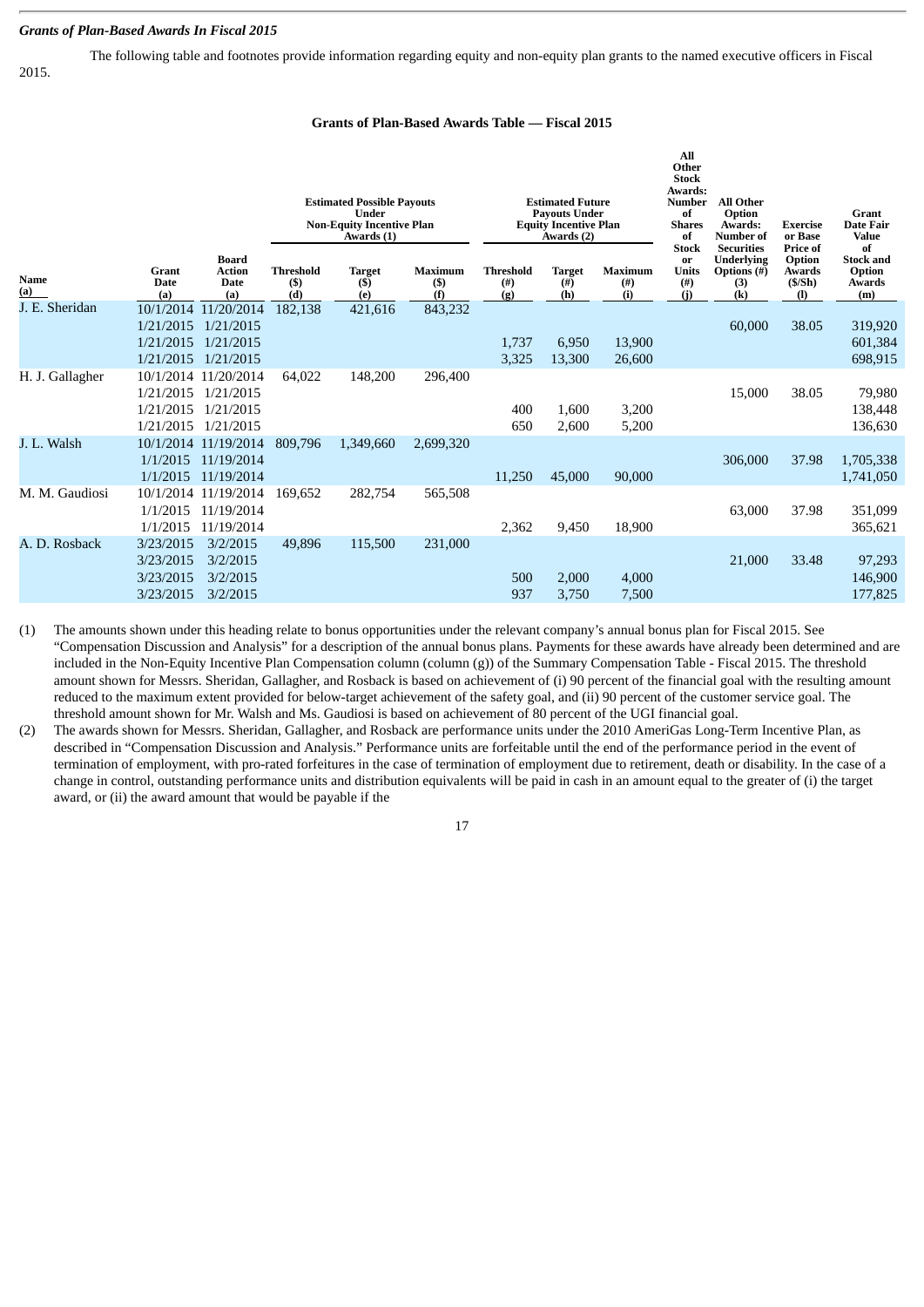performance period ended on the date of the change in control, based on the Partnership's achievement of the performance goal as of the date of the change in control, as determined by the Compensation/Pension Committee. The awards shown for Mr. Walsh and Ms. Gaudiosi are performance units under the 2013 UGI Plan, as described in "Compensation Discussion and Analysis." Terms of these awards with respect to forfeitures and change in control, as defined in the 2013 UGI Plan, are analogous to the terms of the performance units granted under the 2010 AmeriGas Long-Term Incentive Plan.

(3) Options are granted under the 2013 UGI Plan. Under this Plan, the option exercise price is not less than 100 percent of the fair market value of UGI's Common Stock on the effective date of the grant, which is either the date of the grant or a specified future date. The term of each option is generally 10 years, which is the maximum allowable term. The options become exercisable in three equal annual installments beginning on the first anniversary of the grant date. All options are nontransferable and generally exercisable only while the optionee is employed by the General Partner, UGI or an affiliate, with exceptions for exercise following termination without cause, retirement, disability and death. In the case of termination without cause, the option will be exercisable only to the extent that it has vested as of the date of termination of employment and the option will terminate upon the earlier of the expiration date of the option and the expiration of the 13-month period commencing on the date of termination of employment. If termination of employment occurs due to retirement, the option will thereafter become exercisable as if the optionee had continued to be employed by, or continued to provide service to, the Company, and the option will terminate upon the original expiration date of the option. If termination of employment occurs due to disability, the option term is shortened to the earlier of the third anniversary of the date of such termination of employment, and the original expiration date, and vesting continues in accordance with the original vesting schedule. In the event of death of the optionee while an employee, the option will become fully vested and the option term will be shortened to the earlier of the expiration of the 12-month period following the optionee's death, and the original expiration date. Options are subject to adjustment in the event of recapitalizations, stock splits, mergers, and other similar corporate transactions affecting UGI's common stock.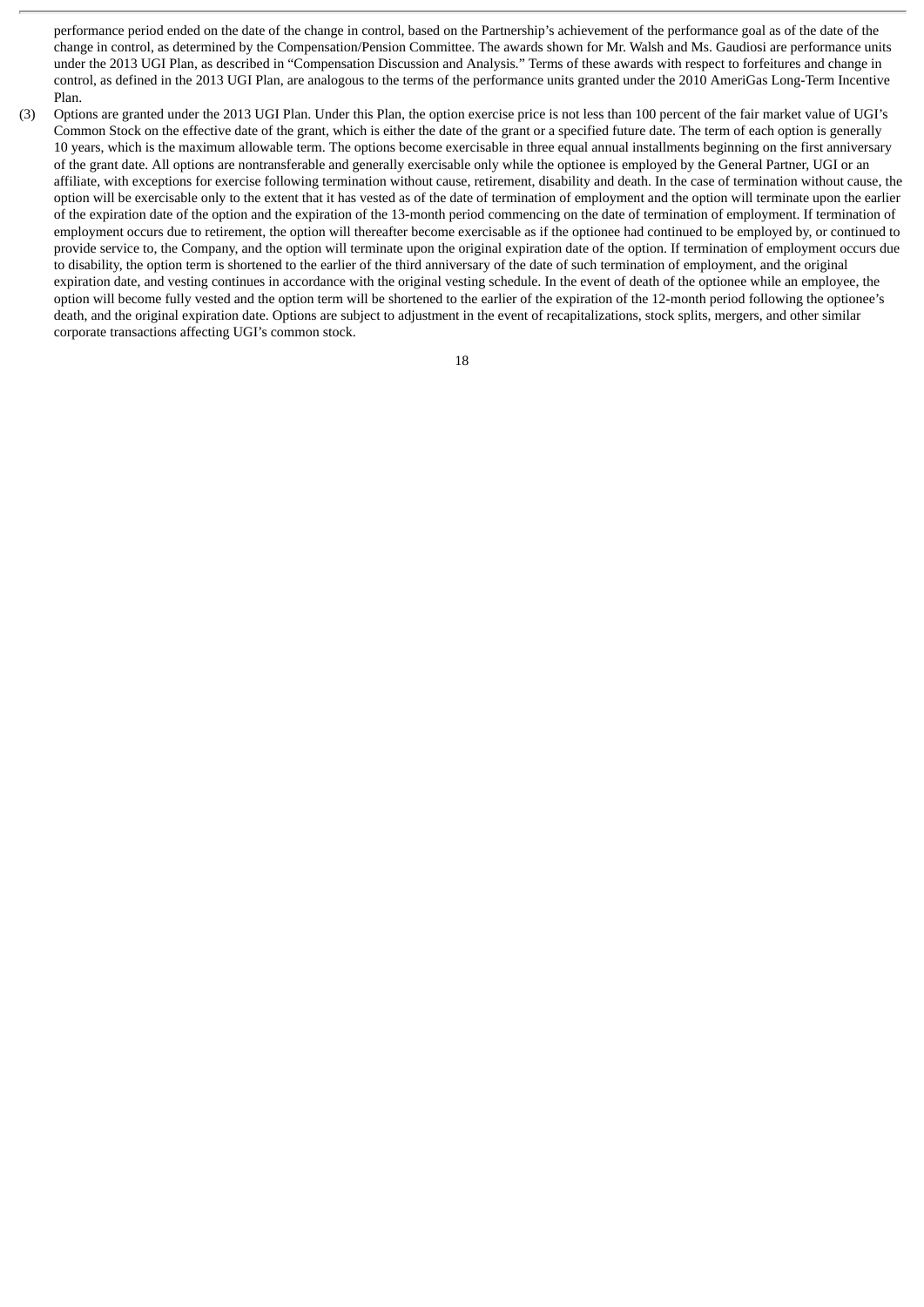# *Outstanding Equity Awards at Year-End*

The table below shows the outstanding equity awards as of September 30, 2015 for each of the named executive officers:

# **Outstanding Equity Awards at Year-End Table — Fiscal 2015**

|                    |                                                                                                                | <b>Option Awards</b>                                                                                      |                                                      | <b>Stock Awards</b>                        |                                                                                                                                                            |                                                                                                                                                                        |                                                                                                                                                                                                                         |                                                                                                                                                                                                                               |
|--------------------|----------------------------------------------------------------------------------------------------------------|-----------------------------------------------------------------------------------------------------------|------------------------------------------------------|--------------------------------------------|------------------------------------------------------------------------------------------------------------------------------------------------------------|------------------------------------------------------------------------------------------------------------------------------------------------------------------------|-------------------------------------------------------------------------------------------------------------------------------------------------------------------------------------------------------------------------|-------------------------------------------------------------------------------------------------------------------------------------------------------------------------------------------------------------------------------|
| Name<br><u>(a)</u> | <b>Number of</b><br><b>Securities</b><br><b>Underlying</b><br>Unexercised<br>Options (#)<br>Exercisable<br>(b) | Number of<br><b>Securities</b><br><b>Underlying</b><br><b>Options</b><br>$^{(#)}$<br>Unexercisable<br>(c) | Option<br><b>Exercise</b><br>Price<br>$($ \$)<br>(e) | Option<br><b>Expiration</b><br>Date<br>(f) | <b>Number</b> of<br><b>Shares</b> or<br><b>Units of</b><br>Stock/<br>Partnership<br><b>Units that</b><br><b>Have Not</b><br><b>Vested</b><br>$(\#)$<br>(g) | Market<br><b>Value of</b><br>Shares or<br><b>Units of</b><br>Stock/<br>Partnership<br><b>Units That</b><br><b>Have Not</b><br><b>Vested</b><br>$\binom{(\$)}{(\hbar)}$ | <b>Equity</b><br><b>Incentive</b><br>Plan<br>Awards:<br><b>Number</b><br>of<br><b>Unearned</b><br>Shares,<br><b>Units</b><br>or Other<br><b>Rights</b><br><b>That</b><br><b>Have Not</b><br><b>Vested</b><br>(#)<br>(i) | <b>Equity</b><br>Incentive<br>Plan<br>Awards:<br><b>Market</b><br>or<br>Payout<br>Value<br>of<br>Unearned<br>Shares,<br><b>Units</b> or<br>Other<br><b>Rights</b><br>That<br><b>Have Not</b><br><b>Vested</b><br>$($)$<br>(i) |
| J. E. Sheridan     |                                                                                                                | 35,625(1)                                                                                                 | 21.81                                                | 12/31/2022                                 |                                                                                                                                                            |                                                                                                                                                                        | 14,250(14)                                                                                                                                                                                                              | 929,151                                                                                                                                                                                                                       |
|                    |                                                                                                                | 57,000(2)                                                                                                 | 27.64                                                | 12/31/2023                                 |                                                                                                                                                            |                                                                                                                                                                        | 9,500(15)                                                                                                                                                                                                               | 394,535                                                                                                                                                                                                                       |
|                    |                                                                                                                | 60,000(3)                                                                                                 | 38.05                                                | 1/20/2025                                  |                                                                                                                                                            |                                                                                                                                                                        | 8,000(16)                                                                                                                                                                                                               | 332,240                                                                                                                                                                                                                       |
|                    |                                                                                                                |                                                                                                           |                                                      |                                            |                                                                                                                                                            |                                                                                                                                                                        | 6,950(17)                                                                                                                                                                                                               | 288,634                                                                                                                                                                                                                       |
|                    |                                                                                                                |                                                                                                           |                                                      |                                            |                                                                                                                                                            |                                                                                                                                                                        | 13,300(18)                                                                                                                                                                                                              | 552,349                                                                                                                                                                                                                       |
| H. J. Gallagher    | 4,687(4)                                                                                                       |                                                                                                           | 21.65                                                | 6/30/2021                                  |                                                                                                                                                            |                                                                                                                                                                        | 1,100(19)                                                                                                                                                                                                               | 71,722                                                                                                                                                                                                                        |
|                    | 8,500(5)                                                                                                       |                                                                                                           | 19.60                                                | 12/31/2021                                 |                                                                                                                                                            |                                                                                                                                                                        | 2,200(15)                                                                                                                                                                                                               | 91,366                                                                                                                                                                                                                        |
|                    | 9,000(1)                                                                                                       | 9,000(1)                                                                                                  | 21.81                                                | 12/31/2022                                 |                                                                                                                                                            |                                                                                                                                                                        | 2,000(16)                                                                                                                                                                                                               | 83,060                                                                                                                                                                                                                        |
|                    | 1,500(6)                                                                                                       | 750(6)                                                                                                    | 27.62                                                | 5/19/2023                                  |                                                                                                                                                            |                                                                                                                                                                        | 1,600(17)                                                                                                                                                                                                               | 66,448                                                                                                                                                                                                                        |
|                    | 6,750(2)                                                                                                       | 13,500(2)                                                                                                 | 27.64                                                | 12/31/2023                                 |                                                                                                                                                            |                                                                                                                                                                        | 2,600(18)                                                                                                                                                                                                               | 107,978                                                                                                                                                                                                                       |
|                    |                                                                                                                | 15,000(3)                                                                                                 | 38.05                                                | 1/20/2025                                  |                                                                                                                                                            |                                                                                                                                                                        |                                                                                                                                                                                                                         |                                                                                                                                                                                                                               |
| J. L. Walsh        | 100,000(7)                                                                                                     |                                                                                                           | 16.28                                                | 12/31/2018                                 |                                                                                                                                                            |                                                                                                                                                                        | 34,500(20)                                                                                                                                                                                                              | 2,378,554                                                                                                                                                                                                                     |
|                    | 187,500(8)                                                                                                     |                                                                                                           | 16.13                                                | 12/31/2019                                 |                                                                                                                                                            |                                                                                                                                                                        | 31,500(21)                                                                                                                                                                                                              | 2,171,723                                                                                                                                                                                                                     |
|                    | 187,500(9)                                                                                                     |                                                                                                           | 21.06                                                | 12/31/2020                                 |                                                                                                                                                            |                                                                                                                                                                        | 63,000(22)                                                                                                                                                                                                              | 2,193,660                                                                                                                                                                                                                     |
|                    | 187,500(5)                                                                                                     |                                                                                                           | 19.60                                                | 12/31/2021                                 |                                                                                                                                                            |                                                                                                                                                                        | 45,000(23)                                                                                                                                                                                                              | 1,566,900                                                                                                                                                                                                                     |
|                    | 119,000(1)                                                                                                     | 59,500(1)                                                                                                 | 21.81                                                | 12/31/2022                                 |                                                                                                                                                            |                                                                                                                                                                        |                                                                                                                                                                                                                         |                                                                                                                                                                                                                               |
|                    | 86,000(10)                                                                                                     | 43,000(10)                                                                                                | 25.50                                                | 3/31/2023                                  |                                                                                                                                                            |                                                                                                                                                                        |                                                                                                                                                                                                                         |                                                                                                                                                                                                                               |
|                    | 135,000(2)                                                                                                     | 270,000(2)                                                                                                | 27.64                                                | 12/31/2023                                 |                                                                                                                                                            |                                                                                                                                                                        |                                                                                                                                                                                                                         |                                                                                                                                                                                                                               |
|                    |                                                                                                                | 306,000(11)                                                                                               | 37.98                                                | 12/31/2024                                 |                                                                                                                                                            |                                                                                                                                                                        |                                                                                                                                                                                                                         |                                                                                                                                                                                                                               |
| M. M. Gaudiosi     | 75,000(12)                                                                                                     |                                                                                                           | 17.75                                                | 4/22/2022                                  |                                                                                                                                                            |                                                                                                                                                                        | 15,000(20)                                                                                                                                                                                                              | 1,034,154                                                                                                                                                                                                                     |
|                    | 50,000(1)                                                                                                      | 25,000(1)                                                                                                 | 21.81                                                | 12/31/2022                                 |                                                                                                                                                            |                                                                                                                                                                        | 12,750(22)                                                                                                                                                                                                              | 443,955                                                                                                                                                                                                                       |
|                    | 25,000(2)                                                                                                      | 50,000(2)                                                                                                 | 27.64                                                | 12/31/2023                                 |                                                                                                                                                            |                                                                                                                                                                        | 9,450(23)                                                                                                                                                                                                               | 329,049                                                                                                                                                                                                                       |
|                    |                                                                                                                | 63,000(11)                                                                                                | 37.98                                                | 12/31/2024                                 |                                                                                                                                                            |                                                                                                                                                                        |                                                                                                                                                                                                                         |                                                                                                                                                                                                                               |
| A. D. Rosback      |                                                                                                                | 21,000(13)                                                                                                | 33.48                                                | 3/22/2025                                  |                                                                                                                                                            |                                                                                                                                                                        | 2,000(24)<br>3,750(25)                                                                                                                                                                                                  | 83,060<br>155,738                                                                                                                                                                                                             |

**Note:** Column (d) was intentionally omitted.

(1) These options were granted effective January 1, 2013. These options vest 33 1/3 percent on each anniversary of the grant date and will be fully vested on January 1, 2016.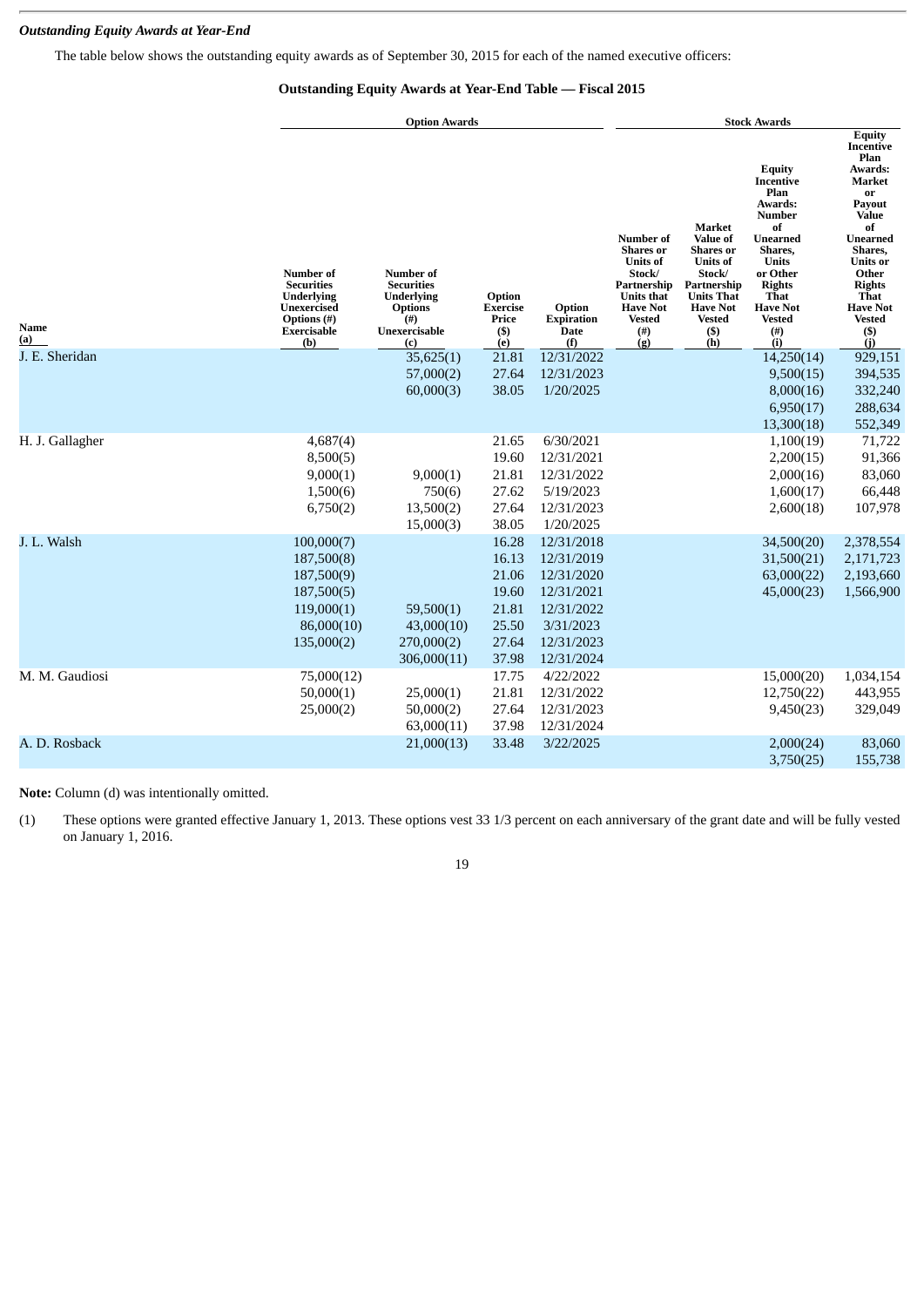- (2) These options were granted effective January 1, 2014. These options vest 33 1/3 percent on each anniversary of the grant date and will be fully vested on January 1, 2017.
- (3) These options were granted effective January 21, 2015. These options vest 33 1/3 percent on each anniversary of the grant date and will be fully vested on January 21, 2018.
- (4) These options were granted effective July 1, 2011 and were fully vested on July 1, 2014.
- (5) These options were granted effective January 1, 2012 and were fully vested on January 1, 2015.
- (6) These options were granted effective May 20, 2013 in connection with Mr. Gallagher's promotion to Vice President Finance and Chief Financial Officer. These options vest 33 1/3 percent on each anniversary of the grant date and will be fully vested on May 20, 2016.
- (7) These options were granted effective January 1, 2009 and were fully vested on January 1, 2012.
- (8) These options were granted effective January 1, 2010 and were fully vested on January 1, 2013.
- (9) These options were granted effective January 1, 2011 and were fully vested on January 1, 2014.
- (10) These options were granted effective April 1, 2013 in connection with Mr. Walsh's promotion to Chief Executive Officer in 2013. These options vest 33 1/3 percent on each anniversary of the grant date and will be fully vested on April 1, 2016.
- (11) These options were granted effective January 1, 2015. These options vest 33 1/3 percent on each anniversary of the grant date and will be fully vested on January 1, 2018.
- (12) These options were granted effective April 23, 2012 in connection with the commencement of Ms. Gaudiosi's employment and were fully vested on April 23, 2015.
- (13) These options were granted effective March 23, 2015. These options vest 33 1/3 percent on each anniversary of the grant date and will be fully vested on March 23, 2018.
- (14) The amount shown relates to a target award of AmeriGas Partners performance units granted effective January 1, 2013. The performance measurement period for these restricted units is January 1, 2013 through December 31, 2015. The value of the number of units that may be earned at the end of the performance period is based on the AmeriGas Partners' TUR relative to that of each of the master limited partnerships in the Alerian MLP Index as of the first day of the performance measurement period. The actual number of restricted units and accompanying distribution equivalents earned may be higher (up to 200% of the target award) or lower than the amount shown, based on TUR performance through the end of the performance period. The restricted units will be payable, if at all, on January 1, 2016. As of October 31, 2015, the AmeriGas Partners' TUR ranking (11 th out of 38 companies) qualified for 157% leverage of the target number of performance units originally granted. See COMPENSATION DISCUSSION AND ANALYSIS - Long-Term Compensation - Fiscal 2015 Equity Awards for more information on the TUR performance goal measurements.
- (15) These performance units were awarded January 1, 2014. The measurement period for the performance goal is January 1, 2014 through December 31, 2016. The performance goal is the same as described in footnote 14, but it is measured for a different three-year period. The performance units will be payable, if at all, on January 1, 2017.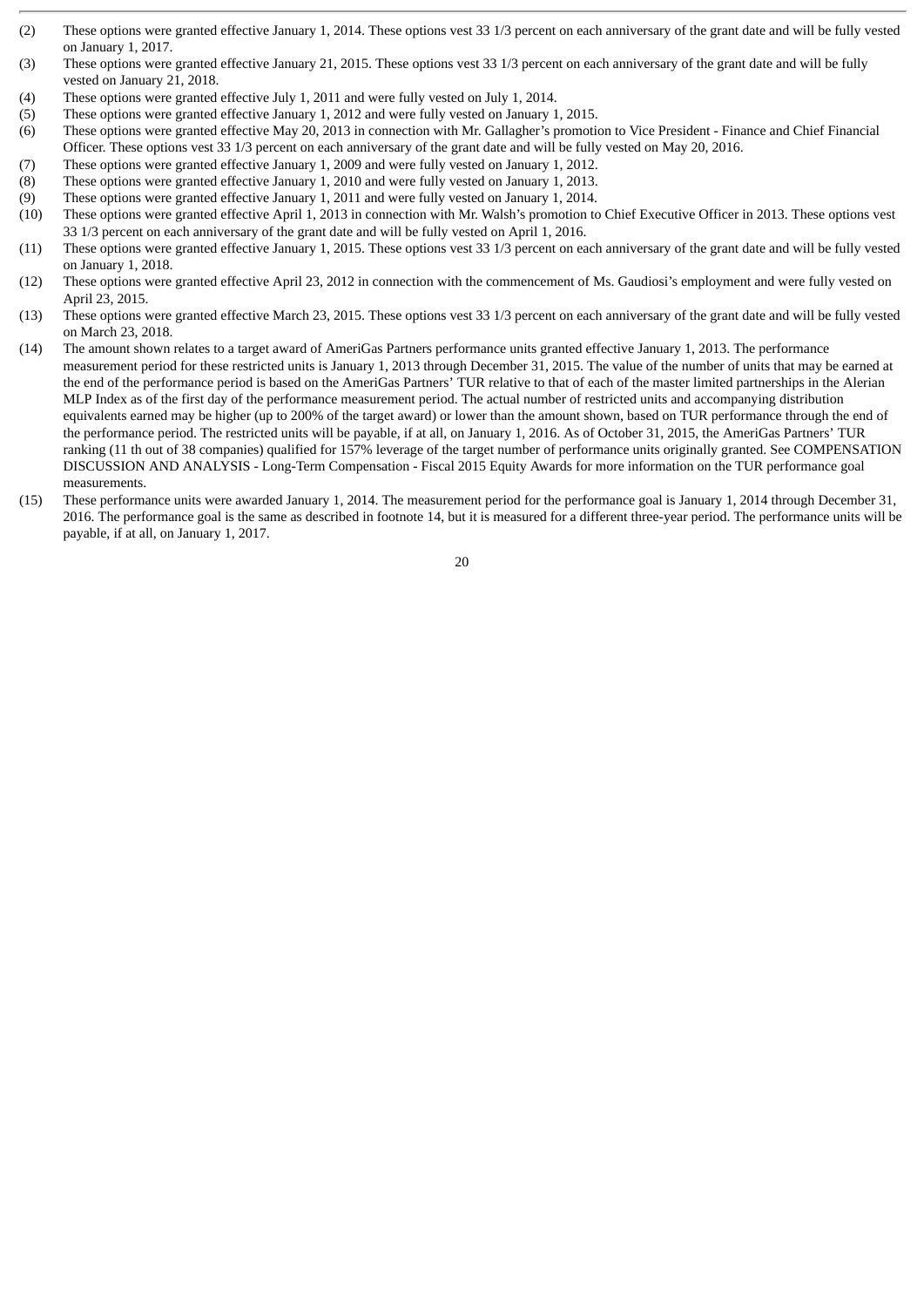# **Table of Contents**

- (16) These performance units were granted effective January 1, 2014. The performance measurement period for these performance units is January 1, 2014 through December 31, 2016. The value of the number of restricted units that may be earned at the end of the performance period is based on the AmeriGas Partners' TUR relative to that of each of the other two retail propane distribution companies included in the Alerian MLP Index as of the first day of the performance measurement period. No payout will occur unless AmeriGas Partners has the highest TUR for the performance period as compared to the other companies in the Propane MLP Group. The target and maximum award, equivalent to 150 percent of the number of performance units, will be payable if AmeriGas Partners has the highest TUR of the companies comprising the Propane MLP Group. The restricted units will be payable, if at all, on January 1, 2017. See COMPENSATION DISCUSSION AND ANALYSIS - Long-Term Compensation - Fiscal 2015 Equity Awards for more information on the TUR performance goal measurements.
- (17) The amount shown relates to a target award of AmeriGas Partners performance units granted effective January 21, 2015. The performance measurement period for these units is January 1, 2015 through December 31, 2017. The value of the number of units that may be earned at the end of the performance period is based on the AmeriGas Partners' TUR relative to that of each of the master limited partnerships in the Alerian MLP Index as of the first day of the performance measurement period, and then modified based on AmeriGas Partners' three-year TUR relative to the TUR of the other companies in the Propane MLP Group. The actual number of units and accompanying distribution equivalents earned may be higher (up to 200% of the target award) or lower than the amount shown, based on TUR performance through the end of the performance period. This number is then modified as follows: (i) if AmeriGas Partners' TUR ranks first in the Propane MLP Group for the three-year period, then the performance unit payout will be leveraged at 130%; (ii) if AmeriGas Partners' TUR ranks second in the Propane MLP Group for the three-year period, then the performance unit payout will be leveraged at 100%; and (iii) if AmeriGas Partners' TUR ranks third in the Propane MLP Group for the three-year period, then the performance unit payout will be leveraged at 70%. The overall payout is capped at 200% of the target number of performance units awarded. See COMPENSATION DISCUSSION AND ANALYSIS - Long-Term Compensation - Fiscal 2015 Equity Awards for more information on the TUR performance goal measurements.
- (18) The amount shown relates to a target award of AmeriGas Partners performance units granted effective January 21, 2015. The performance measurement period for these units is October 1, 2015 through September 30, 2017, but payable, if at all, on January 1, 2018. The value of the number of units that may be earned at the end of the performance period is based on AmeriGas Partners' customer gain/loss performance during the three-year performance period, but measured based on annual targets, each with a one-third weighting. The annual amounts are then subject to adjustment depending on the overall achievement of cumulative three-year performance goals. If the three-year cumulative customer gain/loss goal is exceeded, then each year's individual result will be multiplied by 130%. If the three-year cumulative customer gain/loss goal is not met, then each year's individual result will be multiplied by 70%. The overall payout is capped at 200% of the target number of performance units awarded. Based on customer gain/loss performance during Fiscal 2015, the year one target was not achieved. See COMPENSATION DISCUSSION AND ANALYSIS - Long-Term Compensation - Fiscal 2015 Equity Awards for more information on the TUR performance goal measurements.
- (19) These performance units were awarded on May 20, 2013 in connection with Mr. Gallagher's promotion to Chief Financial Officer. The measurement period is the same as described in footnote 14 and the performance goal is the same as described in footnote 14. The performance units will be payable, if at all, on January 1, 2016.
- (20) The amount shown relates to a target award of performance units granted effective January 24, 2013. The performance measurement period for these performance units is January 1, 2013 through December 31, 2015. The value of the number of performance units that may be earned at the end of the performance period is based on the Company's TSR relative to that of each of the companies in the Russell Midcap Utility Index, excluding telecommunications companies, as of the first day of the performance measurement period. The actual number of performance units and accompanying dividend equivalents earned may be higher (up to 200% of the target award) or lower than the amount shown, based on TSR performance through the end of the performance period. The performance units will be payable, if at all, on January 1, 2016. As of November 30, 2015, the Company's TSR ranking (4th out of 36 companies) qualified for 200% leverage of the target number of performance units originally granted. See COMPENSATION DISCUSSION AND ANALYSIS - Long-Term Compensation - Fiscal 2015 Equity Awards for more information on the TSR performance goal measurements.
- (21) These performance units were awarded April 1, 2013 in connection with Mr. Walsh's promotion to Chief Executive Officer in 2013. The measurement period is the same as described in footnote 20 and the performance goal is the same as described in footnote 20. The performance units will be payable, if at all, on January 1, 2016.
- (22) These performance units were awarded January 1, 2014. The measurement period for the performance goal is January 1, 2014 through December 31, 2016. The performance goal is the same as described in footnote 20, but is measured for a different three-year period. The performance units will be payable, if at all, on January 1, 2017.
- (23) These performance units were awarded January 1, 2015. The measurement period for the performance goal is January 1, 2015 through December 31, 2017. The performance goal is the same as described in footnote 20, but is measured for a different three-year period. The performance units will be payable, if at all, on January 1, 2018.

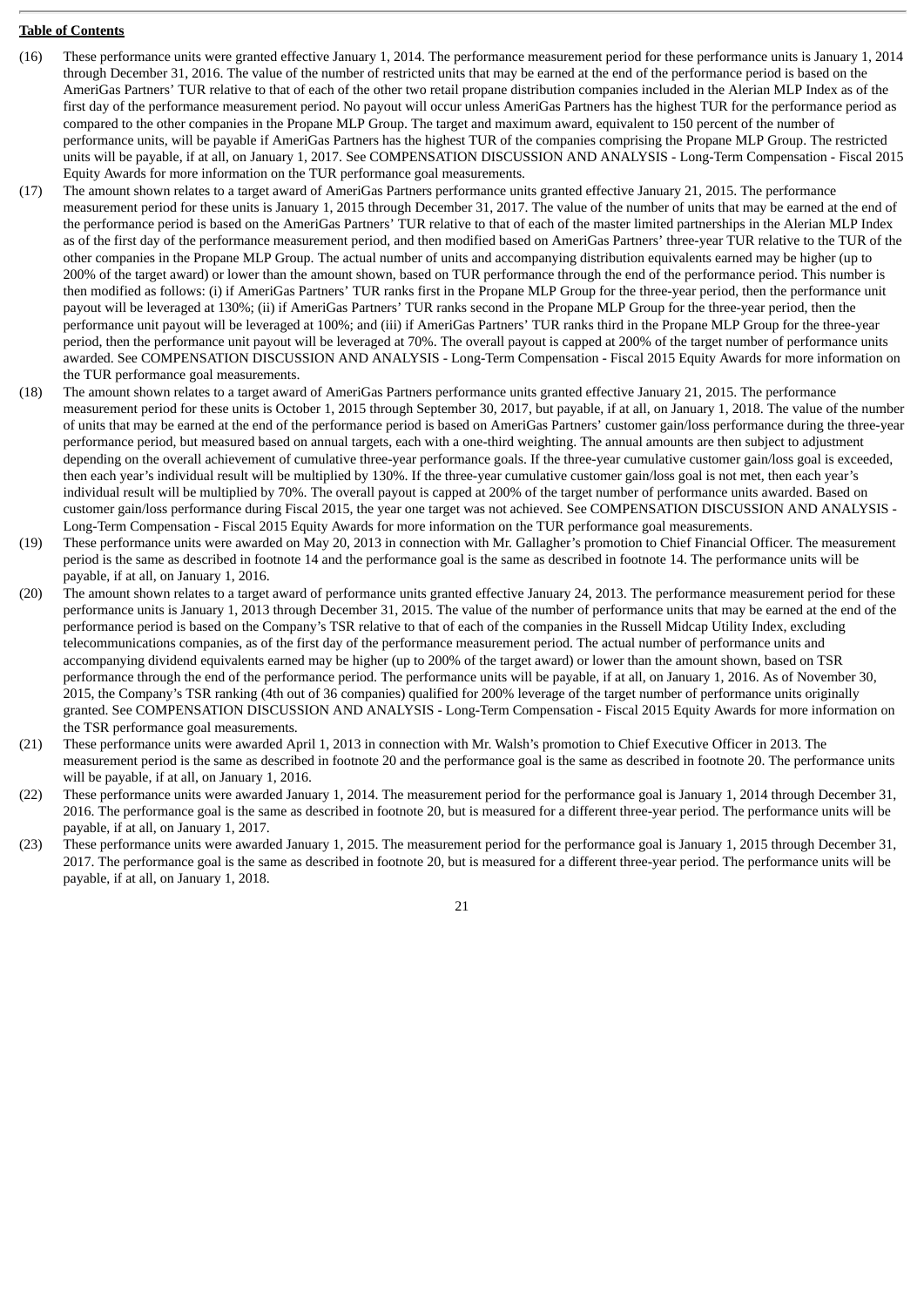- (24) These performance units were awarded March 23, 2015. The measurement period for the performance goal is January 1, 2015 through December 31, 2017. The performance goal is the same as described in footnote 17. The performance units will be payable, if at all, on January 1, 2018.
- (25) These performance units were awarded March 23, 2015. The performance measurement period for these units is October 1, 2015 through September 30, 2017. The performance goal is the same as described in footnote 18. The performance units will be payable, if at all, on January 1, 2018.

#### **Option Exercises and Stock Vested Table — Fiscal 2015**

The following table sets forth (1) the number of shares of UGI common stock acquired by the named executive officers in Fiscal 2015 from the exercise of stock options, (2) the value realized by those officers upon the exercise of stock options based on the difference between the market price for UGI's common stock on the date of exercise and the exercise price for the options, (3) for Messrs. Sheridan and Gallagher, the number of AmeriGas Partners phantom units previously granted that vested in Fiscal 2015, (4) for Messrs. Walsh and Oliver and Ms. Gaudiosi, the number of UGI performance units previously granted that vested in Fiscal 2015, and (5) for Messrs. Sheridan and Gallagher, the value realized was based on the closing price on the NYSE for AmeriGas Partners Common Units and for Messrs. Walsh and Oliver and Ms. Gaudiosi, the value realized was based on the closing price on the NYSE for shares of UGI common stock, on the vesting date. There was no AmeriGas Partners performance unit payout in Fiscal 2015. For Mr. Gallagher, 6,672 UGI performance units, with a value of \$253,403, vested in Fiscal 2015. These performance units were granted to Mr. Gallagher in Fiscal 2012 for his service as Treasurer of UGI Corporation.

|                 |                                                                            | <b>Option Awards</b>                 |                                                                                               | <b>Stock/Unit Awards</b>            |
|-----------------|----------------------------------------------------------------------------|--------------------------------------|-----------------------------------------------------------------------------------------------|-------------------------------------|
| Name<br>(a)     | Number of<br><b>Shares</b><br><b>Acquired on</b><br>Exercise<br>(#)<br>(b) | <b>Value Realized</b><br>on Exercise | <b>Number of</b><br><b>Shares/Units</b><br><b>Acquired on</b><br><b>Vesting</b><br>(#)<br>(d) | <b>Value Realized</b><br>on Vesting |
| J. E. Sheridan  | 100,125                                                                    | 1,305,940                            | 5,010                                                                                         | 251,022                             |
| H. J. Gallagher |                                                                            |                                      | 6,672                                                                                         | 253,403                             |
| J. L. Walsh     | 87,500                                                                     | 1,705,375                            | 75,426                                                                                        | 2,864,679                           |
| M. M. Gaudiosi  |                                                                            |                                      | 29,010                                                                                        | 1,101,800                           |
| A. D. Rosback   |                                                                            |                                      |                                                                                               |                                     |

#### *Retirement Benefits*

The following table shows the number of years of credited service for the named executive officers under the UGI Utilities, Inc. Retirement Income Plan (which we refer to below as the "UGI Utilities Retirement Plan") and the UGI Corporation Supplemental Executive Retirement Plan (which we refer to below as the "UGI SERP") and the actuarial present value of accumulated benefits under those plans as of September 30, 2015 and any payments made to the named executive officers in Fiscal 2015 under those plans.

#### **Pension Benefits Table — Fiscal 2015**

| Name<br>(a)         | <b>Plan Name</b><br>(b)              | Number of<br><b>Years Credited</b><br><b>Service</b><br>$^{(#)}$ | <b>Present Value of</b><br>Accumulated<br>Benefit | Pavments<br><b>During Last</b><br><b>Fiscal Year</b> |
|---------------------|--------------------------------------|------------------------------------------------------------------|---------------------------------------------------|------------------------------------------------------|
| J. E. Sheridan (1)  | None                                 |                                                                  |                                                   |                                                      |
| H. J. Gallagher (2) | UGI Utilities Retirement Income Plan | 11                                                               | 324,966                                           | $^{(1)}$                                             |
|                     | UGI SERP                             | 11                                                               | 15.261                                            | 0                                                    |
| J. L. Walsh         | <b>UGI SERP</b>                      | 10                                                               | 4,998,106                                         | 0                                                    |
|                     | UGI Utilities Retirement Income Plan | 10                                                               | 554,435                                           | 0                                                    |
| M. M. Gaudiosi (1)  | None                                 |                                                                  |                                                   | $^{(1)}$                                             |
| A. D. Rosback (1)   | <b>None</b>                          |                                                                  | 0                                                 | $\Omega$                                             |

(1) Messrs. Sheridan and Rosback and Ms. Gaudiosi do not participate in any defined benefit pension plan.

(2) Mr. Gallagher has a vested annual benefit amount under the UGI Utilities, Inc. Retirement Plan based on prior credited service of approximately \$37,100. Mr. Gallagher is not currently earning benefits under that plan.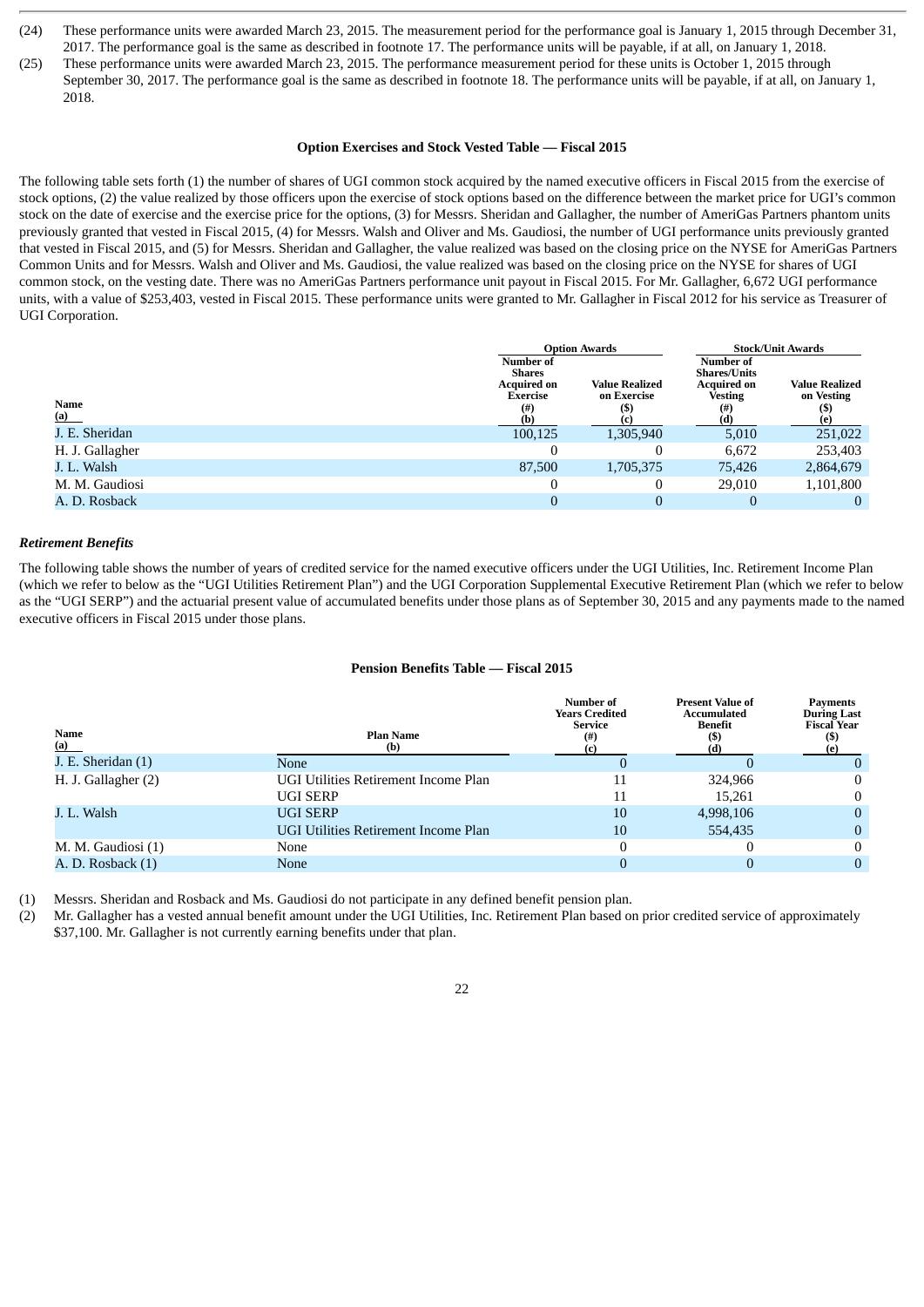# *Retirement Income Plan for Employees of UGI Utilities, Inc.*

UGI participates in the UGI Utilities Retirement Plan, a qualified defined benefit retirement plan ("Pension Plan") to provide retirement income to its employees hired prior to January 1, 2009. The Pension Plan pays benefits based upon final average earnings, consisting of base salary or wages and annual bonuses and years of credited service. Benefits vest after the participant completes five years of vesting service.

The Pension Plan provides normal annual retirement benefits at age 65, unreduced early retirement benefits at age 62 with ten years of service and reduced, but subsidized, early retirement benefits at age 55 with ten years of service. Employees terminating prior to early retirement eligibility are eligible to receive a benefit under the plan formula commencing at age 65 or an unsubsidized benefit as early as age 55, provided they had 10 years of service at termination. Employees who have attained age 50 with 15 years of service and are involuntarily terminated by UGI prior to age 55 are also eligible for subsidized early retirement benefits, beginning at age 55.

The Pension Plan's normal retirement benefit formula is (A) - (B) and is shown below:

- $A =$ The minimum of (1) and (2), where
- $(1) = 1.9\%$  of five-year final average earnings (as defined in the Pension Plan) multiplied by years of service;
- $(2) = 60\%$  of the highest year of earnings; and
- B = 1% of the estimated primary Social Security benefit multiplied by years of service.

The amount of the benefit produced by the formula will be reduced by an early retirement factor based on the employee's actual age in years and months as of his early retirement date. The reduction factors range from 65 percent at age 55 to 100 percent (no reduction) at age 62.

The normal form of benefit under the Pension Plan for a married employee is a 50 percent joint and survivor lifetime annuity. Regardless of marital status, a participant may choose from a number of lifetime annuity payments.

The Pension Plan is subject to qualified-plan Code limits on the amount of annual benefit that may be paid, and on the amount of compensation that may be taken into account in calculating retirement benefits under the plan. For 2015, the limit on the compensation that may be used is \$265,000 and the limit on annual benefits payable for an employee retiring at age 65 in 2015 is \$210,000. Benefits in excess of those permitted under the statutory limits are paid to certain employees under the UGI Corporation Supplemental Executive Retirement Plan, described below.

Mr. Walsh is currently eligible for early retirement benefits under the Pension Plan.

#### *UGI Corporation Supplemental Executive Retirement Plan*

The UGI Corporation Supplemental Executive Retirement Plan ("UGI SERP") is a non-qualified defined benefit plan that provides retirement benefits that would otherwise be provided under the Pension Plan, but are prohibited from being paid from the Pension Plan by Code limits. The benefit paid by the UGI SERP is approximately equal to the difference between the benefits provided under the Pension Plan and benefits that would have been provided by the Pension Plan if not for the limitations of the Employee Retirement Income Security Act of 1974, as amended, and the Code. Benefits vest after the participant completes 5 years of vesting service. The benefits earned under the UGI SERP are payable in the form of a lump sum payment or rolled over to the company's nonqualified deferred compensation plan. For participants who attained age 50 prior to January 1, 2004, the lump sum payment is calculated using two interest rates. One rate is for the service prior to January 1, 2004 and the other is for service after January 1, 2004. The rate for pre-January 1, 2004 service is the daily average of Moody's Aaa bond yields for the month in which the participant's termination date occurs, plus 50 basis points, and taxadjusted using the highest marginal federal tax rate. The interest rate for post-January 1, 2004 service is the daily average of ten-year Treasury Bond yields in effect for the month in which the participant's termination date occurs. The latter rate is used for calculating the lump sum payment for participants attaining age 50 on or after January 1, 2004. Payment is due within 60 days after the termination of employment, except as required by Section 409A of the Code. If payment is required to be delayed by Section 409A of the Code, payment is made within 15 days after expiration of a six-month postponement period following "separation from service" as defined in the Code.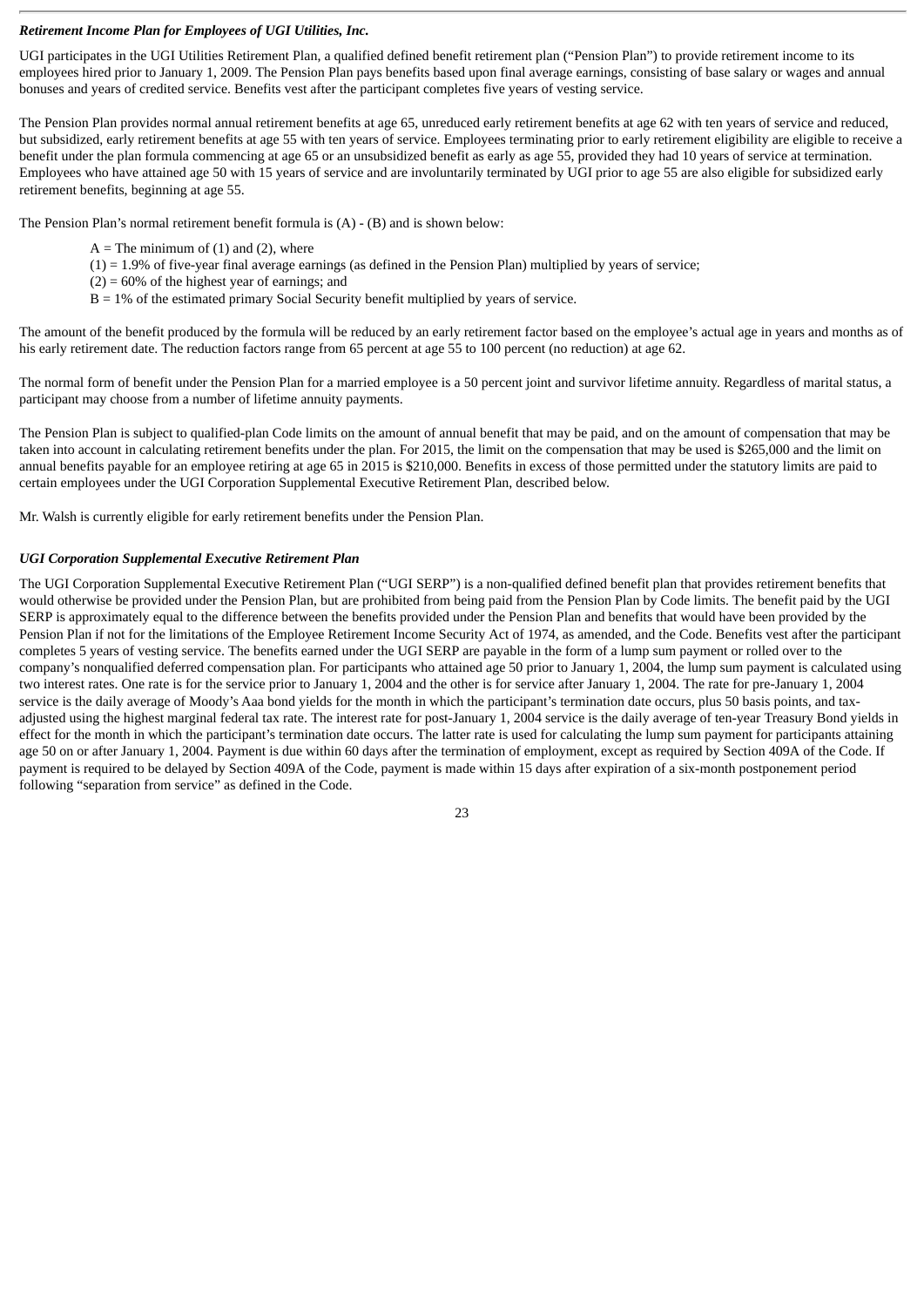#### *Actuarial assumptions used to determine values in the Pension Benefits Table*

The amounts shown in the Pension Benefit Table above are actuarial present values of the benefits accumulated through September 30, 2015. An actuarial present value is calculated by estimating expected future payments starting at an assumed retirement age, weighting the estimated payments by the estimated probability of surviving to each post-retirement age, and discounting the weighted payments at an assumed discount rate to reflect the time value of money. The actuarial present value represents an estimate of the amount that, if invested today at the discount rate, would be sufficient on an average basis to provide estimated future payments based on the current accumulated benefit. The assumed retirement age for each named executive is age 62, which is the earliest age at which the executive could retire without any benefit reduction due to age. Actual benefit present values will vary from these estimates depending on many factors, including an executive's actual retirement age. The key assumptions included in the calculations are as follows:

|                                                         | September 30, 2015                                                                                                                                                | September 30, 2014                                                                              |
|---------------------------------------------------------|-------------------------------------------------------------------------------------------------------------------------------------------------------------------|-------------------------------------------------------------------------------------------------|
| Discount rate for Pension Plan for all purposes and for | 4.60%                                                                                                                                                             | 4.60%                                                                                           |
| SERP, for pre-commencement calculations                 |                                                                                                                                                                   |                                                                                                 |
| SERP lump sum rate                                      | 2.70% for applicable pre-2004 service; 2.10% for<br>other service                                                                                                 | 2.70% for applicable pre-2004 service; 2.50%<br>for other service                               |
| Retirement age:                                         | 62                                                                                                                                                                | 62                                                                                              |
| Postretirement mortality for Pension Plan               | RP-2014 blue collar table, adjusted to 2006 using<br>MP-2014 with rates then decreased by 4.3%;<br>projected forward on a generational basis using<br>Scale BB-2D | RP-2000, combined, healthy table projected to<br>2020 using Scale AA without collar adjustments |
| <b>Postretirement Mortality for SERP</b>                | 1994 GAR Unisex                                                                                                                                                   | 1994 GAR Unisex                                                                                 |
| <b>Preretirement Mortality</b>                          | none                                                                                                                                                              | none                                                                                            |
| Termination and disability rates                        | none                                                                                                                                                              | none                                                                                            |
| Form of payment - qualified plan                        | Single life annuity                                                                                                                                               | Single life annuity                                                                             |
| Form of payment - nonqualified plan                     | Lump sum                                                                                                                                                          | Lump sum                                                                                        |

#### *Nonqualified Deferred Compensation*

The following table shows the contributions, earnings, withdrawals and account balances for each of the named executive officers in the AmeriGas Propane, Inc. Supplemental Executive Retirement Plan ("AmeriGas SERP"), the AmeriGas Nonqualified Deferred Compensation Plan and the UGI Corporation Supplemental Savings Plan.

# **Nonqualified Deferred Compensation Table — Fiscal 2015**

| Name<br>(a)     | <b>Plan Name</b>                        | Executive<br><b>Contributions</b><br>in Last Fiscal<br>Year<br>$($ \$<br>(b) | Emplover<br><b>Contributions</b><br>in Last Fiscal<br>Year<br>(S)<br>(c) | Aggregate<br>Earnings<br>in Last<br><b>Fiscal Year</b><br>(5)<br>(d) | Aggregate<br>Withdrawals/<br><b>Distributions</b><br>(\$)<br>(e) | Aggregate<br><b>Balance</b> at<br>Last<br><b>Fiscal</b><br>Year<br>\$)(2) |
|-----------------|-----------------------------------------|------------------------------------------------------------------------------|--------------------------------------------------------------------------|----------------------------------------------------------------------|------------------------------------------------------------------|---------------------------------------------------------------------------|
| J. E. Sheridan  | AmeriGas SERP                           | υ                                                                            | 74,895(1)                                                                | 17,487                                                               | 0                                                                | 492,011                                                                   |
| H. J. Gallagher | AmeriGas SERP                           | 0                                                                            | 28,999(1)                                                                | 522                                                                  | 0                                                                | 32,257                                                                    |
| J. L. Walsh     | <b>UGI Supplemental Savings</b><br>Plan | $\overline{0}$                                                               | 61,945(3)                                                                | 29,349                                                               | $\overline{0}$                                                   | 368,175                                                                   |
| M. M. Gaudiosi  | 2009 UGI SERP for New                   |                                                                              |                                                                          |                                                                      |                                                                  |                                                                           |
|                 | Employees                               |                                                                              | 64,081(3)                                                                | 3.245                                                                | 0                                                                | 149,650                                                                   |
| A. D. Rosback   | AmeriGas SERP                           | $\overline{0}$                                                               | 14,656(1)                                                                |                                                                      | $\mathbf{0}$                                                     | $\overline{0}$                                                            |
|                 |                                         |                                                                              |                                                                          |                                                                      |                                                                  |                                                                           |

(1) This amount represents the employer contribution to the named executive officer under the AmeriGas SERP, which is also reported in the Summary Compensation Table **-** Fiscal 2015 in the "All Other Compensation" column.

(2) The aggregate balances include the following aggregate amounts previously reported in the Summary Compensation Table as compensation in prior years: Mr. Sheridan, \$399,649; Mr. Gallagher, \$26,349; and Mr. Walsh, \$343,247.

(3) This amount represents the employer contribution to the named executive officer under the UGI Supplemental Savings Plan which is also reported in the Summary Compensation Table **-** Fiscal 2015 in the "All Other Compensation" column.

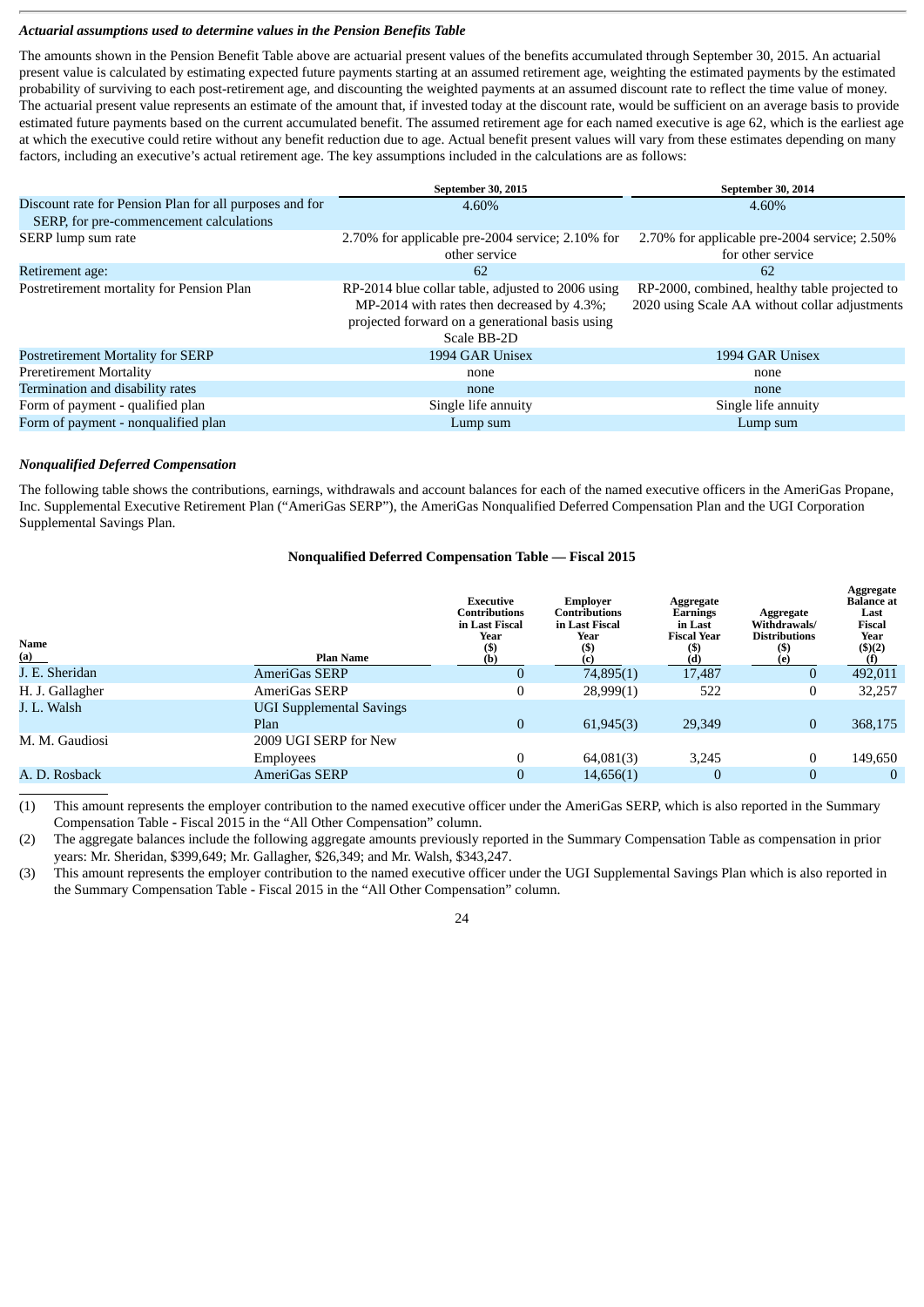The AmeriGas Propane, Inc. Supplemental Executive Retirement Plan is a nonqualified deferred compensation plan that is intended to provide retirement benefits to certain AmeriGas executive officers. Under the plan, AmeriGas credits to each participant's account annually an amount equal to 5 percent of the participant's compensation (salary and annual bonus) up to the Code compensation limit (\$265,000 in 2015) and 10 percent of compensation in excess of such limit. In addition, if any portion of the General Partner's matching contribution under the AmeriGas Propane, Inc. qualified 401(k) Savings Plan is forfeited due to nondiscrimination requirements under the Code, the forfeited amount, adjusted for earnings and losses on the amount, will be credited to a participant's account. Benefits vest on the fifth anniversary of a participant's employment commencement date. Participants direct the investment of their account balances among a number of mutual funds, which are generally the same funds available to participants in the AmeriGas 401(k) Savings Plan, other than the UGI Corporation stock fund. Account balances are payable in a lump sum within 60 days after termination of employment, except as required by Section 409A of the Code. If payment is required to be delayed by Section 409A of the Code, payment is made within 15 days after expiration of a six-month postponement period following "separation from service" as defined in the Code. Amounts payable under the AmeriGas SERP may be deferred in accordance with the UGI Corporation 2009 Deferral Plan. See "Compensation Discussion and Analysis-UGI Corporation 2009 Deferral Plan."

The AmeriGas Propane, Inc. Nonqualified Deferred Compensation Plan is a nonqualified deferred compensation plan that provides benefits to certain named executive officers that would otherwise be provided under the AmeriGas 401(k) Savings Plan. The plan is intended to permit participants to defer up to \$10,000 of annual compensation that would generally not be eligible for contribution to the AmeriGas 401(k) Savings Plan due to Code limitations and nondiscrimination requirements. Participants may direct the investment of deferred amounts into a number of funds. The funds available are the same funds available under the AmeriGas 401(k) Savings Plan, other than the UGI Corporation stock fund. Account balances are payable in a lump sum within 60 days after termination of employment, except as required by Section 409A of the Code. If payment is required to be delayed by Section 409A of the Code, payment is made within 15 days after expiration of a six-month postponement period following "separation from service" as defined in the Code.

The UGI Corporation Supplemental Savings Plan ("SSP") is a nonqualified deferred compensation plan that provides benefits to certain named executive officers that would otherwise be provided under UGI's qualified 401(k) Savings Plan in the absence of Code limitations. Benefits vest after the participant completes 5 years of service. The SSP is intended to pay an amount substantially equal to the difference between the UGI matching contribution that would have been made under the 401(k) Savings Plan if the Code limitations were not in effect, and the UGI match actually made under the 401(k) Savings Plan. The Code compensation limits for plan year 2013 was \$250,000, for plan year 2014 was \$255,000 and for plan year 2015 was \$260,000. The Code contribution limit for fiscal year 2013 was \$50,000, for fiscal year 2014 was \$51,000 and for fiscal year 2015 was \$52,000. Under the SSP, the participant is credited with a UGI match on compensation in excess of Code limits using the same formula applicable to contributions to the UGI Corporation 401(k) Savings Plan, which is a match of 50 percent of the first 3 percent of eligible compensation, and a match of 25 percent on the next 3 percent, assuming that the employee contributed to the 401(k) Savings Plan the lesser of 6 percent of eligible compensation and the maximum amount permissible under the Code. Amounts credited to the participant's account are credited with interest. The rate of interest currently in effect is the rate produced by blending the annual return on the S&P 500 Index (60 percent weighting) and the annual return on the Lehman Brothers Bond Index (40 percent weighting). Account balances are payable in a lump sum within 60 days after termination of employment, except as required by Section 409A of the Code. If payment is required to be delayed by Section 409A of the Code, payment is made within 15 days after expiration of a six-month postponement period following "separation from service" as defined in the Code.

The 2009 UGI Corporation Supplemental Executive Retirement Plan for New Employees (the "2009 UGI SERP") is a nonqualified deferred compensation plan that is intended to provide retirement benefits to executive officers who are not eligible to participate in the Pension Plan, having been hired on or after January 1, 2009. Under the 2009 UGI SERP, the Company credits to each participant's account annually an amount equal to 5 percent of the participant's compensation (salary and annual bonus) up to the Code compensation limit (\$260,000 in plan year 2015) and 10 percent of compensation in excess of such limit. In addition, if any portion of the Company's matching contribution under the UGI Utilities, Inc. 401(k) Savings Plan is forfeited due to nondiscrimination requirements under the Code, the forfeited amount, adjusted for earnings and losses on the amount, will be credited to a participant's account. Benefits vest on the fifth anniversary of a participant's employment commencement date. Participants direct the investment of their account balances among a number of mutual funds, which are generally the same funds available to participants in the UGI Utilities, Inc. 401(k) Savings Plan, other than the UGI Corporation stock fund. Account balances are payable in a lump sum within 60 days after termination of employment, except as required by Section 409A of the Code. If payment is required to be delayed by Section 409A of the Code, payment is made within 15 days after expiration of a six-month postponement period following "separation from service" as defined in the Code. Amounts payable under the 2009 UGI SERP may be deferred in accordance with the UGI Corporation 2009 Deferral Plan. See Compensation Discussion and Analysis - UGI Corporation 2009 Deferral Plan.

# **Potential Payments Upon Termination of Employment or Change in Control**

#### *Severance Pay Plan for Senior Executive Employees*

*Named Executive Officers Employed by the General Partner.* The AmeriGas Propane, Inc. Senior Executive Employee Severance Plan (the "AmeriGas Severance Plan") provides for payment to certain senior level employees of the General Partner, including Messrs. Sheridan,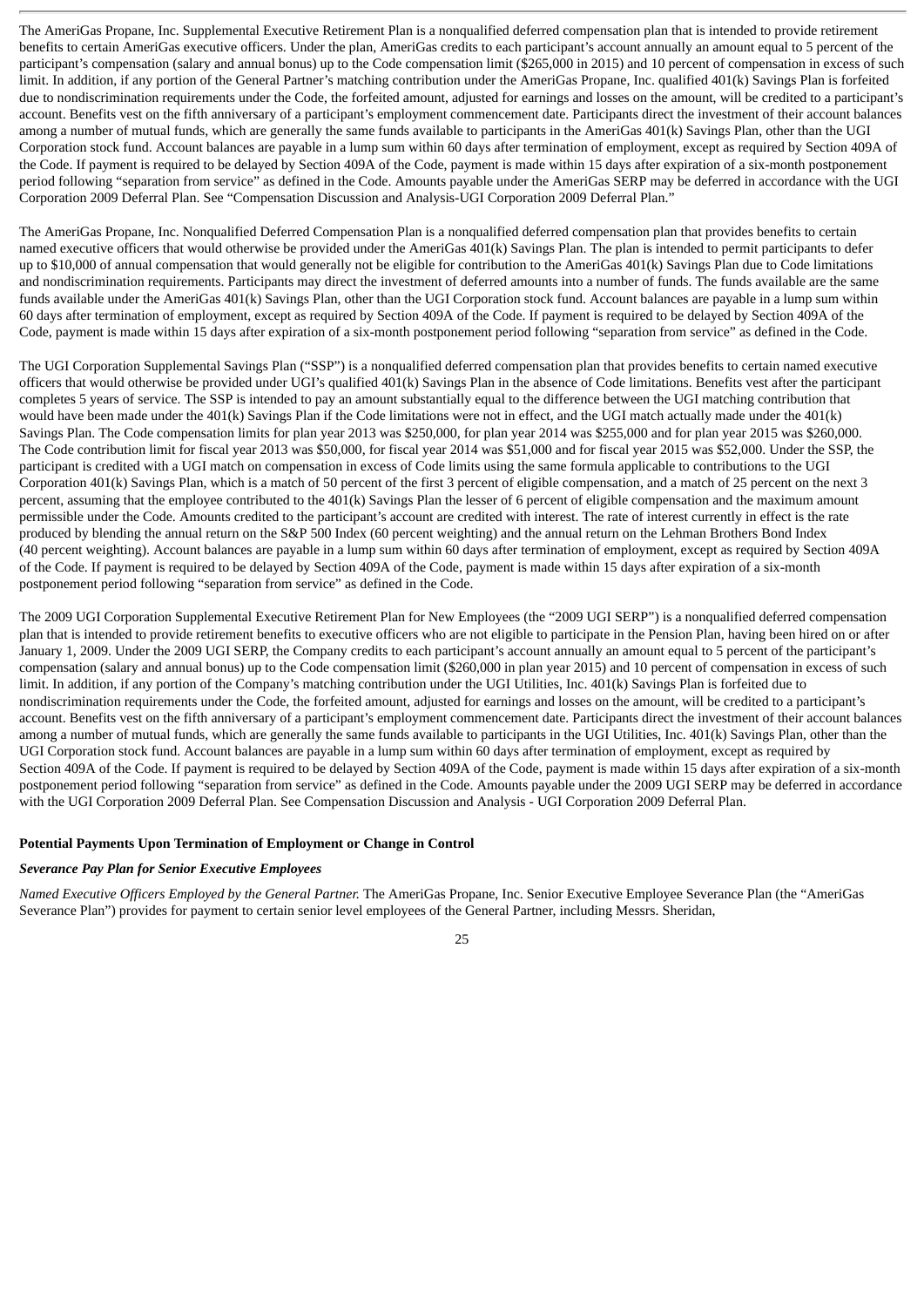Gallagher, and Rosback, in the event their employment is terminated without fault on their part. Specified benefits are payable to a senior executive covered by the AmeriGas Severance Plan if the senior executive's employment is involuntarily terminated for any reason other than for just cause or as a result of the senior executive's death or disability. Under the AmeriGas Severance Plan, "just cause" generally means dismissal of an executive due to (i) misappropriation of funds, (ii) substance abuse or habitual insobriety that adversely affects the executive's ability to perform his or her job, (iii) conviction of a crime involving moral turpitude, or (iv) gross negligence in the performance of duties.

Except as provided herein, the AmeriGas Severance Plan provides for cash payments equal to a participant's compensation for a period of time ranging from 6 months to 18 months, depending on length of service (the "Continuation Period"). In the case of Mr. Sheridan, the Continuation Period ranges from 12 months to 24 months, depending on length of service. In addition, a participant may receive an annual bonus for his or her year of termination, subject to the Committee's discretion and not to exceed the amount of his or her bonus under the Annual Bonus Plan, pro-rated for the number of months served in the fiscal year prior to termination. The levels of severance payments were established by the Compensation/Pension Committee based on competitive practice and are reviewed by management and the Compensation/Pension Committee from time to time.

Under the AmeriGas Severance Plan, the participant also receives a payment equal to the cost he would have incurred to continue medical and dental coverage under the General Partner's plans for the Continuation Period (less the amount the participant would be required to contribute for such coverage if he were an active employee), provided continued medical and dental coverage would not result in adverse tax consequences to the participant or the General Partner and its affiliates and is permitted under the applicable medical and dental plans. This amount includes a tax gross-up payment equal to 75 percent of the payment relating to medical and dental coverage. The AmeriGas Severance Plan also provides for outplacement services for a period of 12 months following a participant's termination of employment. Participants, if eligible, are entitled to receive reimbursement for tax preparation services for the final year of employment.

In order to receive benefits under the AmeriGas Severance Plan, a participant is required to execute a release that discharges the General Partner and its affiliates from liability for any claims the senior executive may have against any of them, other than claims for amounts or benefits due to the executive under any plan, program or contract provided by or entered into with the General Partner or its affiliates. Each senior executive is also required to ratify any existing post-employment activities agreement (which restricts the senior executive from competing with the Partnership and its affiliates following termination of employment) and to cooperate in attending to matters pending at the time of termination of employment.

*Named Executive Officers Employed by UGI Corporation.* The UGI Corporation Senior Executive Employee Severance Plan (the "UGI Severance Plan") provides for payment to certain senior level employees of UGI, including Mr. Walsh and Ms. Gaudiosi, in the event their employment is terminated without fault on their part. Benefits are payable to a senior executive covered by the UGI Severance Plan if the senior executive's employment is involuntarily terminated for any reason other than for just cause or as a result of the senior executive's death or disability. Under the UGI Severance Plan, "just cause" generally means dismissal of an executive due to (i) misappropriation of funds, (ii) substance abuse or habitual insobriety that adversely affects the executive's ability to perform his or her job, (iii) conviction of a crime involving moral turpitude, or (iv) gross negligence in the performance of duties.

Except as provided herein, the UGI Severance Plan provides for cash payments equal to a participant's compensation for a period of time ranging from 6 months to 18 months, depending on the Continuation Period. In the case of Mr. Walsh, the Continuation Period is 30 months. In addition, a participant may receive an annual bonus for his or her year of termination, subject to the Committee's discretion and not to exceed the amount of his or her bonus under the Annual Bonus Plan, pro-rated for the number of months served in the fiscal year prior to termination. The levels of severance payment were established by the Compensation and Management Development Committee based on competitive practice and are reviewed by management and the Compensation and Management Development Committee from time to time.

Under the UGI Severance Plan, the participant also receives a payment equal to the cost he would have incurred to continue medical and dental coverage under UGI's plans for the Continuation Period (less the amount the participant would be required to contribute for such coverage if the participant were an active employee), provided continued medical and dental coverage would not result in adverse tax consequences to the participant or UGI and its affiliates and is permitted under the applicable medical and dental plans. This amount includes a tax gross-up payment equal to 75 percent of the payment relating to medical and dental coverage. The UGI Severance Plan also provides for outplacement services for a period of 12 months following a participant's termination of employment. Participants, if eligible, are entitled to receive reimbursement for tax preparation services for their final year of employment under the UGI Severance Plan.

In order to receive benefits under the UGI Severance Plan, a participant is required to execute a release that discharges UGI and its subsidiaries from liability for any claims the senior executive may have against any of them, other than claims for amounts or benefits due to the executive under any plan, program or contract provided by or entered into with UGI or its subsidiaries. Each senior executive is also required to ratify any existing post-employment activities agreement (which restricts the senior executive from competing with UGI and its affiliates following termination of employment) and to cooperate in attending to matters pending at the time of termination of employment.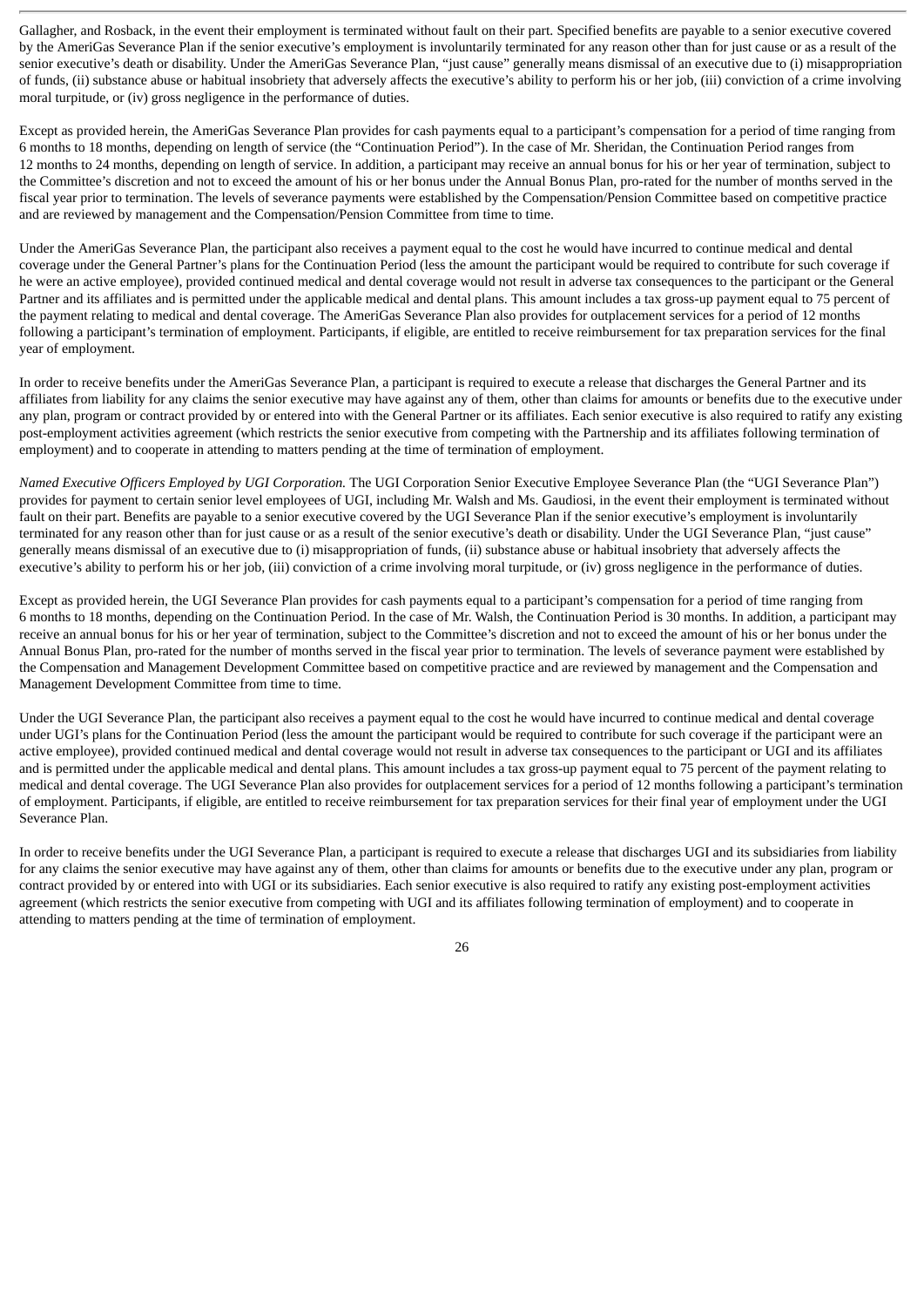# *Change in Control Arrangements*

*Named Executive Officers Employed by the General Partner.* Messrs. Sheridan, Gallagher, and Rosback each have an agreement with the General Partner that provides benefits in the event of a change in control. The agreements have a term of 3 years with automatic one-year extensions each year, unless in each case, prior to a change in control, the General Partner terminates such agreement. In the absence of a change in control or termination by the General Partner, each agreement will terminate when, for any reason, the executive terminates his or her employment with the General Partner. A change in control is generally deemed to occur in the following instances:

- any person (other than certain persons or entities affiliated with UGI), together with all affiliates and associates of such person, acquires securities representing 20 percent or more of either (i) the then outstanding shares of common stock, or (ii) the combined voting power of UGI's then outstanding voting securities;
- individuals, who at the beginning of any 24-month period constitute the UGI Board of Directors (the "Incumbent Board") and any new Director whose election by the Board of Directors, or nomination for election by UGI's shareholders, was approved by a vote of at least a majority of the Incumbent Board, cease for any reason to constitute a majority;
- UGI is reorganized, merged or consolidated with or into, or sells all or substantially all of its assets to, another corporation in a transaction in which former shareholders of UGI do not own more than 50 percent of, respectively, the outstanding common stock and the combined voting power of the then outstanding voting securities of the surviving or acquiring corporation;
- the General Partner, Partnership or Operating Partnership is reorganized, merged or consolidated with or into, or sells all or substantially all of its assets to, another entity in a transaction with respect to which all of the individuals and entities who were owners of the General Partner's voting securities or of the outstanding units of the Partnership immediately prior to such transaction do not, following such transaction, own more than 50 percent of, respectively, the outstanding common stock and the combined voting power of the then outstanding voting securities of the surviving or acquiring corporation, or if the resulting entity is a partnership, the former unitholders do not own more than 50 percent of the outstanding Common Units in substantially the same proportion as their ownership immediately prior to the transaction;
- UGI, the General Partner, the Partnership or the Operating Partnership is liquidated or dissolved;
- UGI fails to own more than 50 percent of the general partnership interests of the Partnership or the Operating Partnership;
- UGI fails to own more than 50 percent of the outstanding shares of common stock of the General Partner; or
- AmeriGas Propane, Inc. is removed as the general partner of the Partnership or the Operating Partnership.

The General Partner will provide Messrs. Sheridan, Gallagher, and Rosback with cash benefits if we terminate the executive's employment without "cause" or if the executive terminates employment for "good reason" at any time within 2 years following a change in control of the General Partner, AmeriGas Partners or UGI. "Cause" generally includes (i) misappropriation of funds, (ii) habitual insobriety or substance abuse, (iii) conviction of a crime involving moral turpitude, or (iv) gross negligence in the performance of duties, which gross negligence has had a material adverse effect on the business, operations, assets, properties or financial condition of the General Partner. "Good reason" generally includes a material diminution in authority, duties, responsibilities or base compensation; a material breach by the General Partner of the terms of the agreement; and substantial relocation requirements. If the events trigger a payment following a change in control, the benefits payable to Messrs. Sheridan, Gallagher, and Rosback will be as specified under his change in control agreement unless payments under the AmeriGas Severance Plan described above would be greater, in which case benefits would be provided under the AmeriGas Severance Plan.

Benefits under this arrangement would be equal to 3 times Mr. Sheridan's base salary and annual bonus and 2 times the base salary and annual bonus of each of Messrs. Gallagher and Rosback. Each named executive officer would also receive the cash equivalent of his target bonus, prorated for the number of months served in the fiscal year. In addition, Messrs. Sheridan, Gallagher, and Rosback are each entitled to receive a payment equal to the cost he would incur if he enrolled in the General Partner's medical and dental plans for 3 years in the case of Mr. Sheridan and 2 years in the case of the other AmeriGas executives (in each case less the amount he would be required to contribute for such coverage if he were an active employee). Messrs. Sheridan, Gallagher, and Rosback would also receive their benefits under the AmeriGas Supplemental Executive Retirement Plan calculated as if he had continued in employment for 3 years or 2 years, respectively. In addition, outstanding performance units and distribution equivalents will be paid in cash based on the fair market value of Common Units in an amount equal to the greater of (i) the target award, and (ii) the award amount that would have been paid if the measurement period ended on the date of the change in control, as determined by the Compensation/Pension Committee. For treatment of stock options, see "Grants of Plan-Based Awards Table **-** Fiscal 2015."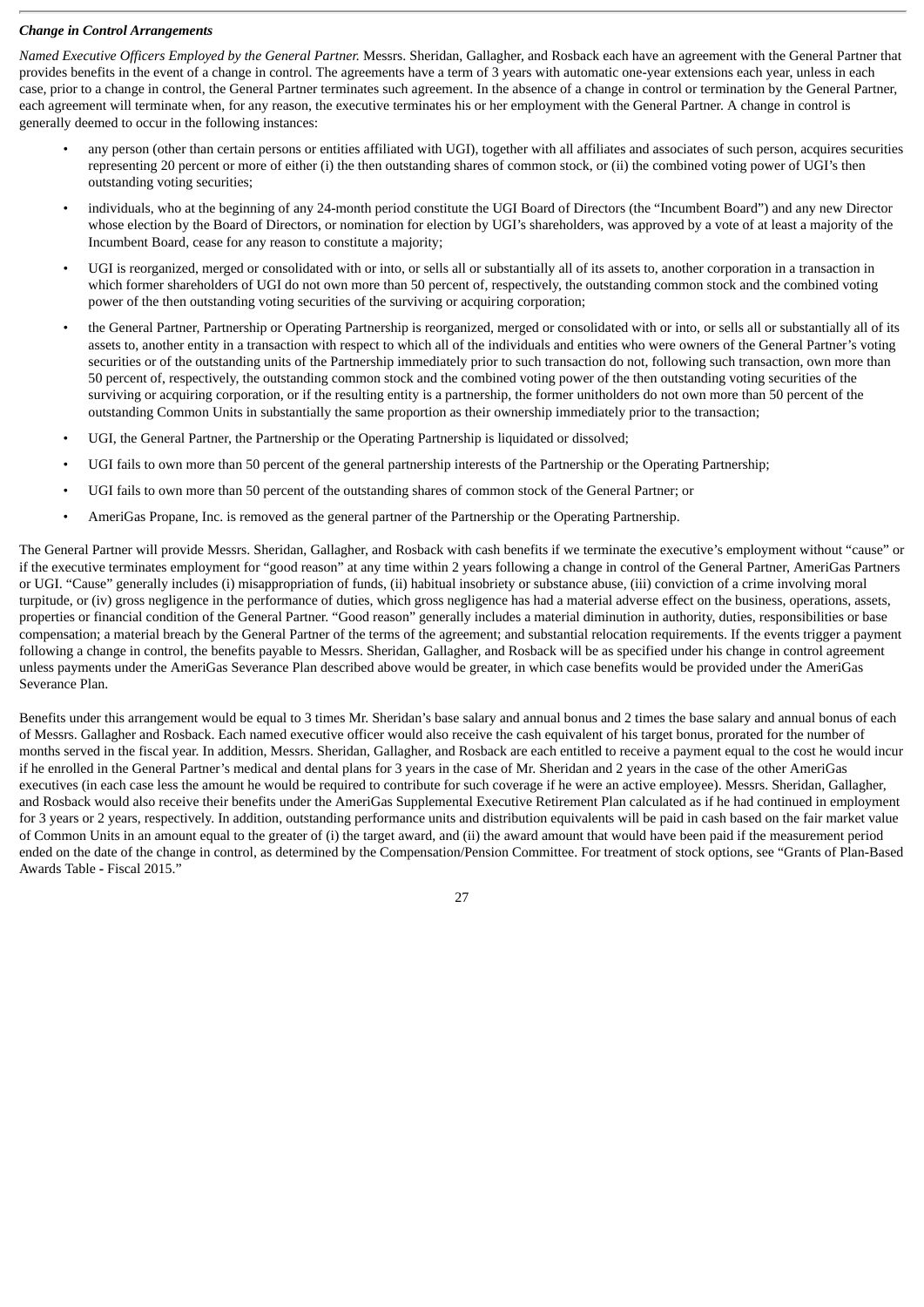AmeriGas Propane discontinued the use of a tax gross-up in November of 2010 and, as a result, the benefits for Messrs. Sheridan, Gallagher, and Rosback are not subject to a "conditional gross-up" for excise and related taxes in the event they would constitute "excess parachute payments," as defined in Section 280G of the Code.

In order to receive benefits under his change in control agreement, each named executive is required to execute a release that discharges the General Partner and its affiliates from liability for any claims he may have against any of them, other than claims for amounts or benefits due to the executive under any plan, program or contract provided by or entered into with the General Partner or its affiliates.

*Named Executive Officers Employed By UGI Corporation.* Each of Mr. Walsh and Ms. Gaudiosi has an agreement with UGI which provides benefits in the event of a change in control. The agreement has a term of 3 years with automatic one-year extensions each year, unless in each case, prior to a change in control, UGI terminates an agreement. In the absence of a change in control or termination by UGI, the agreement will terminate when, for any reason, the executive terminates his employment with UGI. A change in control is generally deemed to occur in the following instances:

- any person (other than certain persons or entities affiliated with UGI), together with all affiliates and associates of such person, acquires securities representing 20 percent or more of either (i) the then outstanding shares of common stock, or (ii) the combined voting power of UGI's then outstanding voting securities;
- individuals, who at the beginning of any 24-month period constitute the UGI Board of Directors (the "Incumbent Board") and any new Director whose election by the Board of Directors, or nomination for election by UGI's shareholders, was approved by a vote of at least a majority of the Incumbent Board, cease for any reason to constitute a majority;
- UGI is reorganized, merged or consolidated with or into, or sells all or substantially all of its assets to, another corporation in a transaction in which former shareholders of UGI do not own more than 50 percent of, respectively, the outstanding common stock and the combined voting power of the then outstanding voting securities of the surviving or acquiring corporation; or
- UGI Corporation is liquidated or dissolved.

UGI will provide Mr. Walsh and Ms. Gaudiosi with cash benefits if UGI terminates his or her employment without "cause" or if he or she terminates employment for "good reason" at any time within 2 years following a change in control of UGI. "Cause" generally includes (i) misappropriation of funds, (ii) habitual insobriety or substance abuse, (iii) conviction of a crime involving moral turpitude, or (iv) gross negligence in the performance of duties, which gross negligence has had a material adverse effect on the business, operations, assets, properties or financial condition of UGI. "Good reason" generally includes material diminution in authority, duties, responsibilities or base compensation; a material breach by UGI of the terms of the agreement; and substantial relocation requirements. If the events trigger a payment following a change in control, the benefits payable to Mr. Walsh and Ms. Gaudiosi will be as specified under his or her change in control agreement unless payments under the UGI Severance Plan described above would be greater, in which case benefits would be provided under the UGI Severance Plan.

Benefits under this arrangement would be equal to 3 times Mr. Walsh's and Ms. Gaudiosi's respective base salary and annual bonus. Each executive would also receive the cash equivalent of his or her target bonus, prorated for the number of months served in the fiscal year. In addition, Mr. Walsh and Ms. Gaudiosi are each entitled to receive a payment equal to the cost he or she would incur if he or she enrolled in UGI's medical and dental plans for 3 years (less the amount he or she would be required to contribute for such coverage if he or she were an active employee). Mr. Walsh and Ms. Gaudiosi would also have benefits under UGI's Supplemental Executive Retirement Plan calculated as if he or she had continued in employment for 3 years. In addition, outstanding performance units, stock units and dividend equivalents will be paid in cash based on the fair market value of UGI's common stock in an amount equal to the greater of (i) the target award, and (ii) the award amount that would have been paid if the performance unit measurement period ended on the date of the change in control, as determined by UGI's Compensation and Management Development Committee. For treatment of stock options, see "Grants of Plan-Based Awards Table - Fiscal 2015."

The benefits are subject to a "conditional gross up" for excise and related taxes in the event they would constitute "excess parachute payments," as defined in Section 280G of the Code. UGI will provide the tax gross-up if the aggregate parachute value of benefits is greater than 110 percent of the maximum amount that may be paid under Section 280G of the Code without imposition of an excise tax. If the parachute value does not exceed the 110 percent threshold, the benefits for Mr. Walsh will be reduced to the extent necessary to avoid imposition of the excise tax on "excess parachute payments." UGI Corporation discontinued the use of a tax gross-up in July 2010 for executives who enter into change in control agreements subsequent thereto.

In order to receive benefits under his or her change in control agreement, Mr. Walsh and Ms. Gaudiosi are each required to execute a release that discharges UGI and its subsidiaries from liability for any claims he or she may have against any of them, other than claims for amounts or benefits due to the executive under any plan, program or contract provided by or entered into with UGI or its subsidiaries.

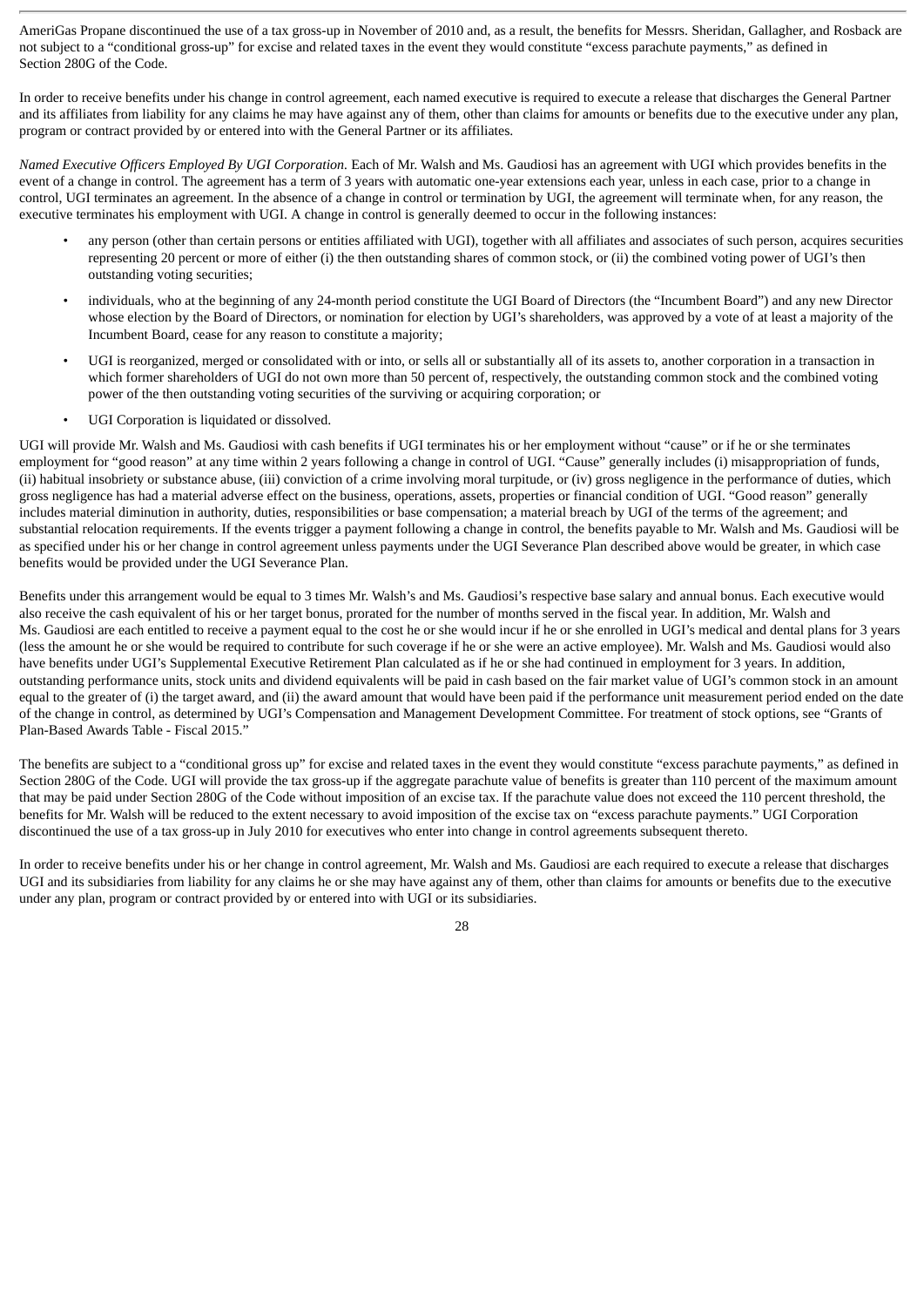# *Potential Payments Upon Termination or Change in Control Table — Fiscal 2015*

The amounts shown in the table below assume that each named executive officer's termination was effective as of September 30, 2015 and are merely estimates of the incremental amounts that would be paid out to the named executive officers upon their termination. The actual amounts to be paid out can only be determined at the time of such named executive officer's termination of employment. The amounts set forth in the table below do not include compensation to which each named executive officer would be entitled without regard to his or her termination of employment, including (i) base salary and short-term incentives that have been earned but not yet paid or (ii) amounts that have been earned, but not yet paid, under the terms of the plans listed under the "Pension Benefits Table - Fiscal 2015" and the "Nonqualified Deferred Compensation Table **-** Fiscal 2015." There are no incremental payments in the event of voluntary resignation, termination for cause, disability or upon retirement.

# **Potential Payments Upon Termination or Change in Control Table - Fiscal 2015**

| <b>Name &amp; Triggering Event</b>           | <b>Severance</b><br>Pay(\$)(1)(2) | <b>Equity Awards</b><br>with Accelerated<br>Vesting $(3)(3)$ | Nonqualified<br>Retirement<br>Benefits(\$)(4) | Welfare & Other<br>Benefits(f)(5) | Total(\$)  |
|----------------------------------------------|-----------------------------------|--------------------------------------------------------------|-----------------------------------------------|-----------------------------------|------------|
| J. E. Sheridan                               |                                   |                                                              |                                               |                                   |            |
| Death                                        | $\Omega$                          | 2,229,388                                                    | $\Omega$                                      | $\bf{0}$                          | 2,229,388  |
| <b>Involuntary Termination Without Cause</b> | 1,815,381                         | $\overline{0}$                                               |                                               | 69,587                            | 1,884,968  |
| Termination Following Change in Control      | 3,267,524                         | 4,271,016                                                    | 244,841                                       | 95,291                            | 7,878,672  |
| H. J. Gallagher                              |                                   |                                                              |                                               |                                   |            |
| Death                                        | 0                                 | 559,658                                                      | 7,808                                         | $\mathbf{0}$                      | 567,466    |
| <b>Involuntary Termination Without Cause</b> | 815,100                           | 0                                                            | 8,734                                         | 68,679                            | 892,513    |
| Termination Following Change in Control      | 1,037,400                         | 1,083,616                                                    | 71,154                                        | 64,905                            | 2,257,075  |
| J. L. Walsh                                  |                                   |                                                              |                                               |                                   |            |
| Death                                        | $\overline{0}$                    | 7,396,315                                                    | 4,476,809                                     | $\mathbf{0}$                      | 11,873,124 |
| <b>Involuntary Termination Without Cause</b> | 6,171,061                         | $\mathbf{0}$                                                 | 5,229,917                                     | 59,047                            | 11,460,025 |
| Termination Following Change in Control      | 8,637,824                         | 12,946,588                                                   | 9,558,799                                     | 10,844,402                        | 41,987,613 |
| M. M. Gaudiosi                               |                                   |                                                              |                                               |                                   |            |
| Death                                        | 0                                 | 1,612,203                                                    |                                               | 0                                 | 1,612,203  |
| <b>Involuntary Termination Without Cause</b> | 757,580                           | $\Omega$                                                     |                                               | 26,439                            | 784,019    |
| Termination Following Change in Control      | 2,538,054                         | 2,800,644                                                    | 191,535                                       | 29,341                            | 5,559,574  |
| A. D. Rosback                                |                                   |                                                              |                                               |                                   |            |
| Death                                        | $\overline{0}$                    | 107,739                                                      | $\theta$                                      | $\mathbf{0}$                      | 107,739    |
| <b>Involuntary Termination Without Cause</b> | 364,223                           | $\overline{0}$                                               | $\theta$                                      | 30,717                            | 394,940    |
| Termination Following Change in Control      | 1,066,500                         | 349,998                                                      | 68,500                                        | 40,826                            | 1,525,824  |

(1) Amounts shown under "Severance Pay" in the case of involuntary termination without cause are calculated under the terms of the UGI Severance Plan for Mr. Walsh and Ms. Gaudiosi, and the AmeriGas Severance Plan for Messrs. Sheridan, Gallagher, and Rosback . We assumed that 100 percent of the target annual bonus was paid.

(2) Amounts shown under "Severance Pay" in the case of termination following a change in control are calculated under the officer's change in control agreement.

(3) In calculating the amounts shown under "Equity Awards with Accelerated Vesting," we assumed (i) the continuation of AmeriGas Partners' distribution (and UGI's dividend, as applicable) at the rate in effect on September 30, 2015; and (ii) performance at the greater of actual through September 30, 2015 and target levels with respect to performance units.

(4) Amounts shown under "Nonqualified Retirement Benefits" are in addition to amounts shown in the "Pension Benefits Table - Fiscal 2015" and "Nonqualified Deferred Compensation Table - Fiscal 2015."

(5) Amounts shown under "Welfare and Other Benefits" include estimated payments for (i) medical and dental and life insurance premiums, (ii) outplacement services, (iii) tax preparation services, and (iv) an estimated Code Section 280G tax gross up payment of \$10,789,877 for Mr. Walsh in the event of a change in control.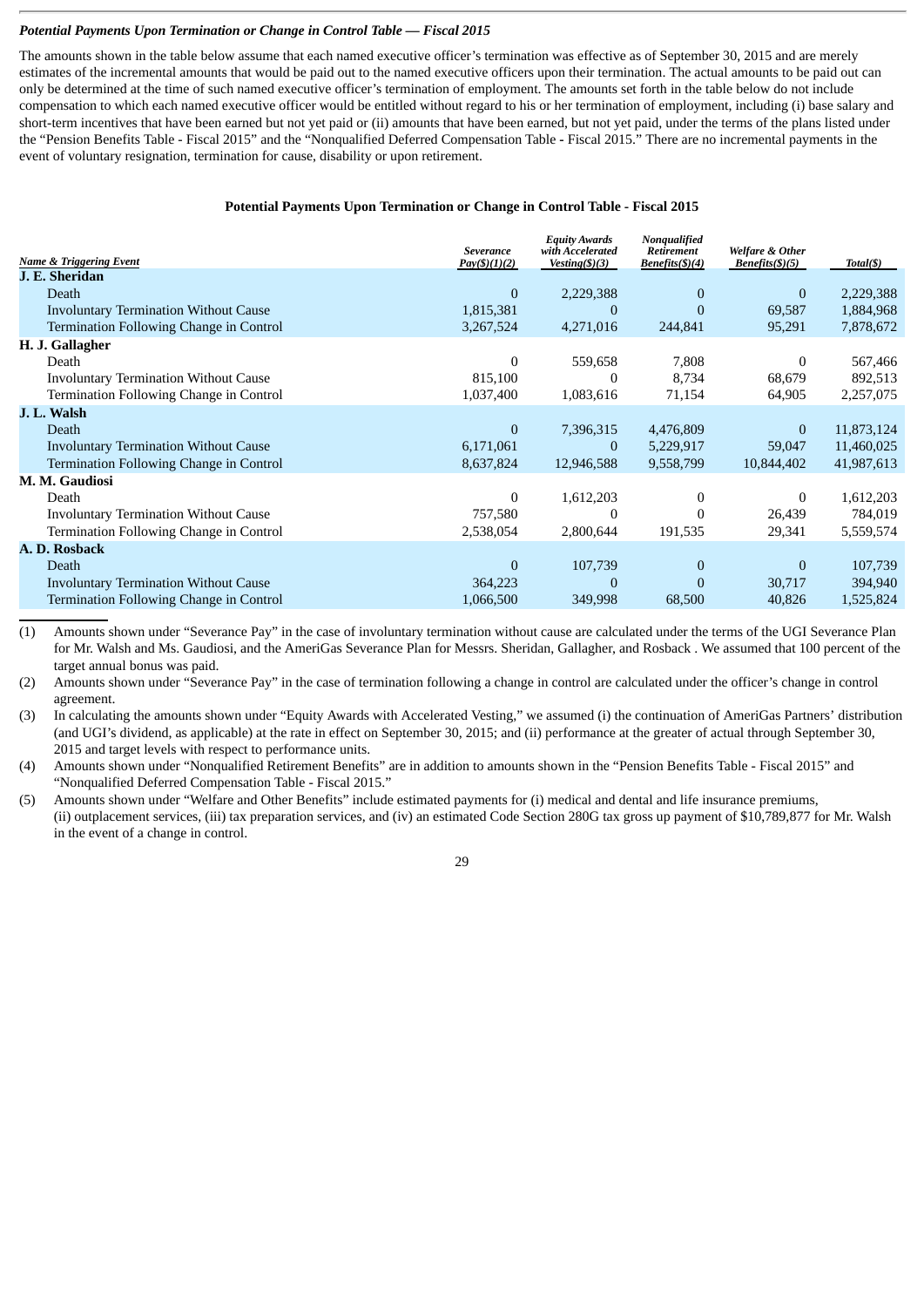#### **COMPENSATION OF DIRECTORS**

The table below shows the components of director compensation for Fiscal 2015. A Director who is an officer or employee of the General Partner or its subsidiaries is not compensated for service on the Board of Directors or on any Committee of the Board.

|  | <b>Director Compensation Table — Fiscal 2015</b> |  |  |
|--|--------------------------------------------------|--|--|
|--|--------------------------------------------------|--|--|

| Name<br>(a)       | Fees<br>Earned<br>or Paid<br>in Cash<br>$($ \$ $)(1)$<br>(b) | <b>Stock</b><br>Awards<br>$($ \$ $)(2)$<br>(c) | Option<br>Awards<br>(S)<br>(d) | <b>Non-Equity</b><br>Incentive<br>Plan<br>Compensation<br>(e) | Change in<br><b>Pension Value</b><br>and<br>Nonqualified<br>Deferred<br>Compensation<br><b>Earnings</b><br>(f) | <b>All Other</b><br>Compensation<br>(g) | <b>Total</b><br>(S)<br>(h) |
|-------------------|--------------------------------------------------------------|------------------------------------------------|--------------------------------|---------------------------------------------------------------|----------------------------------------------------------------------------------------------------------------|-----------------------------------------|----------------------------|
| B. R. Ford        | 85,000                                                       | 63,934                                         | $\bf{0}$                       | $\Omega$                                                      |                                                                                                                | $\Omega$                                | 148,934                    |
| L. R. Greenberg   | 176,667                                                      | $\Omega$                                       | $\mathbf{0}$                   | 0                                                             |                                                                                                                |                                         | 176,667                    |
| W. J. Marrazzo    | 90,000                                                       | 63,934                                         | $\mathbf{0}$                   | $\overline{0}$                                                | $\Omega$                                                                                                       | $\mathbf{0}$                            | 153,934                    |
| A. Pol            | 72,500                                                       | 63,934                                         | $\boldsymbol{0}$               | 0                                                             |                                                                                                                | 0                                       | 136,434                    |
| P. A. Ramos $(3)$ | 534                                                          | $\Omega$                                       | $\boldsymbol{0}$               | $\overline{0}$                                                | $\Omega$                                                                                                       | 0                                       | 534                        |
| M. O. Schlanger   | 87,500                                                       | 63,934                                         | $\boldsymbol{0}$               | 0                                                             |                                                                                                                | 0                                       | 151,434                    |
| K. R. Turner      | 85,000                                                       | 63,934                                         | $\bf{0}$                       | $\overline{0}$                                                |                                                                                                                |                                         | 148,934                    |

- (1) In Fiscal 2015, the General Partner paid its non-management directors an annual retainer of \$65,000 for Board service. It paid an additional annual retainer of \$20,000 to members of the Audit Committee, other than the chairperson. The chairperson of the Audit Committee was paid an additional annual retainer of \$25,000. The General Partner also paid an additional retainer of \$7,500 for the chairperson of the Compensation/Pension and the Corporate Governance Committees. The General Partner also paid its Presiding Director a retainer of \$15,000 in Fiscal 2015. The General Partner pays no meeting attendance fees to its directors. In 2014, the independent members of the Board of Directors, upon recommendation of the Corporate Governance Committee, approved a reduction in Mr. Greenberg's annual cash retainer for his service as Non-Executive Chairman from \$200,000 to \$165,000 effective February 2, 2015. Additionally, Mr. Greenberg will not receive any equity compensation for his service as Non-Executive Chairman.
- (2) All non-employee Directors, excluding Mr. Greenberg, received 1,300 Phantom Units in Fiscal 2015 as part of their annual compensation. The Phantom Units were awarded under the AmeriGas Propane, Inc. 2010 Long-Term Incentive Plan on behalf of AmeriGas Partners, L.P. (the "2010 Plan") approved by the Partnership's Common Unitholders on July 30, 2010. Each Phantom Unit represents the right to receive an AmeriGas Partners Common Unit and distribution equivalents when the Director ends his service on the Board. Phantom Units earn distribution equivalents on each record date for the payment of a distribution by the Partnership on its Common Units. Accrued distribution equivalents are converted to additional Phantom Units annually, on the last date of the calendar year, based on the closing price for the Partnership's Common Units on the last trading day of the year. All Phantom Units and distribution equivalents are fully vested when credited to the Director's account. Account balances become payable 65 percent in AmeriGas Partners Common Units and 35 percent in cash, based on the value of a Common Unit, upon retirement or termination of service unless otherwise deferred. In the case of a change in control of the Partnership, the Phantom Units and distribution equivalents will be paid in cash based on the fair market value of the Partnership's Common Units on the date of the change in control. The amounts shown in column (c) above represent the grant date fair value of the awards of Phantom Units. The assumptions used in the calculation of the amounts shown are included in Note 2 and Note 11 to our audited consolidated financial statements for Fiscal 2015. For the number of Phantom Units credited to each Director's account as of September 30, 2015, see "Securities Ownership of certain beneficial owners and management and related security holder matters - Beneficial Ownership of Partnership Common Units by the Directors and Named Executive Officers of the General Partner."
- (3) Mr. Ramos' compensation for Fiscal 2015 was prorated based on his September 28, 2015 election as a director of AmeriGas Propane, Inc. Mr. Ramos will receive a grant of Phantom Units in January 2016.

Equity Ownership Guidelines for Independent Directors: All independent directors are required to hold AmeriGas Partners, L.P. units equal to five times the cash portion of their annual retainer. They have five years to meet this ownership threshold.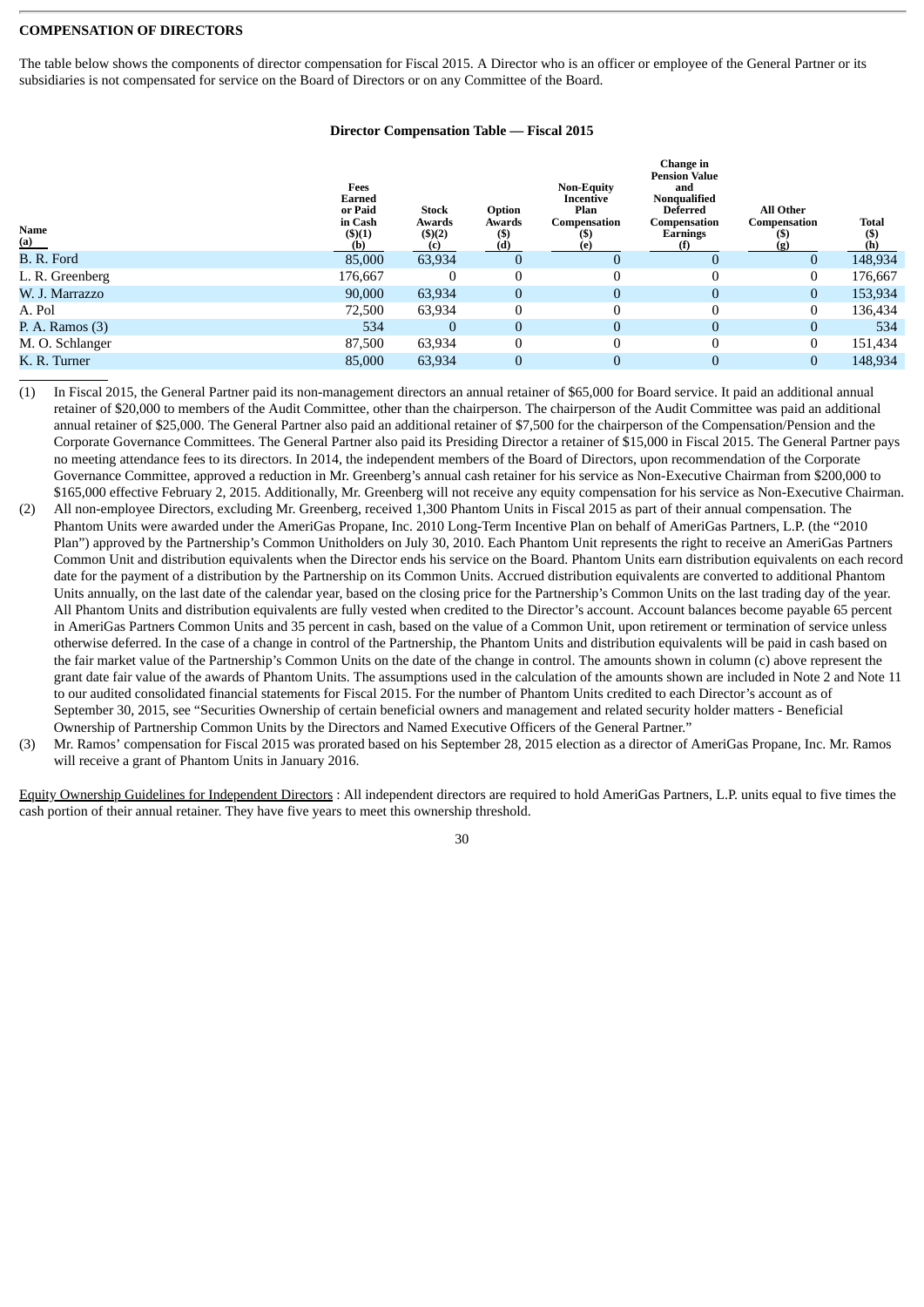**SIGNATURES**

Pursuant to the requirements of Section 13 or 15(d) of the Securities Exchange Act of 1934, the Registrant has duly caused this Report to be signed on its behalf by the undersigned, thereunto duly authorized.

# **AMERIGAS PARTNERS, L.P.**

By: AmeriGas Propane, Inc., Its General Partner

Date: December 18, 2015

/s/ Hugh J. Gallagher

Hugh J. Gallagher Vice President — Finance and Chief Financial Officer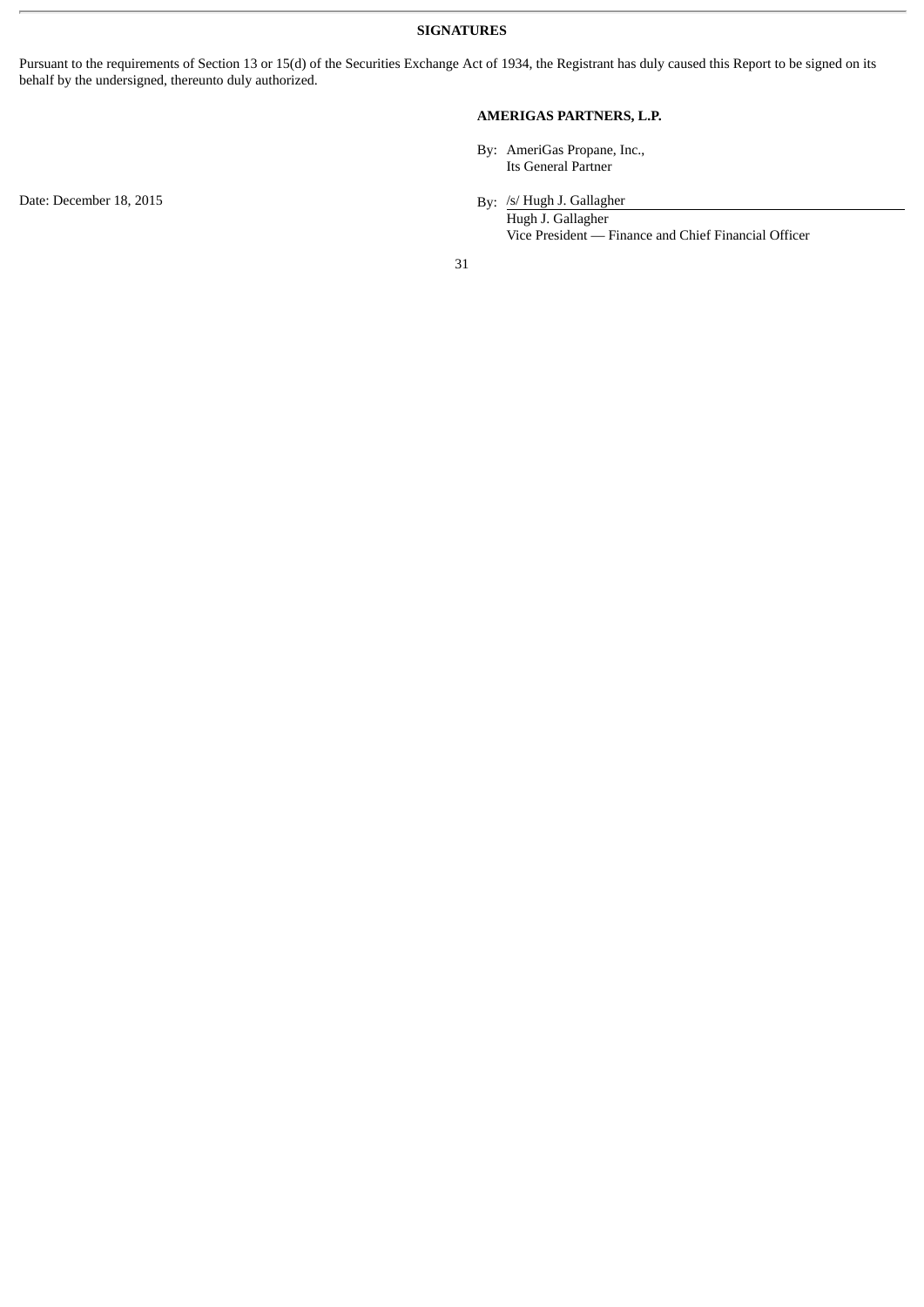# **EXHIBIT INDEX**

# **Exhibit Description**

- 31.1 Certification by the Chief Executive Officer pursuant to Section 302 of the Sarbanes-Oxley Act
- 31.2 Certification by the Chief Financial Officer pursuant to Section 302 of the Sarbanes-Oxley Act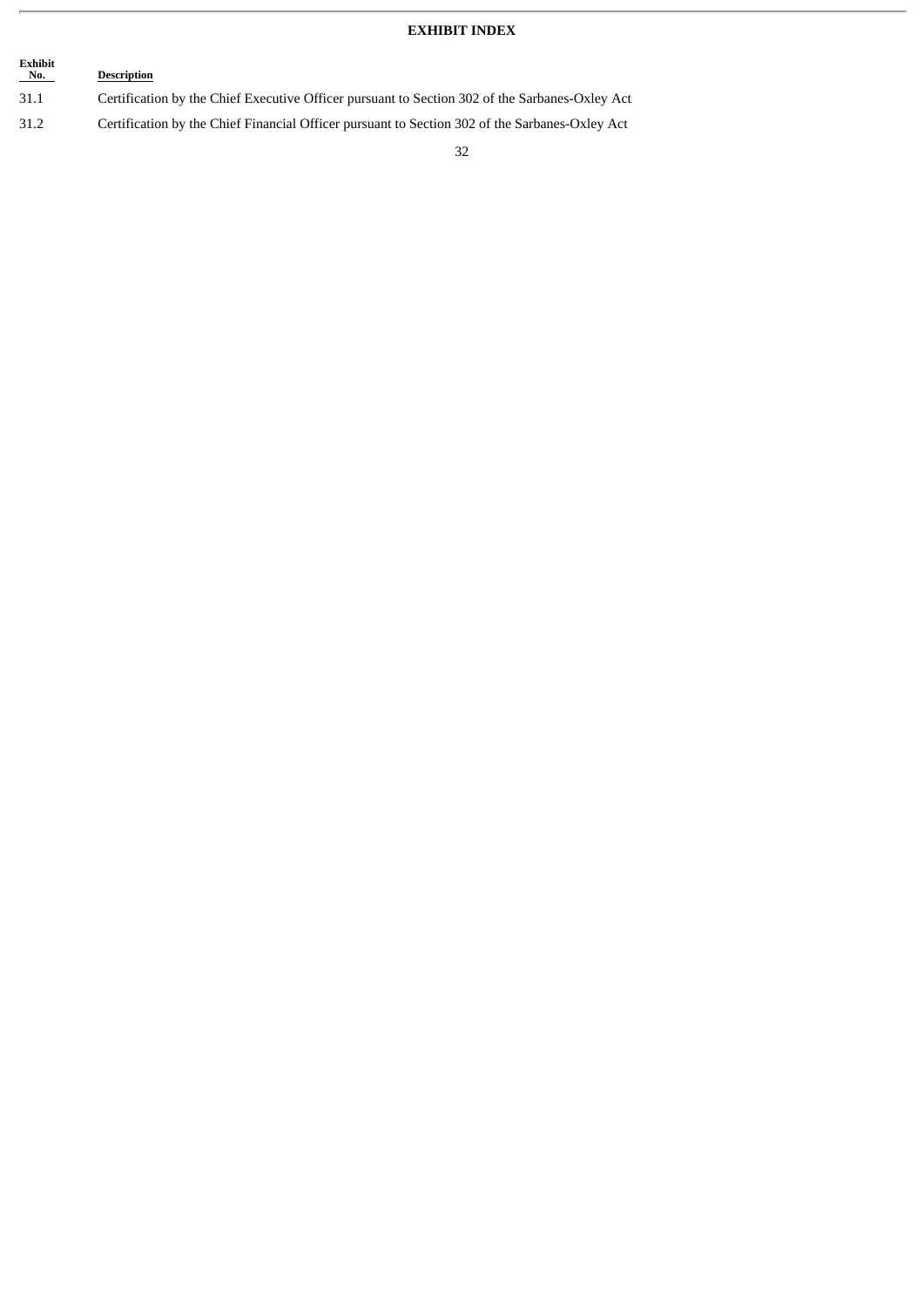# **CERTIFICATION**

I, Jerry E. Sheridan, certify that:

- 1. I have reviewed this amended annual report on Form 10-K/A of AmeriGas Partners, L.P.;
- 2. Based on my knowledge, this report does not contain any untrue statement of a material fact or omit to state a material fact necessary to make the statements made, in light of the circumstances under which such statements were made, not misleading with respect to the period covered by this report; and
- 3. Based on my knowledge, the financial statements, and other financial information included in this report, fairly present in all material respects the financial condition, results of operations and cash flows of the registrant as of, and for, the periods presented in this report.

Date: December 18, 2015

/s/ Jerry E. Sheridan

Jerry E. Sheridan President and Chief Executive Officer of AmeriGas Propane, Inc.